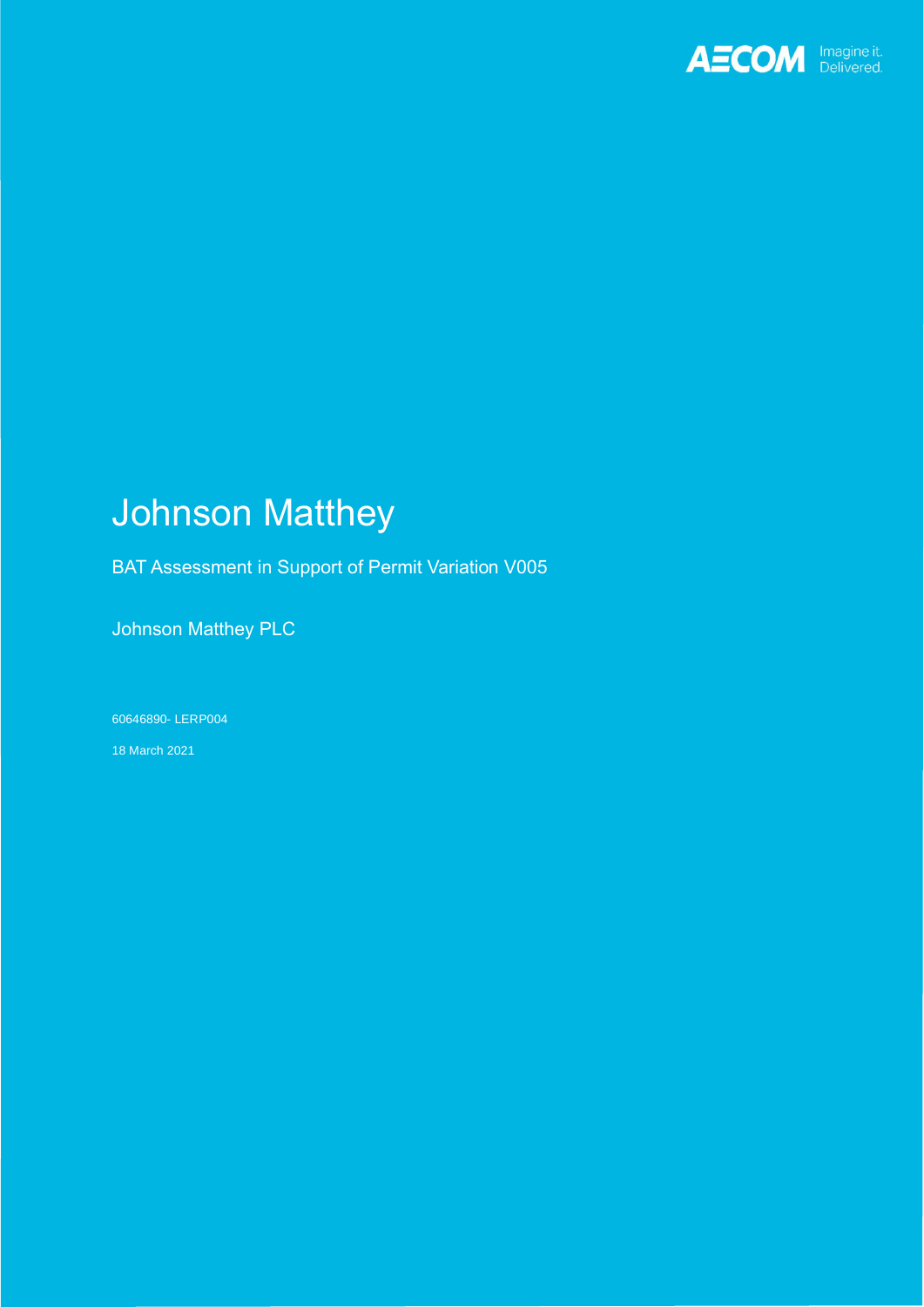# Quality information

| <b>Prepared by</b>       | <b>Checked by</b>    |                           | <b>Verified by</b>                     |             | <b>Approved by</b>                     |  |
|--------------------------|----------------------|---------------------------|----------------------------------------|-------------|----------------------------------------|--|
|                          |                      | HelenkWatson              | Narle Webb                             |             | Marle Well                             |  |
| <b>AECOM</b>             | Helen Watson         | <b>Associate Director</b> | Mark Webb<br><b>Technical Director</b> |             | Mark Webb<br><b>Technical Director</b> |  |
| <b>Revision History</b>  |                      |                           |                                        |             |                                        |  |
| <b>Revision</b>          | <b>Revision date</b> | <b>Details</b>            | <b>Authorized</b>                      | <b>Name</b> | <b>Position</b>                        |  |
| 1                        | 18/03/2021           | <b>Final Report</b>       | Narle Well                             | Mark Webb   | Technical<br><b>Director</b>           |  |
|                          |                      |                           |                                        |             |                                        |  |
|                          |                      |                           |                                        |             |                                        |  |
|                          |                      |                           |                                        |             |                                        |  |
| <b>Distribution List</b> |                      |                           |                                        |             |                                        |  |

**# Hard Copies PDF Required Association / Company Name**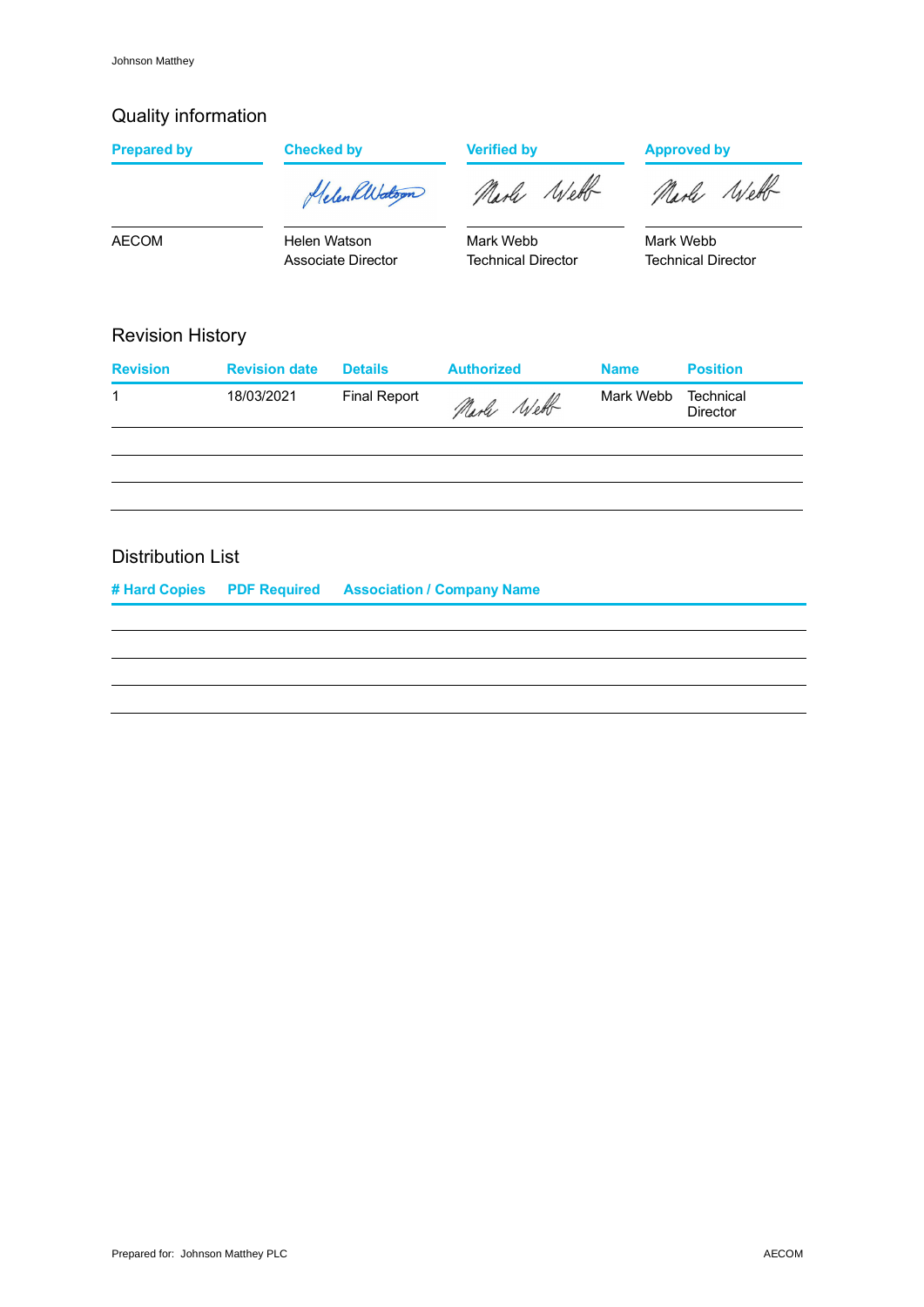### Prepared for:

Johnson Matthey PLC Belasis Avenue Billingham TS23 1LB

Prepared by:

Mark Webb Technical Director T: 01904 686616 M: 07881 511280 E: mark.x.webb@aecom.com

AECOM Limited One Trinity Gardens, First Floor Quayside Newcastle-upon-Tyne NE1 2HF United Kingdom

T: +44 (191) 224 6500 aecom.com

© 2021 AECOM Limited. All Rights Reserved.

This document has been prepared by AECOM Limited ("AECOM") for sole use of our client (the "Client") in accordance with generally accepted consultancy principles, the budget for fees and the terms of reference agreed between AECOM and the Client. Any information provided by third parties and referred to herein has not been checked or verified by AECOM, unless otherwise expressly stated in the document. No third party may rely upon this document without the prior and express written agreement of AECOM.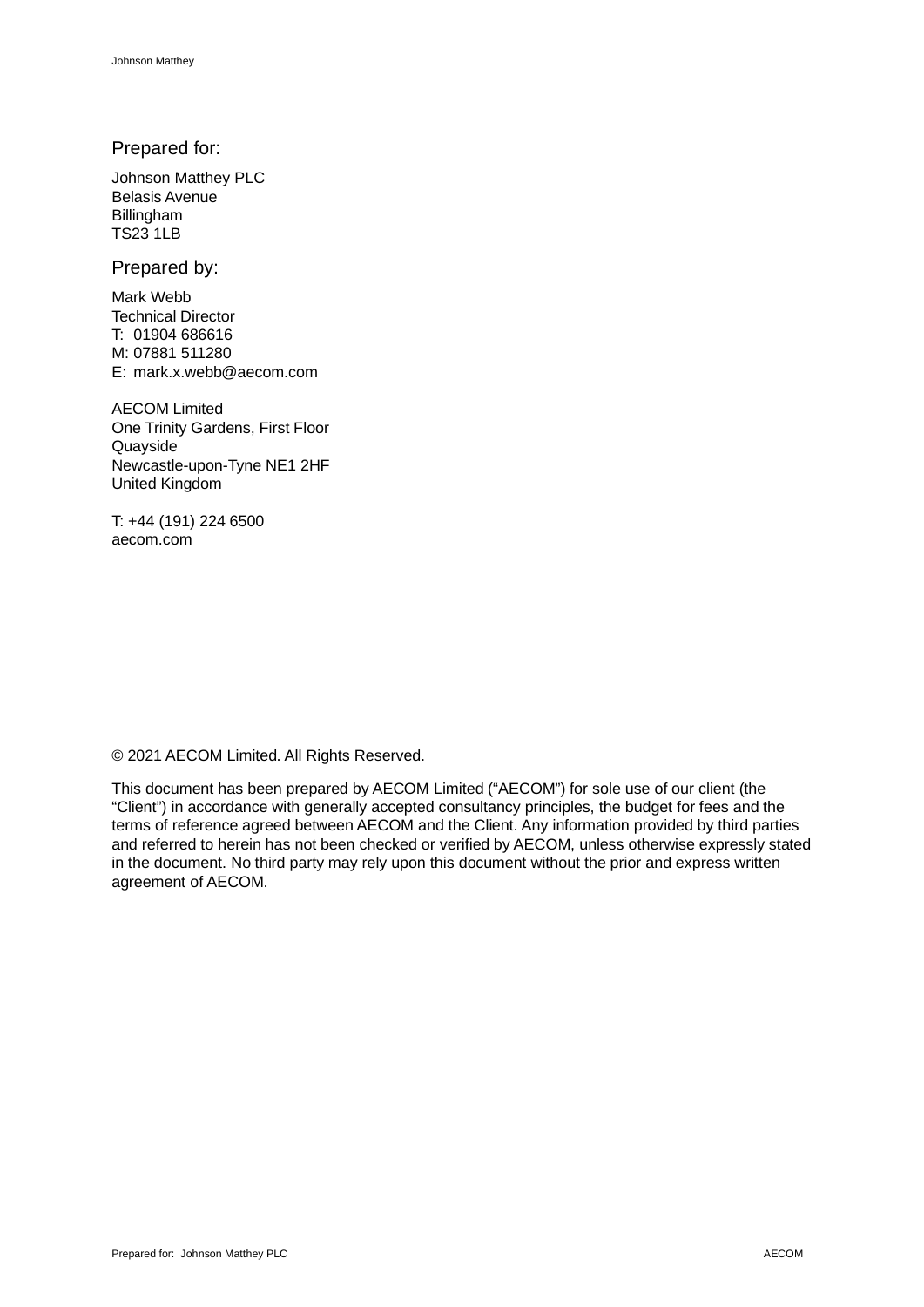# **Table of Contents**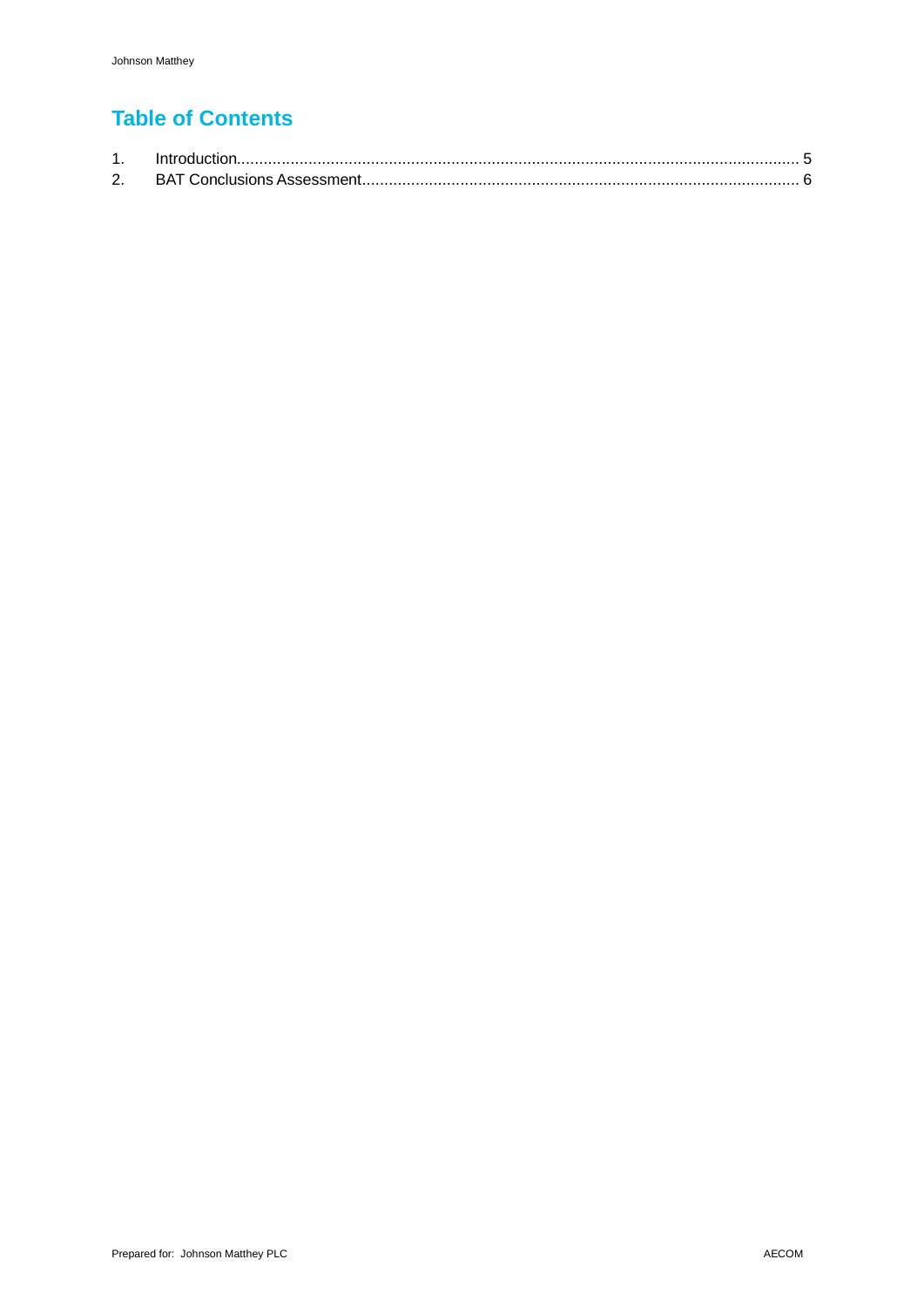### **1. Introduction**

This document has been prepared in support of the application to vary Environmental Permit (EPR/KP3536UC).

The report presents a review of the changes proposed under Variation V005 to the permit against published guidance on Best Available Techniques (BAT).

The EU BAT Reference (BREF) documents applicable to the site operations are:

- · Speciality Inorganic Chemicals BREF (SIC) August 2007; and
- · Additional Guidance for the Inorganic Chemicals Sector (EPR 4.03) March 2009

The SIC guidance document however also makes reference to the Common Waste Water and Waste Gas Treatment / Management in the Chemical Sector BREF (published in May 2016) and where relevant reference has also been made to this BREF and associated BAT Conclusions.

This report has been developed from the previous BAT Review of all site operations undertaken in support of Permit Variation V003 and then updated to incorporate the changes proposed under Permit Variation V004 (blue text within Tables  $1 - 3$ ).

The changes to this assessment associated with permit variation V005 are presented in red text within Tables  $1 - 3$ .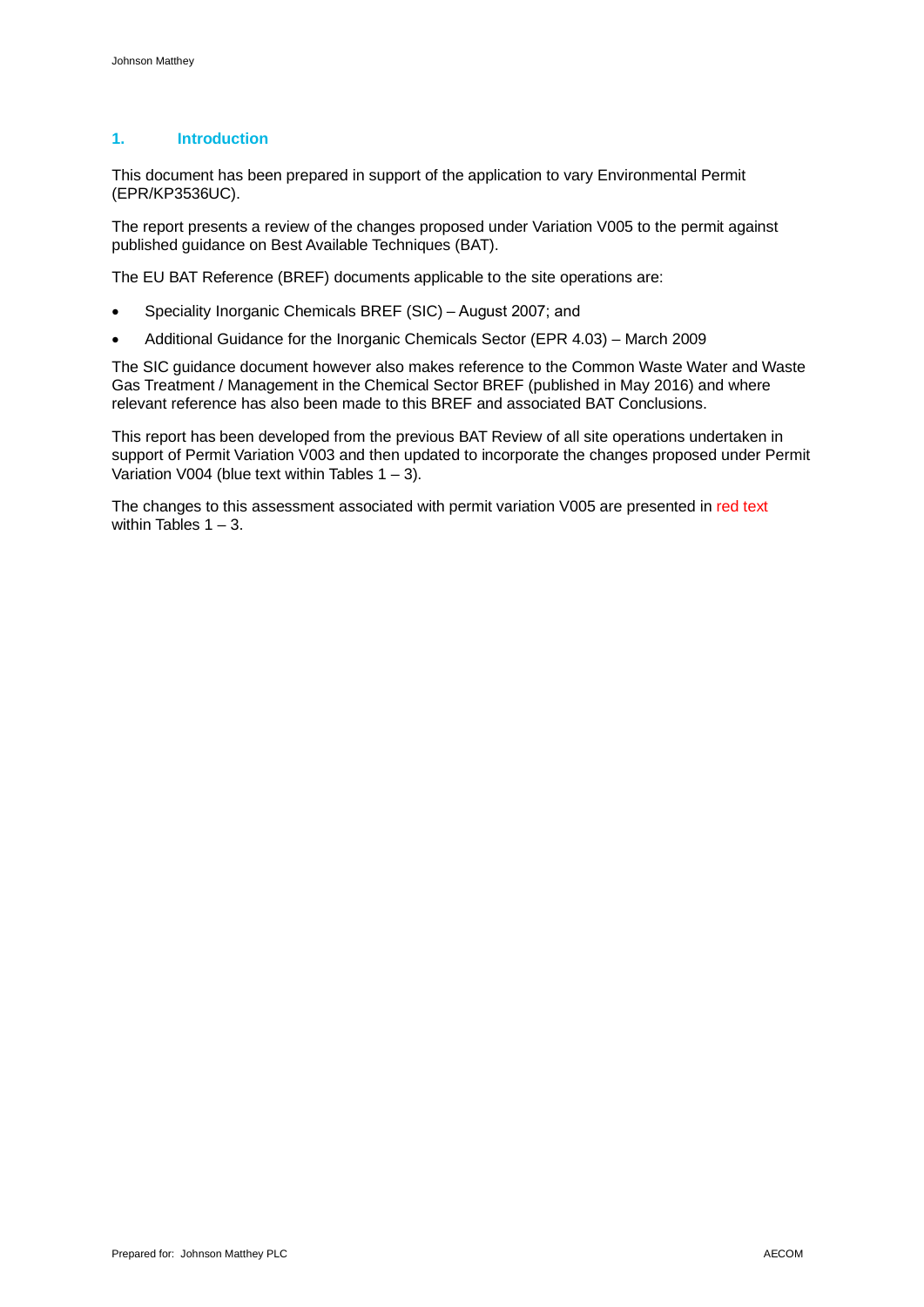### **2. BAT Conclusions Assessment**

The specific requirements of the applicable BREF Notes and BAT Conclusions are summarised in tabular form.

Table 1 covers the BAT requirements specified within the Speciality Inorganic Chemicals BREF (SIC) – August 2007.

Table 2 covers the BAT requirements specified within the Additional Guidance for the Inorganic Chemicals Sector (EPR 4.03) - March 2009.

Table 3 covers the BAT requirements specified within the Common Waste Water and Waste Gas Treatment / Management in the Chemical Sector BREF and associated BAT Conclusions – May 2016.

### **Table 1: Speciality Inorganic Chemicals BREF (SIC) – August 2007**

| <b>BAT No.</b> | <b>BAT Justification</b>                                                                                                                                                                                                                                                                                                                                                                        | <b>Operating</b><br>to BAT | <b>Operator Comments</b>                                                                                                                                                                                                                                                                                                                                                                                              |
|----------------|-------------------------------------------------------------------------------------------------------------------------------------------------------------------------------------------------------------------------------------------------------------------------------------------------------------------------------------------------------------------------------------------------|----------------------------|-----------------------------------------------------------------------------------------------------------------------------------------------------------------------------------------------------------------------------------------------------------------------------------------------------------------------------------------------------------------------------------------------------------------------|
| Scope          | "Production within the meaning of the categories of activities contained in this section means the production on an<br>industrial scale by chemical processing of substances or groups of substances listed in Sections                                                                                                                                                                         |                            | The BREF document applies as the permitted activities is defined<br>the Environmental Permitting Regulations 2016.                                                                                                                                                                                                                                                                                                    |
|                | 4.2. Chemical installations for the production of basic inorganic chemicals, such                                                                                                                                                                                                                                                                                                               |                            |                                                                                                                                                                                                                                                                                                                                                                                                                       |
|                | as:                                                                                                                                                                                                                                                                                                                                                                                             |                            |                                                                                                                                                                                                                                                                                                                                                                                                                       |
|                | (a) gases, such as ammonia, chlorine or hydrogen chloride, fluorine or hydrogen fluoride, carbon oxides, sulphur<br>compounds, nitrogen oxides, hydrogen, sulphur dioxide, carbonyl chloride.                                                                                                                                                                                                   |                            |                                                                                                                                                                                                                                                                                                                                                                                                                       |
|                | (b) acids, such as chromic acid, hydrofluoric acid, phosphoric acid, nitric acid, hydrochloric acid, sulphuric acid, oleum,<br>sulphurous acids.                                                                                                                                                                                                                                                |                            |                                                                                                                                                                                                                                                                                                                                                                                                                       |
|                | (c) bases, such as ammonium hydroxide, potassium hydroxide, sodium hydroxide.                                                                                                                                                                                                                                                                                                                   |                            |                                                                                                                                                                                                                                                                                                                                                                                                                       |
|                | (d) salts, such as ammonium chloride, potassium chlorate, potassium carbonate, sodium carbonate, perborate, silver<br>nitrate                                                                                                                                                                                                                                                                   |                            |                                                                                                                                                                                                                                                                                                                                                                                                                       |
|                | (e) non-metals, metal oxides or other inorganic compounds such as calcium carbide, silicon, silicon carbide.                                                                                                                                                                                                                                                                                    |                            |                                                                                                                                                                                                                                                                                                                                                                                                                       |
|                | 4.3. Chemical installations for the production of phosphorous-, nitrogen- or potassium-based fertilisers (simple or<br>compound fertilisers).                                                                                                                                                                                                                                                   |                            |                                                                                                                                                                                                                                                                                                                                                                                                                       |
|                | 4.4. Chemical installations for the production of basic plant health products and of biocides.                                                                                                                                                                                                                                                                                                  |                            |                                                                                                                                                                                                                                                                                                                                                                                                                       |
|                | 4.5. Installations using a chemical or biological process for the production of basic pharmaceutical products.                                                                                                                                                                                                                                                                                  |                            |                                                                                                                                                                                                                                                                                                                                                                                                                       |
|                | 4.6. Chemical installations for the production of explosives".                                                                                                                                                                                                                                                                                                                                  |                            |                                                                                                                                                                                                                                                                                                                                                                                                                       |
|                | Other BREF Interface with other BREF                                                                                                                                                                                                                                                                                                                                                            |                            | CWW BREF also applies to the site.                                                                                                                                                                                                                                                                                                                                                                                    |
|                | • Common Waste Water and Waste Gas Treatment/Management Systems in the Chemical                                                                                                                                                                                                                                                                                                                 |                            |                                                                                                                                                                                                                                                                                                                                                                                                                       |
|                | Sector [8, European IPPC Bureau, 2003]                                                                                                                                                                                                                                                                                                                                                          |                            |                                                                                                                                                                                                                                                                                                                                                                                                                       |
|                | • Emissions from Storage [31, European IPPC Bureau, 2000]                                                                                                                                                                                                                                                                                                                                       |                            |                                                                                                                                                                                                                                                                                                                                                                                                                       |
|                | • Industrial Cooling Systems [36, European IPPC Bureau, 2003]                                                                                                                                                                                                                                                                                                                                   |                            |                                                                                                                                                                                                                                                                                                                                                                                                                       |
|                | • Monitoring of Emissions [37, European IPPC Bureau, 2003]                                                                                                                                                                                                                                                                                                                                      |                            |                                                                                                                                                                                                                                                                                                                                                                                                                       |
|                | • Economics and Cross-Media Effects [32, European IPPC Bureau, 2004]                                                                                                                                                                                                                                                                                                                            |                            |                                                                                                                                                                                                                                                                                                                                                                                                                       |
|                | • Large Combustion Plants [34, European IPPC Bureau, 2004]                                                                                                                                                                                                                                                                                                                                      |                            |                                                                                                                                                                                                                                                                                                                                                                                                                       |
|                | . Waste Incineration [35, European IPPC                                                                                                                                                                                                                                                                                                                                                         |                            |                                                                                                                                                                                                                                                                                                                                                                                                                       |
|                | • Waste Treatments [29, Cefic, 2004].                                                                                                                                                                                                                                                                                                                                                           |                            |                                                                                                                                                                                                                                                                                                                                                                                                                       |
| Section 5.1    | Raw and auxiliary materials supply, storage, handling and preparation<br>BAT is to reduce the amount of packaging materials disposed of by, e.g. recycling 'hard' and 'soft' used packaging<br>materials (see Sections 4.2.1 and 4.2.2), unless safety or hazard considerations prevent it.<br>• Suppliers take back empty containers for recycling/reuse.<br>· Use largest possible container. | Not<br>Applicable          | The majority of the existing processes within the MSC are small a<br>The new Pilot Plant process operations to be introduced are also<br>product generated per year. The raw materials therefore can var<br>bulk quantities that lends itself for the reuse of packaging. Due to<br>materials, the packaging is not readily reused or recycled.<br>This requirement is therefore considered to be inapplicable to the |
|                |                                                                                                                                                                                                                                                                                                                                                                                                 |                            |                                                                                                                                                                                                                                                                                                                                                                                                                       |
|                |                                                                                                                                                                                                                                                                                                                                                                                                 |                            | No change associated with the introduction of activity AR4.                                                                                                                                                                                                                                                                                                                                                           |
|                |                                                                                                                                                                                                                                                                                                                                                                                                 |                            | The increase in capacity of activity AR2 and AR4 to <60 tonnes p<br>raw materials, and the introduction of activity AR5 will lead to the<br>materials. JM will seek to recycle packaging where possible through<br>procedures and application of the waste hierarchy.                                                                                                                                                 |
|                |                                                                                                                                                                                                                                                                                                                                                                                                 |                            |                                                                                                                                                                                                                                                                                                                                                                                                                       |

ed under 4.2 Part A(1)(a)(v) of Schedule 1 to

scale R&D operations.  $\mathbf b$  small scale with production <10 tonnes of pry widely, and materials are not ordered in to the hazardous nature of some of the raw

e permitted operations.

per annum, will lead to greater throughput of  $\alpha$  use of bulk bags in the supply of raw ugh its existing site waste management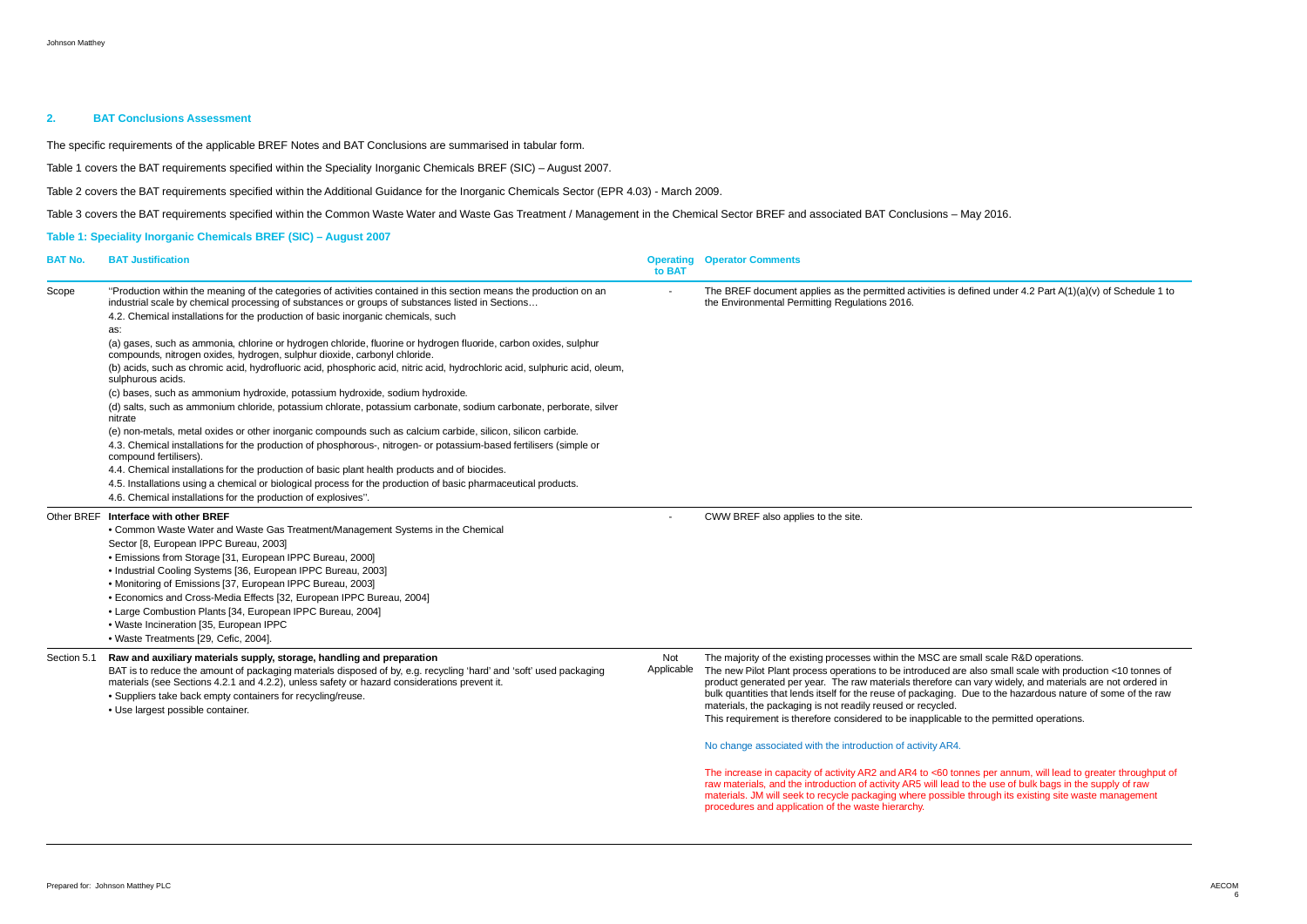| <b>BAT No.</b> | <b>BAT Justification</b>                                                                                                                                                                                                                                                                                                                                                                                                                                                                                                                                                                                                                                                                                                                                                                                                                                                                                                                                                                                                                                                                                                                                                           | to BAT            | <b>Operating Operator Comments</b>                                                                                                                                                                                                                                                                                                                                                                                                                                                                                                                                                                                                                                                                                                                                                                                                                                                                                                                                                                                                                                                                                                                                                                                                                                                                                                                                                                                                                                                                                                                                                                                                            |
|----------------|------------------------------------------------------------------------------------------------------------------------------------------------------------------------------------------------------------------------------------------------------------------------------------------------------------------------------------------------------------------------------------------------------------------------------------------------------------------------------------------------------------------------------------------------------------------------------------------------------------------------------------------------------------------------------------------------------------------------------------------------------------------------------------------------------------------------------------------------------------------------------------------------------------------------------------------------------------------------------------------------------------------------------------------------------------------------------------------------------------------------------------------------------------------------------------|-------------------|-----------------------------------------------------------------------------------------------------------------------------------------------------------------------------------------------------------------------------------------------------------------------------------------------------------------------------------------------------------------------------------------------------------------------------------------------------------------------------------------------------------------------------------------------------------------------------------------------------------------------------------------------------------------------------------------------------------------------------------------------------------------------------------------------------------------------------------------------------------------------------------------------------------------------------------------------------------------------------------------------------------------------------------------------------------------------------------------------------------------------------------------------------------------------------------------------------------------------------------------------------------------------------------------------------------------------------------------------------------------------------------------------------------------------------------------------------------------------------------------------------------------------------------------------------------------------------------------------------------------------------------------------|
| Section 5.2    | Synthesis / reaction / calcination<br>BAT is to reduce emissions and the amount of residues generated by implementing one or more of<br>the following measures:<br>a. using high purity feedstock (see Section 4.3.1).<br>b. improving reactor efficiencies (see Section 4.3.2).<br>c. improving catalyst systems (see Section 4.3.3).                                                                                                                                                                                                                                                                                                                                                                                                                                                                                                                                                                                                                                                                                                                                                                                                                                             | Yes               | MSC operations are generally small-scale R&D. The main purpose of the MSC and Pilot Plant is primarily to<br>optimise process efficiencies prior to full scale operation at other JM locations.<br>The vessels used are small and in the kg size / scale.<br>That said, laboratory work is undertaken prior to being undertaken at the pilot scale. This allows the process<br>to be optimised as far as practicable prior to going on to the pilot plant.<br>Reaction efficiencies also tend to be very high with yields typically being in excess of 90%.<br>Due to the high selectivity; by products and wastes do not tend to be generated in any great quantities.<br>Activity AR4 is not expected to generate any significant solid waste stream, with the majority of solids being<br>returned to the process where possible. High quality feedstocks are used to avoid the generation of by-<br>products, and the processes applied are expected to achieve extremely high yield. There will be an aqueous<br>waste stream, which will result from the process, however the generation of this waste stream is an inherent<br>characteristic of the reaction processes and cannot be further minimised.<br>The increase in capacity of activity AR2 and AR4 to <60 tonnes per annum, will lead to greater throughput of<br>materials, but will not alter the yields or efficiencies.<br>New Activity AR5 will be designed to use high purity feedstocks where possible, and to optimise the leaching<br>and separation / recovery processes during detailed design and initial commissioning to optimise yield and<br>minimise waste. |
| Section 5.3    | Synthesis / reaction / calcination<br>For discontinuous processes, BAT is to optimise yields, lower emissions and reduce waste by sequencing the addition of<br>reactants and reagents (see Section 4.3.4).<br>(Process changes that optimise reactions and the use of raw materials reduce the generation and release of waste.<br>Many SIC installations use computer controlled systems which analyse the process continuously and respond more<br>quickly and accurately than manual control systems. These systems are often capable of automatic start-ups, shut<br>downs, and product change-overs which can bring the process to a stable condition quickly, minimising the generation of<br>off specification products.<br>Other process optimisation measures include:<br>• equalising the reactor and storage tank vent lines during batch filling to minimise vent gas losses.<br>• sequencing the addition of reactants and reagents to optimise yields, lower emissions and reduce waste (for<br>discontinuous processes).<br>• optimising sequences to minimise cleaning operations and cross-contamination of subsequent batches (for<br>discontinuous processes). | Not<br>Applicable | See Section 5.2 above.<br>Section 4.3.4 refers to computer-controlled systems which are not relevant to the small-scale R&D operation<br>which employ manually intensive operations.<br>Storage tanks are not used for the storage of materials.<br>The purpose of the pilot plant is to optimise the efficiencies of the processes prior to scale up.<br>Activity AR4 is undertaken on a sequenced addition process which will control the rate of reaction /<br>precipitation and hence the rate of product generation. A combination of automated control loops and manua<br>control systems are applied to each of the stages of the process. These have been selected to optimise the<br>operation of the plant, maximise yield and minimise waste generation.<br>The increase in capacity of activity AR2 and AR4 to <60 tonnes per annum, will lead to greater throughput of<br>materials, but will not alter the yields or efficiencies.<br>New Activity AR5 will be designed to optimise yield where possible and will be operated on a product<br>campaign basis to minimise losses associated with cleaning, and hence reduce waste.                                                                                                                                                                                                                                                                                                                                                                                                                                                                                               |
| Section<br>5.4 | Synthesis / reaction / calcination<br>For discontinuous processes, BAT is to minimise cleaning operations by optimising the sequences for addition of raw<br>and auxiliary materials (see Section 4.3.4).                                                                                                                                                                                                                                                                                                                                                                                                                                                                                                                                                                                                                                                                                                                                                                                                                                                                                                                                                                          | Yes               | The MSC operations are small scale R&D activities.<br>Sections 4.3.4 refers to computer-controlled operations which are not applicable to R&D activities, which<br>employ manually intensive operations.<br>The vessels used are small scale and cleaning generates only trivial quantities of waste.<br>For Activity AR4 recovery of raw materials and product will be prioritised to maximise yield. Cleaning activities<br>will be planned and scheduled aligned with production campaign scheduling to minimise waste generation.<br>The increase in capacity of activity AR2 and AR4 to <60 tonnes per annum, will lead to greater throughput of<br>materials, but will not alter the yields or efficiencies - These activities will continue to run on a pre-planned<br>campaign basis.<br>New Activity AR5 will be designed to optimise yield where possible and will be operated on a product<br>campaign basis to minimise losses associated with cleaning, and hence reduce waste.                                                                                                                                                                                                                                                                                                                                                                                                                                                                                                                                                                                                                                                  |
| Section 5.5    | <b>Product Handling and Storage</b><br>BAT is to reduce the amount of residues generated by, e.g. using returnable product transportation containers/drums<br>(see Section 4.2.1).                                                                                                                                                                                                                                                                                                                                                                                                                                                                                                                                                                                                                                                                                                                                                                                                                                                                                                                                                                                                 | Yes               | Due to the small quantities of materials brought into the site, the suppliers will not allow the containers to be<br>returned due to efficiencies of scale for recovery and recycling.<br>IBC's are reused on site, but they cannot be returned for reuse.<br>No change associated with the introduction of the Activity AR4.                                                                                                                                                                                                                                                                                                                                                                                                                                                                                                                                                                                                                                                                                                                                                                                                                                                                                                                                                                                                                                                                                                                                                                                                                                                                                                                 |

| se of the MSC and Pilot Plant is primarily to |  |
|-----------------------------------------------|--|
| JM locations.                                 |  |

- In at the pilot scale. This allows the process
- being in excess of 90%.
- be generated in any great quantities.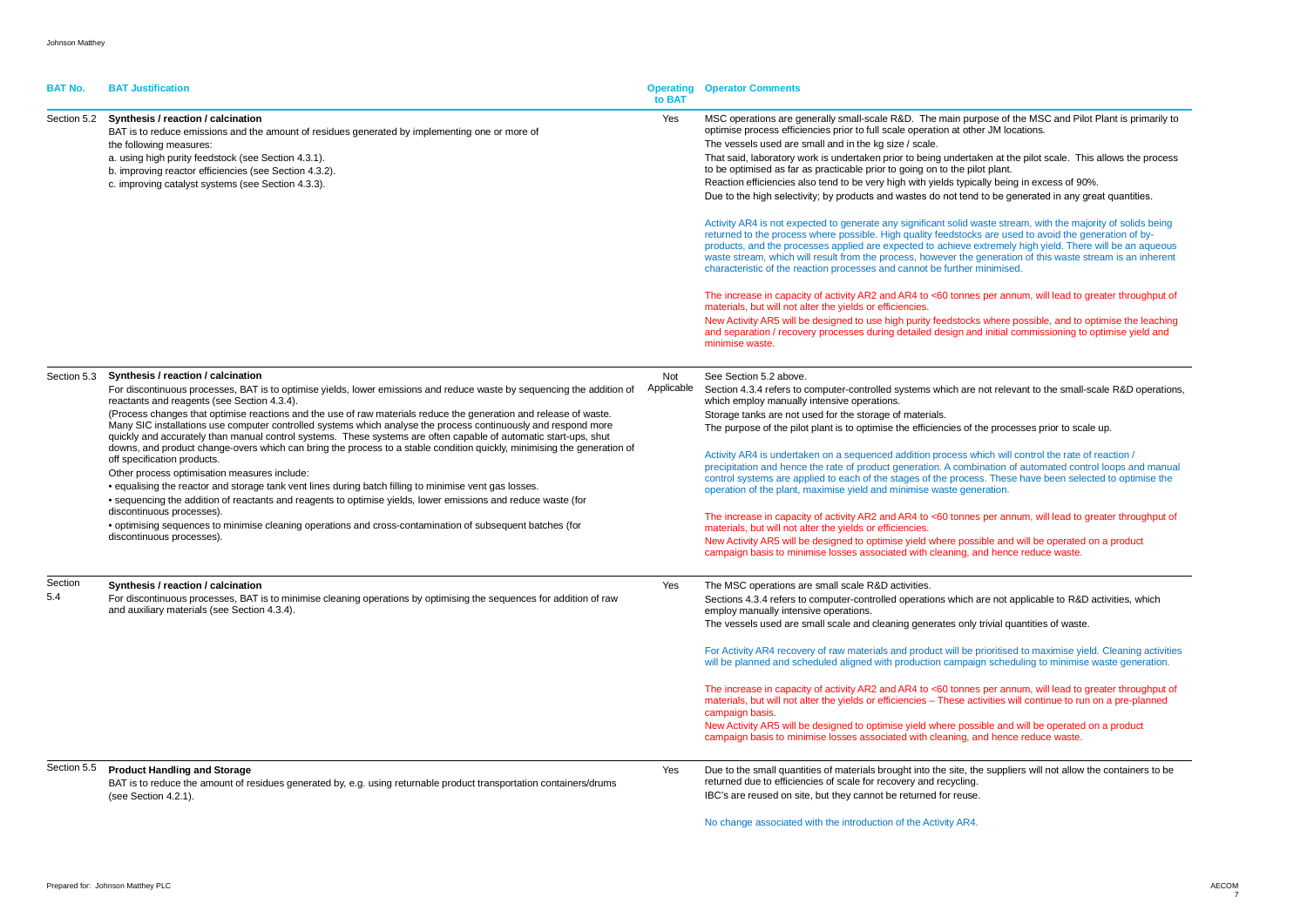| <b>BAT No.</b> | <b>BAT Justification</b>                                                                                                                                                                                                                                                                                                                                                                                                                                                                                                                                                                                                                                                                                                                                                                                                                                                                                                                                                             | <b>Operating</b><br>to BAT | <b>Operator Comments</b>                                                                                                                                                                                                                                                                                                                                                                                                                                                                                                                                                                                                                                                                                                                                                                                                                                                                                                                                                                                                                                                                                                                                                                                                                                                                                                                                                                                                                                                                                                                                                                                                                                                                                                                                                                                                                                                                                                                                                                                                                                                                                                                                                                                                                                                                                                                                                                                                                                                                                                                                                                                      |
|----------------|--------------------------------------------------------------------------------------------------------------------------------------------------------------------------------------------------------------------------------------------------------------------------------------------------------------------------------------------------------------------------------------------------------------------------------------------------------------------------------------------------------------------------------------------------------------------------------------------------------------------------------------------------------------------------------------------------------------------------------------------------------------------------------------------------------------------------------------------------------------------------------------------------------------------------------------------------------------------------------------|----------------------------|---------------------------------------------------------------------------------------------------------------------------------------------------------------------------------------------------------------------------------------------------------------------------------------------------------------------------------------------------------------------------------------------------------------------------------------------------------------------------------------------------------------------------------------------------------------------------------------------------------------------------------------------------------------------------------------------------------------------------------------------------------------------------------------------------------------------------------------------------------------------------------------------------------------------------------------------------------------------------------------------------------------------------------------------------------------------------------------------------------------------------------------------------------------------------------------------------------------------------------------------------------------------------------------------------------------------------------------------------------------------------------------------------------------------------------------------------------------------------------------------------------------------------------------------------------------------------------------------------------------------------------------------------------------------------------------------------------------------------------------------------------------------------------------------------------------------------------------------------------------------------------------------------------------------------------------------------------------------------------------------------------------------------------------------------------------------------------------------------------------------------------------------------------------------------------------------------------------------------------------------------------------------------------------------------------------------------------------------------------------------------------------------------------------------------------------------------------------------------------------------------------------------------------------------------------------------------------------------------------------|
|                |                                                                                                                                                                                                                                                                                                                                                                                                                                                                                                                                                                                                                                                                                                                                                                                                                                                                                                                                                                                      |                            | The increase in capacity of activity AR2 and AR4 to <60 tonnes per annum, w<br>raw materials, and the introduction of activity AR5 will lead to the use of bulk I<br>materials. JM will seek to recycle packaging where possible through its existir<br>procedures and application of the waste hierarchy.                                                                                                                                                                                                                                                                                                                                                                                                                                                                                                                                                                                                                                                                                                                                                                                                                                                                                                                                                                                                                                                                                                                                                                                                                                                                                                                                                                                                                                                                                                                                                                                                                                                                                                                                                                                                                                                                                                                                                                                                                                                                                                                                                                                                                                                                                                    |
| Section 5.6    | Dust in Off-gases<br>BAT is to minimise emissions of total dust in off-gases and achieve emission levels of 1 - 10 mg/Nm <sup>3</sup> by using one or<br>more of the following techniques:<br>a. cyclone (see Section 4.4.2.1.2).<br>b. fabric or ceramic filter (see Section 4.4.2.1.5).<br>c. wet dust scrubber (see Section 4.4.2.1.3).<br>d. ESP (see Section 4.4.2.1.4).<br>The lower end of the range may be achieved by using fabric filters in combination with other abatement techniques.<br>However, the range may be higher, depending on the carrier gas and particle characteristics (see Section 4.4.2.1). Using<br>fabric filters is not always possible, e.g. when other pollutants have to be abated (e.g. SOx) or when the off-gases<br>present humid conditions (e.g. presence of liquid acid).<br>The particulate matters recovered/removed are recycled back into production when this is feasible. The scrubbing<br>medium is recycled when this is feasible. | Yes                        | Powder handling operations are generally undertaken within dust booths that<br>with a pre-filter. Emissions from the dust booths are fed through a recirculating<br>are no releases via A1/A2/A3 or A9/A10/A11<br>The dust booth units are subject to regular maintenance programmes in conju<br>supplier. Furthermore, differential pressure gauges on the HEPA filters on the<br>indication of any fouling and these filters can be removed from service for ma<br>The design and frequency of the monitoring programmes are based upon CO<br>Monitoring of emissions to atmosphere from the thermal processes has not be<br>was previously regulated under a low impact permit which did not define emis<br>was routine monitoring required.<br>For thermal processing operations, a programme of testing was completed in<br>of entrainment of powder from a typical batch furnace. This assessment was<br>using a furnace which includes gas injection, using a fine powder and using a<br>presumed to have presented a pessimistic operation. An impact assessment<br>programme of testing demonstrated that the emissions of dust to atmosphere<br>routine monitoring is not considered appropriate (emissions levels from all ver<br>$mg/m3$ ).<br>Emission points A5, A6 and A8 from the existing process operations are fitted<br>Similarly, the continuous furnace relating to the new process has a HEPA filte<br>systems are considered to be representative of BAT.<br>Activity AR4 will also undertake all powder handling operations in dust booth \<br>systems installed with double HEPA filter protection. There will be no emission<br>source.<br>There is the limited potential for dust generation during vessel charging which<br>hood (primarily for Operator protection) to a wet chemical scrubber. The power<br>process do not contain fine particles, and laboratory testing has shown that the<br>do not have PM <sub>10</sub> or PM <sub>2.5</sub> present, hence the potential for dust generation at<br>particulates transferred to the scrubber would either be captured or be dissolved<br>Dusts can also be generated by the dryer activities, and the extracted air is tro<br>by double HEPA filtration, the extracted air is then fed into the wet chemical so<br>atmosphere.<br>Hence the dust abatement measures applied at the site are all representative<br>expected to be any emission of dust via emission point A12. Hence the emission<br>A12 will be below the BAT-AEL range.<br>The expansion of activity AR2 and increase in throughput of AR4 will continue |
|                |                                                                                                                                                                                                                                                                                                                                                                                                                                                                                                                                                                                                                                                                                                                                                                                                                                                                                                                                                                                      |                            | stated above. Powder handling operations are generally undertaken within du<br>HEPA filter system with a pre-filter. Emissions from the dust booths are fed the<br>system and there are no releases via A13/A14/A15.<br>The relocated ovens for AR1 (emission point A16) will perform at the same er<br>above.                                                                                                                                                                                                                                                                                                                                                                                                                                                                                                                                                                                                                                                                                                                                                                                                                                                                                                                                                                                                                                                                                                                                                                                                                                                                                                                                                                                                                                                                                                                                                                                                                                                                                                                                                                                                                                                                                                                                                                                                                                                                                                                                                                                                                                                                                                |
|                |                                                                                                                                                                                                                                                                                                                                                                                                                                                                                                                                                                                                                                                                                                                                                                                                                                                                                                                                                                                      |                            | Activity AR5 will also apply appropriate controls to all dust handling activities t<br>enclosures that use a double HEPA filter system with a pre-filter. Emissions fr<br>through a recirculating HEPA filtration system and there will be no releases of                                                                                                                                                                                                                                                                                                                                                                                                                                                                                                                                                                                                                                                                                                                                                                                                                                                                                                                                                                                                                                                                                                                                                                                                                                                                                                                                                                                                                                                                                                                                                                                                                                                                                                                                                                                                                                                                                                                                                                                                                                                                                                                                                                                                                                                                                                                                                     |
| Section 5.7    | <b>HCN Emissions</b><br>BAT is to reduce HCN emissions and achieve emission levels of $<$ 1 mg/m <sup>3</sup> by scrubbing with an alkaline solution. The<br>scrubbing medium is recycled when this is feasible (see Section 4.4.2.2.5).                                                                                                                                                                                                                                                                                                                                                                                                                                                                                                                                                                                                                                                                                                                                             | Not<br>Applicable          | Not applicable to the Installation - no HCN used in Installation processes.<br>No Change.                                                                                                                                                                                                                                                                                                                                                                                                                                                                                                                                                                                                                                                                                                                                                                                                                                                                                                                                                                                                                                                                                                                                                                                                                                                                                                                                                                                                                                                                                                                                                                                                                                                                                                                                                                                                                                                                                                                                                                                                                                                                                                                                                                                                                                                                                                                                                                                                                                                                                                                     |
| Section 5.8    | <b>Ammonia Emissions</b>                                                                                                                                                                                                                                                                                                                                                                                                                                                                                                                                                                                                                                                                                                                                                                                                                                                                                                                                                             | Yes                        | Emission point A8 was introduced in the permit variation that was granted in 2<br>used mainly for R&D purposes but can produce material for commercial sale.                                                                                                                                                                                                                                                                                                                                                                                                                                                                                                                                                                                                                                                                                                                                                                                                                                                                                                                                                                                                                                                                                                                                                                                                                                                                                                                                                                                                                                                                                                                                                                                                                                                                                                                                                                                                                                                                                                                                                                                                                                                                                                                                                                                                                                                                                                                                                                                                                                                  |

r annum, will lead to greater throughput of se of bulk bags in the supply of raw gh its existing site waste management

oooths that use a double HEPA filter system recirculating HEPA filter system and there

The dust are substitution and approved ilters on these systems provide an vice for maintenance prior to further use. ed upon COSHH assessments. s has not been undertaken. The installation define emission limits for the vent stack, nor

ompleted in 2018 to assess the typical levels sment was completed in the new facility, and using a tray with no lid. This is assessment undertaken based on this atmosphere are insignificant and therefore from all vents are expected to be <1

ns are fitted with HEPA filtrations systems. HEPA filter arrangement installed. These

dust booth with recirculating extraction no emission to atmosphere from this

rging which is extracted via an extraction . The powders used at this stage of the hown that the materials present at this stage neration at this stage is limited. Any larger the dissolved into the scrubber liquor. ted air is treated using a bag filter followed chemical scrubber prior to discharge to

resentative of BAT, and there are not ce the emissions of particulate dusts from

will continue to apply the same controls as en within dust booths that use a double are fed through a recirculating HEPA filter.

he same emission levels as discussed

activities through the use of dust booths / missions from the dust booths are fed releases of dusts to atmosphere

granted in 2014. The equipment is again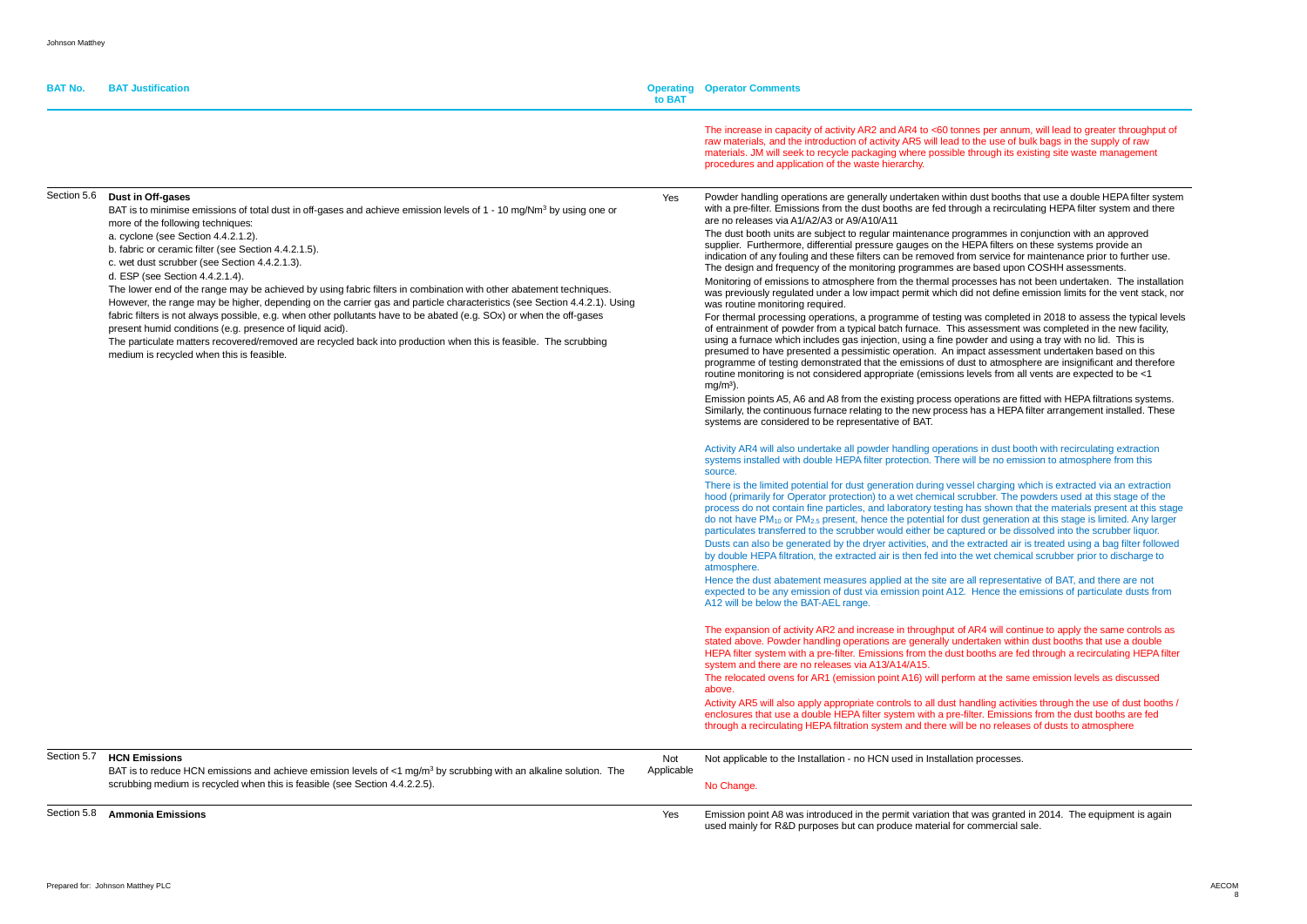| <b>BAT No.</b> | <b>BAT Justification</b>                                                                                                                                                                                                                                                                                                                                                                                                                                                                                                                          | <b>Operating</b><br>to BAT | <b>Operator Comments</b>                                                                                                                                                                                                                                                                                                                                                                                                                                                                                                                                                                                                                                                                                                                                                                                                                                                                                                                                                                                                                                                                                                                                                             |
|----------------|---------------------------------------------------------------------------------------------------------------------------------------------------------------------------------------------------------------------------------------------------------------------------------------------------------------------------------------------------------------------------------------------------------------------------------------------------------------------------------------------------------------------------------------------------|----------------------------|--------------------------------------------------------------------------------------------------------------------------------------------------------------------------------------------------------------------------------------------------------------------------------------------------------------------------------------------------------------------------------------------------------------------------------------------------------------------------------------------------------------------------------------------------------------------------------------------------------------------------------------------------------------------------------------------------------------------------------------------------------------------------------------------------------------------------------------------------------------------------------------------------------------------------------------------------------------------------------------------------------------------------------------------------------------------------------------------------------------------------------------------------------------------------------------|
|                | BAT is to reduce NH <sub>3</sub> emissions and achieve emission levels of <1.2 mg/m <sup>3</sup> by scrubbing with an acidic solution. The<br>scrubbing medium is recycled when this is feasible (see Section 4.4.2.2.5).                                                                                                                                                                                                                                                                                                                         |                            | The process involves the uses of a formulation with a very small<br>ml of 28% ammonia or 10 ml of 99% acetic acid in a batch) whic<br>being released to atmosphere.<br>The risk assessment undertaken at the time of the application de<br>"insignificant "and abatement is not necessary to achieve the em<br>Activity AR4 can generate ammonia, and all potential sources are<br>where a 15% solution of sulphuric acid is used as the scrubbing<br>achieve emissions of NH <sub>3</sub> no higher than 1mg/m <sup>3</sup> . The scrubbing<br>an intermittent purge and acid dosing to maintain the scrubbing I<br>Due to the addition of ammonium salts to activity AR1, there is the<br>the thermal treatment ovens venting via emission points A1 - A3<br>is proposed as they have been modelled and demonstrated to le<br>meet the existing guidance emission limits in the S4.03 guidance                                                                                                                                                                                                                                                                                     |
| Section 5.9    | <b>HCI Emissions</b><br>BAT is to reduce HCI emissions, e.g. by wet gas scrubbing under alkaline conditions (see Section 4.4.2.2.4). If HCI is<br>the main pollutant to be treated and alkali scrubbing is used, BAT is to achieve $3 - 10$ mg/Nm <sup>3</sup> HCl.                                                                                                                                                                                                                                                                               | Not<br>Applicable          | Not Applicable - no HCI emissions from the MSC or Pilot Plant o<br>No Change.                                                                                                                                                                                                                                                                                                                                                                                                                                                                                                                                                                                                                                                                                                                                                                                                                                                                                                                                                                                                                                                                                                        |
|                | Waste Water Management and Water Emission Abatement<br>Waste water treatment in the SIC sector follows at least three different strategies:<br>• pre-treatment within the premises of the SIC installation and final treatment(s) in a central WWTP within the premises<br>of a larger site where the SIC installation is located.<br>• pre-treatment and/or final treatment(s) in a WWTP within the premises of the SIC installation.<br>• pre-treatment within the premises of the SIC installation and final treatment(s) in a municipal WWTP. | Not<br>Applicable          | The Installation does not discharge process effluent to trade sew<br>plant. The effluent volumes are extremely small and do not warr<br>effluent (essentially process vessel wash down waters) can be d<br>within the current discharge consent limits applied to RT01 for th<br>This is not applicable as the site does not have effluent that goes<br>All aqueous wastes generated by activity AR4 will be transferred<br>tanker for appropriate offsite treatment / disposal. Hence Activity<br>municipal drainage systems, and there is no onsite treatment of<br>No Change - all process wastewater from AR4 and AR5 will be<br>disposal.                                                                                                                                                                                                                                                                                                                                                                                                                                                                                                                                       |
|                | Section 5.10 Waste Water<br>BAT is to allocate contaminated waste water streams according to their pollutant load. Inorganic waste water without<br>relevant organic components is segregated from organic waste water and routed to special treatment facilities (see<br>Section 4.4.1 and Figure 4.1).                                                                                                                                                                                                                                          | Yes                        | All liquids associated with processing are collected in IBC's and<br>disposal contractor for offsite disposal. Consequently, process e<br>waters.<br>The pilot-plant does however discharge some process washing<br>which is discharged to the Tees via RT01. This is a discharge po<br>both JM and Fuji Films discharge through into this point which al<br>Discharges to the chemical drain are undertaken in compliance<br>"Billingham Site Effluent Agreement: RT01/INTCON/3/C". The s<br>effluent to meet the emission limit values at the discharge point a<br>within the drainage system.<br>Effluent from process washings and vessel cleaning operations i<br>discharge via RT01.<br>It should be noted that due to the site operating R&D and small-<br>effluent and process washings are extremely low.<br>All aqueous wastes generated by Activity AR4 will be inorganic in<br>tank for collection by road tanker for appropriate offsite treatmen<br>discharge into either site or municipal drainage systems, there is<br>inorganic waste streams, and there is no onsite treatment of aqu<br>No Change - all process wastewater from AR4 and AR5 will be<br>disposal. |

I quantity of ammonia or acetic acid (either 3 ch may result in a trivial amount of ammonia

emonstrated that the emissions were nission limit value.

re extracted to the wet chemical scrubber media. The scrubber is quaranteed to g liquor is recirculated within the scrubber with liquor efficacy.

he potential for trace ammonia emissions from the theoremal treatment of these emissions 3 and A16. No abatement of these emissions ead to no significant impacts. The plant will e of 10 mg/ $N<sub>m³</sub>$ .

operations.

wer and does not have an effluent treatment rant a discrete effluent treatment plant. The discharged directly to the Billingham site drains we integrated site.

s to a waste water treatment plant.

I to the effluent tank for collection by road AR4 does not discharge into either site or aqueous wastes.

collected for appropriate offsite treatment /

removed from the site by a licenced waste effluents are not discharged to controlled

(i.e. filter cake washings) to the effluent drain which is discharged by CF Fertilisers and oint that is managed by CF Fertilisers and Illows for significant dilution.

with the CF Fertilisers discharge consent site has an internal limit that requires any and does not rely on any dilution taking place

is segregated into IBC's prior to analysis and

scale production activities the volumes of

in nature and are transferred to the effluent nt / disposal. Hence Activity AR4 does not s no requirement to segregate organic from ueous wastes.

collected for appropriate offsite treatment /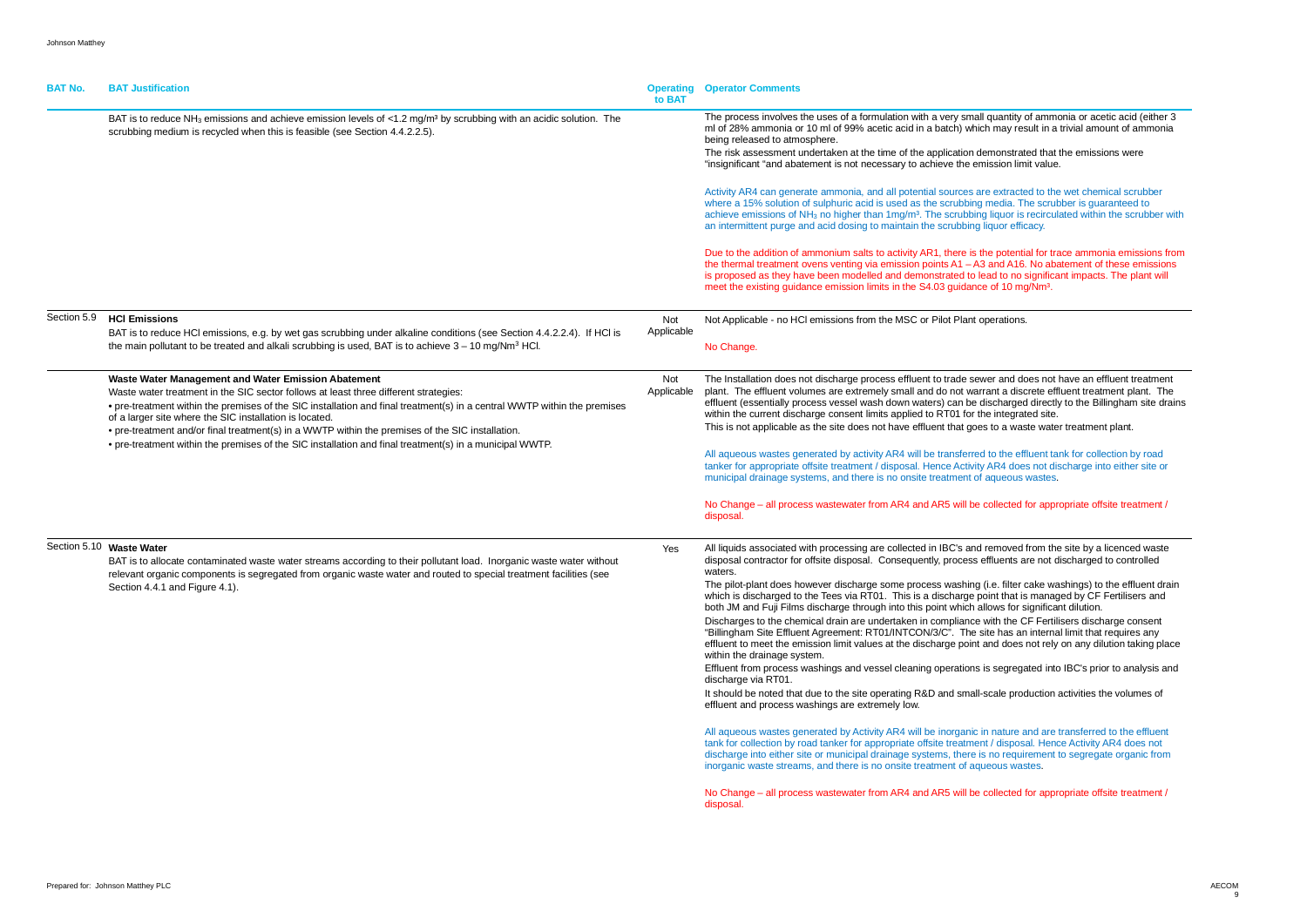| <b>BAT No.</b>         | <b>BAT Justification</b>                                                                                                                                                                                                                                                                                                                                                                                                                                                                                                                                                                                                                                                                                                                                                                                                                                                     | <b>Operating</b><br>to BAT | <b>Operator Comments</b>                                                                                                                                                                                                                                                                                                                                                                                                                                                                                                                                                                                                                                                                                                                                                                                                                                                                                                                                                                                                                                                                                                                                                                                                                                                                                                                                                                                                                                                                                                                                                                                                                                                                                                                                                                                                                                                                                                                                                                                                |
|------------------------|------------------------------------------------------------------------------------------------------------------------------------------------------------------------------------------------------------------------------------------------------------------------------------------------------------------------------------------------------------------------------------------------------------------------------------------------------------------------------------------------------------------------------------------------------------------------------------------------------------------------------------------------------------------------------------------------------------------------------------------------------------------------------------------------------------------------------------------------------------------------------|----------------------------|-------------------------------------------------------------------------------------------------------------------------------------------------------------------------------------------------------------------------------------------------------------------------------------------------------------------------------------------------------------------------------------------------------------------------------------------------------------------------------------------------------------------------------------------------------------------------------------------------------------------------------------------------------------------------------------------------------------------------------------------------------------------------------------------------------------------------------------------------------------------------------------------------------------------------------------------------------------------------------------------------------------------------------------------------------------------------------------------------------------------------------------------------------------------------------------------------------------------------------------------------------------------------------------------------------------------------------------------------------------------------------------------------------------------------------------------------------------------------------------------------------------------------------------------------------------------------------------------------------------------------------------------------------------------------------------------------------------------------------------------------------------------------------------------------------------------------------------------------------------------------------------------------------------------------------------------------------------------------------------------------------------------------|
| Section 5.11 Rainwater | BAT is to minimise pollution to receiving watercourses by applying all of the following measures:<br>a. minimising the contamination of rainwater from activities carried out at the installation in particular by applying<br>measures for reducing fugitive and diffuse emissions (see BAT 5.12 and BAT 5.13 and BAT 5.17).<br>b. ducting and storing rainwater (see Section 4.7.4) expected to be contaminated from activities carried out at the<br>installation and treating it if necessary. Other rainwater may be directly discharged (see Section 4.7.4).<br>c. monitoring the discharge of this other rainwater as outlined in Section 4.7.4. Rainwater found to be contaminated is<br>treated as in b. above (see Section 4.7.4).<br>In some cases, the use of rainwater as process water to reduce fresh water consumption may be environmentally<br>beneficial. | Yes                        | a) The only potential for rainwater to be contaminated is from the stora<br>the storage areas is collected and analysed / tested prior to being disch<br>contamination was evident in quantities greater than the discharge con<br>removed by an offsite waste contractor.<br>In the event of contamination entering the drains there is some capabili<br>network to two effluent storage tanks (for quarantine) prior to removal b<br>Diversion to the effluent tanks is dependent on pre-established trip limit<br>or TOC. The diversion can also be facilitated by a manual intervention<br>b) The drum park is isolated from the connection to the Billingham site<br>found to be contaminated then it could be isolated and pumped out for<br>Spillage (or small quantities of equipment washings) inside the building<br>no connection to the external drainage system. Material would be reme<br>Activity AR4 introduces a number of new bunded areas (scrubber, efflu<br>materials storage area) as well as a new tanker loading area, which is a<br>arrangement to prevent a major spillage overtopping and has a 1 m <sup>3</sup> bl<br>collecting in all of these areas will be tested prior to discharge to the sit<br>be identified then the liquid will be removed for offsite disposal.<br>There are no process emissions direct to receiving watercourses, and a<br>undertaken within a building with no direct route to drains or groundwat<br>No change for activities AR1 - AR4.<br>Activity AR5 will introduce additional materials storage areas and a tan<br>and containment areas will be isolated from the storm water systems w<br>from the containment areas if it is found to be uncontaminated.                                                                                                                                                                                                                                                                                             |
|                        | Section 5.12 Diffuse Dust Emissions<br>For diffuse emissions, BAT is to minimise diffuse dust emissions where dust may arise (in particular from the storage and<br>handling of materials/products) by applying one or more of the following techniques:<br>a. storing materials in closed systems (e.g. silos, see Section 6.3.4.1).<br>b. using covered areas protected from rain and wind (see Section 6.3.4.1).<br>c. having production equipment, e.g. conveyors, totally or partially enclosed (see Section 2.2).<br>d. having equipment designed with hooding and ducting to capture diffuse dust emissions (e.g. during loading into<br>storage) and abating it (e.g. using a fabric filter, see Section 6.3.4.1).<br>e. carrying out housekeeping regularly, e.g. by vacuuming (see Section 4.7.6).                                                                 | Yes                        | a) The preference for feedstocks, intermediates and products is to be s<br>with some waste materials being stored outside in either covered or un<br>containers.<br>b) Materials are stored mainly within the building and/or within sealed c<br>c) Production equipment is largely enclosed. Powder additions are un<br>filter and followed by two HEPA filters to minimise diffuse dust emission<br>systems.<br>Should the extraction system fail then a local alarm sounds in the down<br>operators will then cease transfer operations until the air flow can be re<br>The transfer of powdered material is within a building and therefore diff<br>d) Dust booths are in operation during transfers of powdered materials.<br>e) Extensive housekeeping procedures are in place to ensure any spilt<br>Specialist vacuum cleaners fitted with HEPA filters are used.<br>Activity AR4 will also undertake all powder handling operations in dust<br>systems installed with double HEPA filter protection. There will be no er<br>source.<br>There is the limited potential for dust generation during vessel charging<br>hood (primarily for Operator protection) to a wet chemical scrubber. The<br>process do not contain fine particles, and laboratory testing has shown<br>do not have PM <sub>10</sub> or PM <sub>2.5</sub> present; hence the potential for dust genera<br>particulates transferred to the scrubber would either be captured or be<br>Dusts can also be generated by the dryer activities, and the extracted a<br>by double HEPA filtration, the extracted air is then fed into the wet chen<br>atmosphere.<br>All of the process activities will be undertaken within enclosed equipme<br>building, hence the controls implemented for diffuse dust emissions are<br>are not expected to be any diffuse dust emissions from the process.<br>The expansion of activity AR2 and increase in throughput of AR4 will co<br>stated above. Powder handling operations are generally undertaken wi |

 $\theta$  storage areas. Rainwater emanating from g discharged to the Billingham site drains. If  $\tilde{\mathbf{q}}$ e consent: then the effluent would be

apability to divert effluent from the drain noval by road tanker for off-site disposal. rip limits for pH, ammoniacal nitrogen, nitrate ention by the CF Fertilisers Shift Manager. im site drainage system and if rainwater was but for offsite disposal as waste. uildings would be collected in a bund - with be removed to IBC for offsite disposal.

er, effluent tank, liquid ring buffer tank, new ich is sloped with a sleeping policemen m<sup>3</sup> blind sump to collect spillages. Rainwater the site chemical drain. Should contamination

, and all other process activities are undwater.

### I a tanker loading / unloading area. All storage ems with rainwater only being pumped out

to be stored within the installation buildings or uncovered locations in suitable sealed

ealed containers.

are undertaken within dust booths with a pre missions; or HEPA protected mobile exhaust

e down flow booth to alert the operator. The be re-established.

ore diffuse emissions are minimised.

ny spilt powders are vacuumed immediately.

dust booth with recirculating extraction e no emission to atmosphere from this

narging which is extracted via an extraction her. The powders used at this stage of the shown that the materials present at this stage generation at this stage is limited. Any larger or be dissolved into the scrubber liquor. acted air is treated using a bag filter followed et chemical scrubber prior to discharge to

quipment within the Installation buildings  $\overline{\text{S}}$  in are all representative of BAT, and there

will continue to apply the same controls as  $\frac{1}{2}$  ken within dust booths that use a double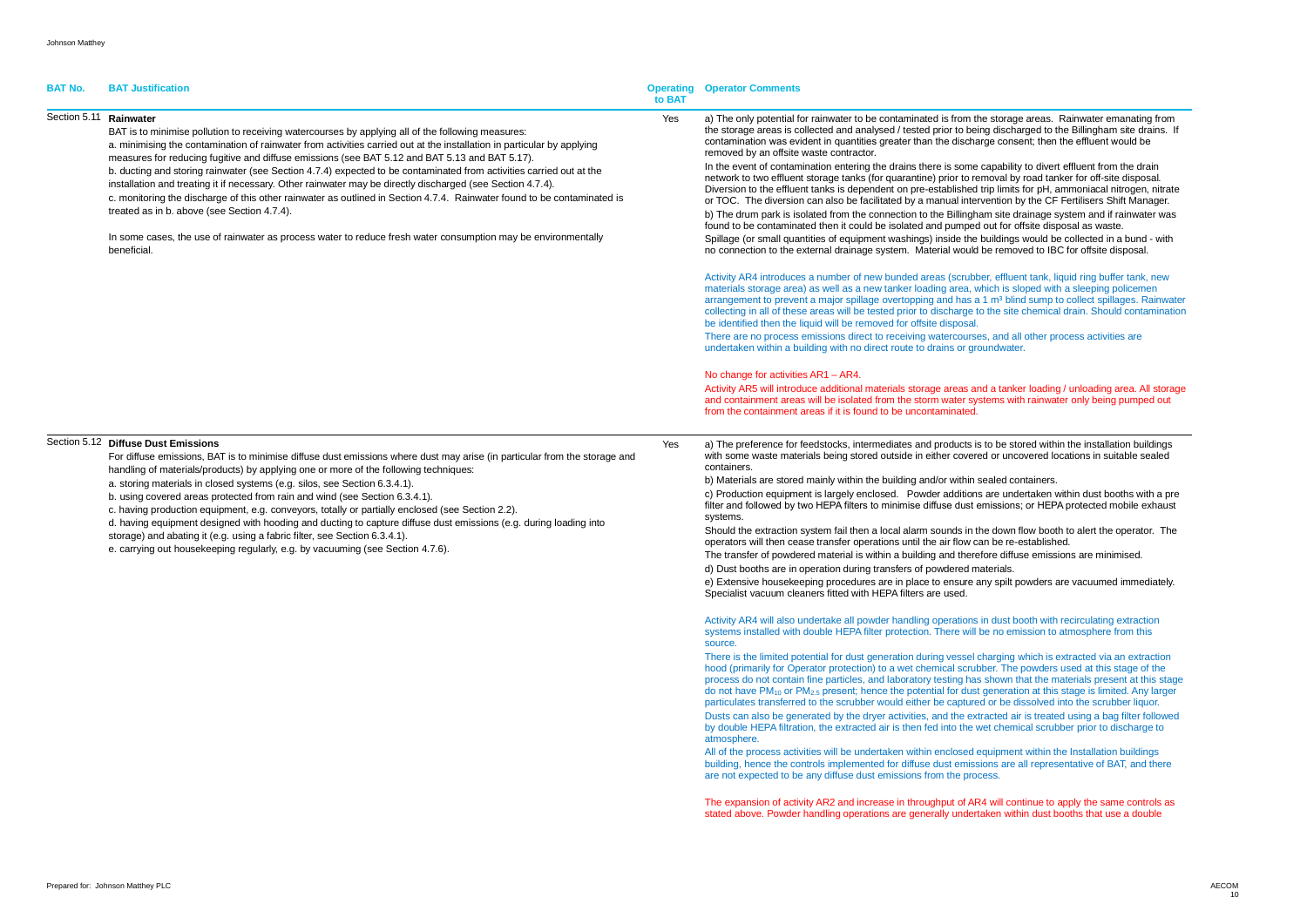ths are fed through a recirculating HEPA filter.

the same emission levels as discussed

ling activities through the use of dust booths / . Emissions from the dust booths are fed ho releases of dusts to atmosphere. quipment within the AR5 building, hence the itative of BAT, and there are not expected to

Plant are small scale R&D operations. Due to es of materials. However, the Installation does

dings. There is no connection to the external  $\mu$  is occupied on a regular basis and therefore

ght negative pressure. Any fugitive losses of tion system.

t however, the nature of the processes

ials being pumped.

the extent that spillages in the MSC or pilot recorded and investigated as such. There is a of high level audits undertaken at the site.

will continue to apply the same controls as

be processed within appropriately designed but similar controls to those applied at the MSC gas or liquid is anticipated.

) and small scale operations, which employ

based batch controls. Detailed design may design process it has not been decided.

in the litres or kilogram range. plicable to such small equipment.

em for process vessel cleaning between

 $\alpha$  scale up and thereby minimise the

| <b>BAT No.</b>      | <b>BAT Justification</b>                                                                                                                                                                                                                                                                                                                                                                                                                                                                                                                                                                                                                                                                                                                                                        | <b>Operating</b><br>to BAT | <b>Operator Comments</b>                                                                                                                                                                                                                                                                                                                                                                                                                                                                                                                                                                                                                                                                                                                                                                                                                                                                                                                                                                                                                                                                                                                                                                                                                                                                            |
|---------------------|---------------------------------------------------------------------------------------------------------------------------------------------------------------------------------------------------------------------------------------------------------------------------------------------------------------------------------------------------------------------------------------------------------------------------------------------------------------------------------------------------------------------------------------------------------------------------------------------------------------------------------------------------------------------------------------------------------------------------------------------------------------------------------|----------------------------|-----------------------------------------------------------------------------------------------------------------------------------------------------------------------------------------------------------------------------------------------------------------------------------------------------------------------------------------------------------------------------------------------------------------------------------------------------------------------------------------------------------------------------------------------------------------------------------------------------------------------------------------------------------------------------------------------------------------------------------------------------------------------------------------------------------------------------------------------------------------------------------------------------------------------------------------------------------------------------------------------------------------------------------------------------------------------------------------------------------------------------------------------------------------------------------------------------------------------------------------------------------------------------------------------------|
|                     |                                                                                                                                                                                                                                                                                                                                                                                                                                                                                                                                                                                                                                                                                                                                                                                 |                            | HEPA filter system with a pre-filter. Emissions from the dust boot<br>system and there are no releases via A13/A14/A15.<br>The relocated ovens for AR1 (emission point A16) will perform at<br>above.<br>Activity AR5 will also apply appropriate controls to all dust handli<br>enclosures that use a double HEPA filter system with a pre-filter.<br>through a recirculating HEPA filtration system and there will be no<br>All of the process activities will be undertaken within enclosed ec<br>controls implemented for diffuse dust emissions are all represent<br>be any diffuse dust emissions from the process.                                                                                                                                                                                                                                                                                                                                                                                                                                                                                                                                                                                                                                                                           |
|                     | Section 5.13 Fugitive Emissions<br>For diffuse emissions, BAT is to minimise fugitive gaseous and liquid emissions by applying (according to the substances<br>that may require controlling) one or more of the following techniques:<br>a. having periodic leak detection and repair programmes (see Sections 4.7.1 and 2.6.6).<br>b. operating equipment at slightly below atmospheric pressure (see Section 6.3.4.16).<br>c. replacing flanges by welded connections (see Section 2.6).<br>d. using seal-less pumps and bellow valves (see Section 2.6).<br>e. using high performance sealing systems (e.g. effective gaskets and flanges, valves and pumps with high integrity<br>packing, see Section 2.6).<br>f. carrying out housekeeping regularly (see Section 4.7.6). | Yes                        | The majority of the processes undertaken at the MSC and Pilot F<br>the small-scale nature, there is limited potential for fugitive losses<br>have control measure in place.<br>a) Permitted operations are contained within the installation build<br>drainage system and any leaks would be apparent. The building<br>leaks would be detected quickly.<br>b) The MSC building has an extract system than generates a slig<br>dust would be captured in the building hygiene extraction / filtrati<br>c) Only small bore pipelines are used in the MSC and Pilot Plant<br>requires flexibility in the use of the various pieces of equipment.<br>d) Seal-less pumps are used when it is appropriate to the materia<br>f) The site has extensive housekeeping procedures in place. To<br>plant would be considered to be a minor incident and would be re<br>defined programme of basic housekeeping audits and a series of<br>No change associated with the introduction of activity AR4.<br>The expansion of activity AR2 and increase in throughput of AR4<br>stated above.<br>Activity AR5 will involve larger volumes of liquids, but these will b<br>process equipment within the AR5 building and will be subject to<br>and pilot plant- no significant potential for fugitive emissions of g |
|                     | Section 5.14 Computerised Control<br>For new installations BAT is to use a computerised control system to operate the plant (see Section 4.5.2). However, this<br>does not apply where safety issues do not permit automatic operations (e.g. in the production of SIC explosives).                                                                                                                                                                                                                                                                                                                                                                                                                                                                                             | Not<br>Applicable          | Not applicable - existing installation. Also not applicable to R&D<br>manually intensive operations.<br>No change associated with the introduction of activity AR4.<br>No Change to AR1 to AR4.<br>The AR5 process will be batch based and subject to procedure b<br>incorporate some computerised controls, but at this stage of the                                                                                                                                                                                                                                                                                                                                                                                                                                                                                                                                                                                                                                                                                                                                                                                                                                                                                                                                                               |
|                     | Section 5.15 Cleaning Systems<br>For installations where solid hazardous compounds can build up in pipelines, machines and vessels, BAT is to have in<br>place a closed cleaning and rinsing system (see Section 4.5.1).                                                                                                                                                                                                                                                                                                                                                                                                                                                                                                                                                        | Not<br>Applicable          | The equipment used in MSC operations is small scale, typically i<br>Closed cleaning and cleaning in place routines would not be app<br>No change associated with the introduction of activity AR4.<br>No Change to AR1 to AR4.<br>Activity AR5 may incorporate a closed cleaning and rinsing syste<br>campaigns.                                                                                                                                                                                                                                                                                                                                                                                                                                                                                                                                                                                                                                                                                                                                                                                                                                                                                                                                                                                    |
| Section 5.16 Energy | BAT is to reduce the consumption of energy by optimising plant design, construction and operation, e.g. by using pinch<br>methodology, except if safety issues prevent it (see Section 4.6.1).                                                                                                                                                                                                                                                                                                                                                                                                                                                                                                                                                                                  | Yes                        | The nature of R&D operations is to optimise the process prior to<br>consumption of energy prior to scale up.                                                                                                                                                                                                                                                                                                                                                                                                                                                                                                                                                                                                                                                                                                                                                                                                                                                                                                                                                                                                                                                                                                                                                                                        |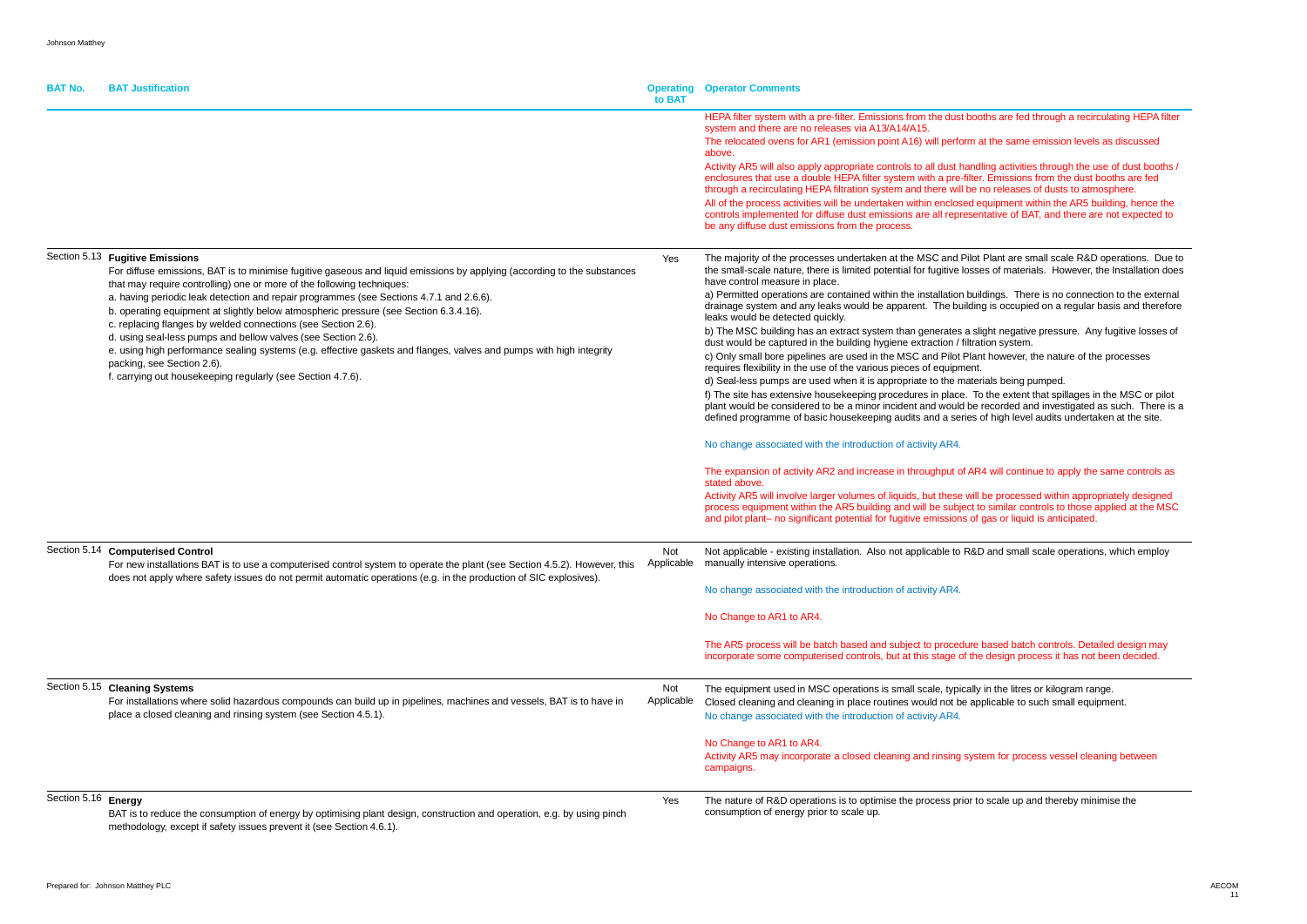**BAT No. BAT Justification** 

to the ISO14001:2015 standard and ement and continuous improvement. ctivities at the site level are fed into the goals. The programme includes items y minimisation, efficient use of raw

e managed and minimised as far as  $n$ house gas emissions per unit of

and replaced on a regular basis and

Vhere possible, new equipment (e.g. the

#### elected with due consideration of energy consideration of energy use

in sealed containers. There are no and pilot plant is epoxy coated to prevent

Iding. Specialist vacuums are available

ainers and IBC's. The drum storage areal ted for disposal. Some materials are

v detection of and minimise the risk of

rs are transferred in dust booths with ial transfers are undertaken within the Billingham external drainage system

olation or on portable bunds. These

volume of an IBC which is the d prior to being pumped out. The sumps are isolated and unloading operations are fully

em. Some vessels (glass and pressure nage system are also undertaken. powdered material are retained within

d externally undercover. Only a limited

sources of contamination may be present storage area) as well as a new tanker

ate containment provisions to contain a water courses.

Section 5.17 **Cross Boundary Techniques**

# **Commentants**

| <b>DAI JUSUIIUAUUII</b>                                                                                                                                                                                                                                                                                                                                                                                                                                                                                                                                                                                                                                                                                                                                                                                                                                                                                                                                                                                                                                                                                                                                                                                                                                                                                                                                                                                                                                                                                                                                                                                                                                                                              | to BAT | Operating Operator Comments                                                                                                                                                                                                                                                                                                                                                                                                                                                                                                                                                                                                                                                                                                                                                                                                                                                                                                                                                                                                                                                                                                                                                                                                                                                                                                                                                                                                                                                                                                                                                                                                                                                                                                                                                                                                                                                                                                                                                                                                                                                                                                                                                                                                                                                                                                                                                                                     |
|------------------------------------------------------------------------------------------------------------------------------------------------------------------------------------------------------------------------------------------------------------------------------------------------------------------------------------------------------------------------------------------------------------------------------------------------------------------------------------------------------------------------------------------------------------------------------------------------------------------------------------------------------------------------------------------------------------------------------------------------------------------------------------------------------------------------------------------------------------------------------------------------------------------------------------------------------------------------------------------------------------------------------------------------------------------------------------------------------------------------------------------------------------------------------------------------------------------------------------------------------------------------------------------------------------------------------------------------------------------------------------------------------------------------------------------------------------------------------------------------------------------------------------------------------------------------------------------------------------------------------------------------------------------------------------------------------|--------|-----------------------------------------------------------------------------------------------------------------------------------------------------------------------------------------------------------------------------------------------------------------------------------------------------------------------------------------------------------------------------------------------------------------------------------------------------------------------------------------------------------------------------------------------------------------------------------------------------------------------------------------------------------------------------------------------------------------------------------------------------------------------------------------------------------------------------------------------------------------------------------------------------------------------------------------------------------------------------------------------------------------------------------------------------------------------------------------------------------------------------------------------------------------------------------------------------------------------------------------------------------------------------------------------------------------------------------------------------------------------------------------------------------------------------------------------------------------------------------------------------------------------------------------------------------------------------------------------------------------------------------------------------------------------------------------------------------------------------------------------------------------------------------------------------------------------------------------------------------------------------------------------------------------------------------------------------------------------------------------------------------------------------------------------------------------------------------------------------------------------------------------------------------------------------------------------------------------------------------------------------------------------------------------------------------------------------------------------------------------------------------------------------------------|
|                                                                                                                                                                                                                                                                                                                                                                                                                                                                                                                                                                                                                                                                                                                                                                                                                                                                                                                                                                                                                                                                                                                                                                                                                                                                                                                                                                                                                                                                                                                                                                                                                                                                                                      |        | The site is accredited by Lloyds Register Quality Assurance (LRQA) to the IS<br>therefore has extensive procedures relating to environmental management a<br>The site also operates to the JM Group Sustainability programme. Activities<br>JM Group that monitors and publishes progress against each of the goals. T<br>such as waste minimisation, increasing recycling, water usage, energy minim<br>materials etc.<br>These systems, along with the JM Energy Policy, require energy to be managed<br>possible. The Johnson Matthey Group has a target of reducing greenhouse<br>production by 25% by 2025 for a 2016 to 2017 baseline.<br>Equipment used in the MSC and pilot plant tends to be relatively new and rep<br>thereby tends to be the most up to date and efficient as possible.                                                                                                                                                                                                                                                                                                                                                                                                                                                                                                                                                                                                                                                                                                                                                                                                                                                                                                                                                                                                                                                                                                                                                                                                                                                                                                                                                                                                                                                                                                                                                                                                              |
|                                                                                                                                                                                                                                                                                                                                                                                                                                                                                                                                                                                                                                                                                                                                                                                                                                                                                                                                                                                                                                                                                                                                                                                                                                                                                                                                                                                                                                                                                                                                                                                                                                                                                                      |        | No change associated with the introduction of activity AR4 process. Where possible as<br>dryer) has been purchased to high energy efficiency standards.                                                                                                                                                                                                                                                                                                                                                                                                                                                                                                                                                                                                                                                                                                                                                                                                                                                                                                                                                                                                                                                                                                                                                                                                                                                                                                                                                                                                                                                                                                                                                                                                                                                                                                                                                                                                                                                                                                                                                                                                                                                                                                                                                                                                                                                         |
|                                                                                                                                                                                                                                                                                                                                                                                                                                                                                                                                                                                                                                                                                                                                                                                                                                                                                                                                                                                                                                                                                                                                                                                                                                                                                                                                                                                                                                                                                                                                                                                                                                                                                                      |        | The new equipment proposed for Activities AR2 and AR5 will all be selected<br>efficiency, and the detailed design process for activity AR5 will include consid<br>optimisation.                                                                                                                                                                                                                                                                                                                                                                                                                                                                                                                                                                                                                                                                                                                                                                                                                                                                                                                                                                                                                                                                                                                                                                                                                                                                                                                                                                                                                                                                                                                                                                                                                                                                                                                                                                                                                                                                                                                                                                                                                                                                                                                                                                                                                                 |
| <b>Cross Boundary Techniques</b><br>BAT is to minimise soil and groundwater pollution by designing, building, operating and maintaining facilities, where<br>substances (usually liquids) which represent a potential risk of contamination of ground and groundwater are handled, in<br>such a way that material escapes are minimised (see Section 4.7.1). This includes all of the following:<br>a. having facilities sealed, stable and sufficiently resistant against possible mechanical, thermal or chemical stress. This<br>is particularly important for highly toxic substances - e.g. cyanides, phosphorus compounds.<br>b. providing sufficient retention volumes to safely retain spills and leaking substances in order to enable treatment or<br>disposal.<br>c. providing sufficient retention volume to safely retain firefighting water and contaminated surface water.<br>d. carrying out loading and unloading only in designated areas protected against leakage run-off.<br>e. storing and collecting materials awaiting disposal in designated areas protected against leakage run-off.<br>f. fitting all pump sumps or other treatment plant chambers from which spillage might occur with high liquid level alarms<br>or having pump sumps regularly inspected by personnel.<br>g. establishing programmes for testing and inspecting tanks and pipelines including flanges and valves.<br>h. providing spill control equipment, such as containment booms and suitable absorbent material.<br>i. testing and demonstrating the integrity of bunds.<br>j. equipping tanks with overfill prevention.<br>k. storing materials/products in covered areas to keep rainfall out. | Yes    | a) The majority of materials are stored within the Installation buildings in seal<br>connections to sewer from the buildings. The whole floor in the MSC and pilo<br>any ingress of materials to ground. No solvents are used on the site.<br>Any spilled materials would be isolated and cleaned up within the building. S<br>for cleaning up powder spills.<br>b) Materials that are stored outdoors are again stored in sealed containers ar<br>is isolated from the drains and spillages would be retained and collected for o<br>stored undercover and on portable bunds.<br>c) Appropriate design and management actions should allow the early detect<br>fire spreading and thereby minimise the generation of fire water.<br>d) Materials are transported and stored in sealed containers. Powders are tra<br>double HEPA filters to prevent diffuse emissions. The majority material trans<br>MSC and pilot plant buildings that does not have a connection to the Billingha<br>(isolated hydraulically).<br>e) Materials are stored indoors, in the drum park that has drainage isolation of<br>measures provide adequate retention against material losses to ground.<br>f) Not applicable, the volume of the building sumps is greater than the volume<br>maximum storage volume onsite. Sumps are inspected and analysed prior to<br>are isolated and require pumping to the Billingham site drains. Loading and u<br>attended.<br>g) The site has an extensive planned preventative maintenance system. Son<br>vessels) are tested on a routine basis. CCTV inspections of the drainage sys<br>h) Spill kits are located at strategic locations on the site. Spillages of powder<br>the building and vacuumed using specialist equipment.<br>i) Sumps have a three year test involving hydraulic testing and visual checks.<br>j) There are no bulk storage tanks on site and vessels are small scale.<br>k) The majority of materials are stored indoors. Some IBCs are stored extern<br>amount of sealed containers are stored without cover.<br>The AR4 process introduces a number of new potential areas where sources<br>(scrubber, effluent tank, liquid ring buffer tank, new covered materials storage<br>loading area.<br>All of these areas are appropriately bunded or provided with appropriate cont<br>loss and prevent contamination reaching soil, groundwater or surface waterco |

Rainwater collecting in all of these areas will be tested prior to discharge to the site chemical drain. Should contamination be identified then the liquid will be removed for offsite disposal. The same controls applied to the rest of the installation apply to Activity AR4.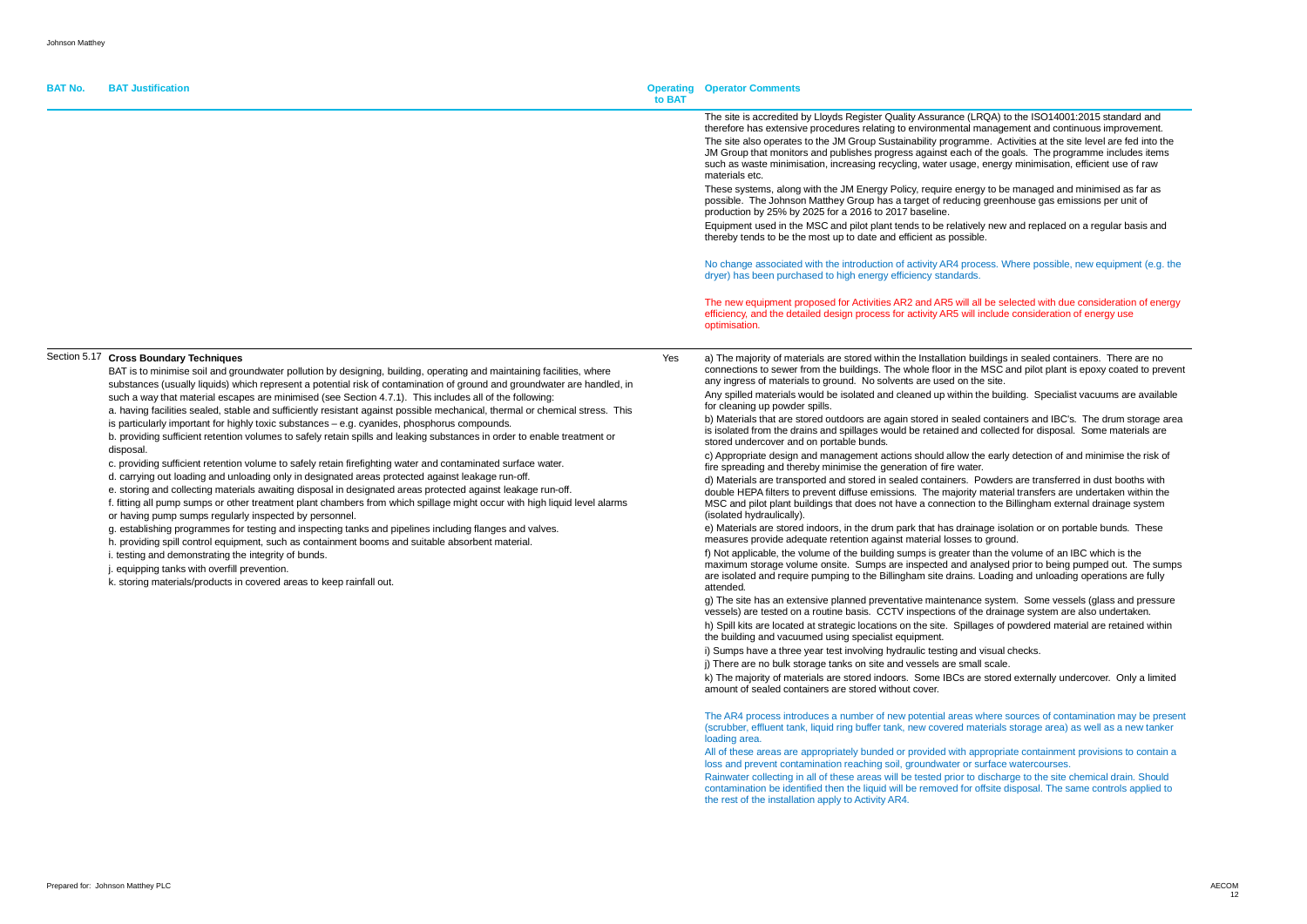| <b>BAT No.</b> | <b>BAT Justification</b>                                                                                                                                                                                                                                                                                                                                                                                                                                                                                                                                                     | <b>Operating</b><br>to BAT | <b>Operator Comments</b>                                                                                                                                                                                                                                                                                                                                                                                                                                                                                                                                                                                                                                                                                                                                                                                                                                                                                                |
|----------------|------------------------------------------------------------------------------------------------------------------------------------------------------------------------------------------------------------------------------------------------------------------------------------------------------------------------------------------------------------------------------------------------------------------------------------------------------------------------------------------------------------------------------------------------------------------------------|----------------------------|-------------------------------------------------------------------------------------------------------------------------------------------------------------------------------------------------------------------------------------------------------------------------------------------------------------------------------------------------------------------------------------------------------------------------------------------------------------------------------------------------------------------------------------------------------------------------------------------------------------------------------------------------------------------------------------------------------------------------------------------------------------------------------------------------------------------------------------------------------------------------------------------------------------------------|
|                |                                                                                                                                                                                                                                                                                                                                                                                                                                                                                                                                                                              |                            | All of the proposed changes under this variation will include the provisi<br>potential losses of contamination, with scheduled maintenance and ins<br>and containment infrastructure. The new plant areas will be operated in                                                                                                                                                                                                                                                                                                                                                                                                                                                                                                                                                                                                                                                                                           |
|                | Section 5.18 Education and Training<br>BAT is to have a high level of education and continuous training of personnel (see Section 4.7.2). This includes all of the<br>following:<br>a. having personnel with sound basic education in chemical engineering and operations.<br>b. continuously training plant personnel on the jobs.<br>c. regularly evaluating and recording the performance of personnel.<br>d. regularly training personnel on how to respond to emergency situations, health and safety at work, and on product and<br>transportation safety regulations. | Yes                        | The workforce is highly skilled with qualified chemists, mechanical eng<br>experienced operational staff involved in the process designs.<br>Due to the specialist nature of the equipment, training is provided prior<br>Personnel must demonstrate competence prior to being unsupervised.<br>SHE procedures and training are provided.<br>Operators are trained in spill control and clear up procedures.<br>Designated personnel (on call) that can respond to all foreseeable inci<br>Risk assessments are undertaken prior to any reactions being underta<br>operation.<br>Emergency simulations are undertaken periodically.<br>Mandatory training is provided for all site personnel. Personal develop<br>are in place for site personnel.<br>No change associated with the introduction of the AR4 activity. Addition<br>needs will be identified and applied prior to operation of Activity AR4.<br>No Change |
|                | Section 5.19 Industry Codes<br>BAT is to apply, if available, the principles of an Industry Code (see Section 4.7.3). This includes all of the following:<br>a. applying very high standards for safety, environmental and quality aspects in the production of the SIC substances.<br>b. carrying out activities such as auditing, certification, training of plant personnel (related to BAT number 5.18 and 5.22).                                                                                                                                                        | Yes                        | The site is accredited by Lloyds Register Quality Assurance (LRQA) to<br>therefore has extensive procedures relating to environmental manager<br>The Johnson Matthey Group has very high standards for safety, enviro<br>published on the company website.<br>JM Group EHS team undertake 3 yearly audits of Environment Health<br>and procedures on site. The site is ranked highly within the business.<br>corrective actions to ensure all findings are addresses.<br>No change associated with the introduction of activity AR4.                                                                                                                                                                                                                                                                                                                                                                                    |
|                |                                                                                                                                                                                                                                                                                                                                                                                                                                                                                                                                                                              |                            | No Change                                                                                                                                                                                                                                                                                                                                                                                                                                                                                                                                                                                                                                                                                                                                                                                                                                                                                                               |
|                | Section 5.20 Safety Assessments<br>BAT is to carry out a structured safety assessment for normal operation and to take into account effects due to deviations<br>of the chemical process and deviations in the operation of the plant (see Section 4.7.5).                                                                                                                                                                                                                                                                                                                   | Yes                        | HAZOPs are undertaken for any new processes.<br>Process Hazards Reviews (PHR) are undertaken every 5 years. This<br>operating conditions.<br>Risk assessments are undertaken for any new processes or materials.<br>Management of Change (MoC) processes are in place and reviewed p<br>takes into account process emissions and wastes.<br>COSHH assessments are also undertaken.                                                                                                                                                                                                                                                                                                                                                                                                                                                                                                                                      |
|                |                                                                                                                                                                                                                                                                                                                                                                                                                                                                                                                                                                              |                            | No change associated with the introduction of activity AR4.                                                                                                                                                                                                                                                                                                                                                                                                                                                                                                                                                                                                                                                                                                                                                                                                                                                             |
|                |                                                                                                                                                                                                                                                                                                                                                                                                                                                                                                                                                                              |                            | No Change                                                                                                                                                                                                                                                                                                                                                                                                                                                                                                                                                                                                                                                                                                                                                                                                                                                                                                               |
|                | Section 5.21 Process Control<br>In order to ensure that a process can be controlled adequately, BAT is to: apply one individual or a combination of the<br>following techniques (without ranking, see Section 4.7.5):<br>a. organisational measures.<br>b. concepts involving control engineering techniques.<br>c. reaction stoppers (e.g. neutralisation, quenching).<br>d. emergency cooling.<br>e. pressure resistant construction.                                                                                                                                      | Yes                        | The small-scale nature of process operations and the nature of the ma<br>reactions. Reactions stoppers and emergency cooling are not required<br>would simply be turned off and allowed to cool.<br>Scale up documents are generated as a result of R&D operations and<br>heat of reaction etc.<br>TGA assessments (in the analytical laboratories and at small scale) are<br>emissions.<br>Risk assessments are undertaken for all processes.<br>Reactions are very well characterised including lab scale investigation.                                                                                                                                                                                                                                                                                                                                                                                              |

**Provision of suitable measures to contain** nd inspection being undertaken of all plant ated in line with the BAT requirements.

al engineers, chemical engineers and

d prior to operators being able to use it.<br>vised.

le incidents (Incident Controllers) are in place. ndertaken on site and to ensure safe

evelopment plans for current and future jobs

dditional workforce competence and training

QA) to the ISO14001:2015 standard and nagement. environmental and quality. These are

lealth and Safety (EHS) operating systems ness. The site also has procedures for

This considers failure modes and abnormal

wed prior to any new introductions. This

he materials does not result in runaway equired. The thermal processing equipment

s and include assessments that cover the

Ile) are undertaken to assess the process and

igation, analytical analysis, calorimetry etc.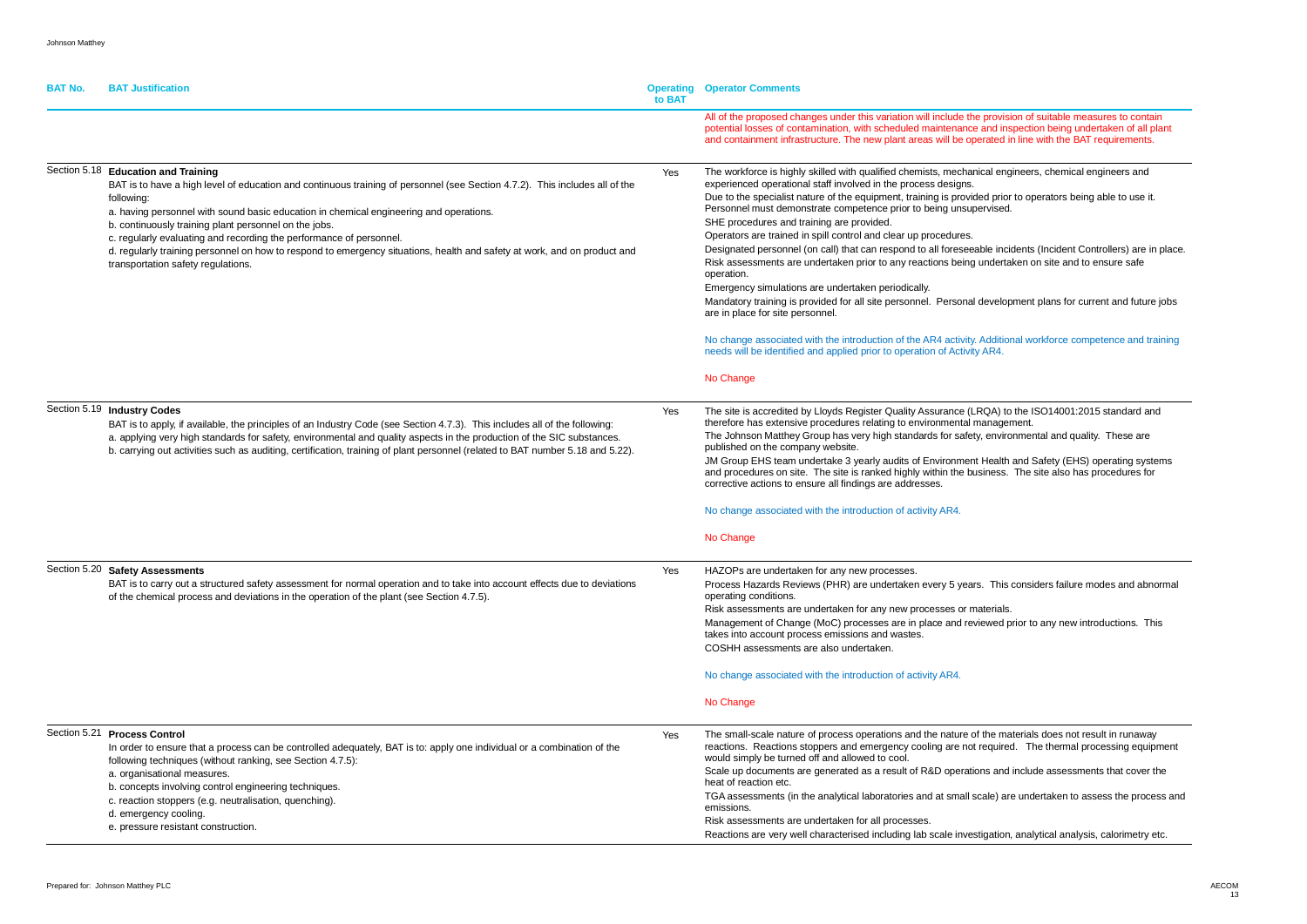| <b>BAT No.</b> | <b>BAT Justification</b>                                                                                                                           | to BAT | <b>Operating Operator Comments</b>                                                                                                                                                                                                                                                                                                                                            |
|----------------|----------------------------------------------------------------------------------------------------------------------------------------------------|--------|-------------------------------------------------------------------------------------------------------------------------------------------------------------------------------------------------------------------------------------------------------------------------------------------------------------------------------------------------------------------------------|
|                | f. pressure relief.                                                                                                                                |        |                                                                                                                                                                                                                                                                                                                                                                               |
|                |                                                                                                                                                    |        | No change associated with the introduction of activity AR4. The wet chemistry and precipitation phases of the<br>process are controlled by the rate of addition of key materials and the dryer operation can be turned off and<br>allowed to cool. Appropriate automated control loop and manual control systems are in place to ensure the<br>safe operation of the process. |
|                |                                                                                                                                                    |        | No Change resultant for the proposed changes to AR1 to AR4.                                                                                                                                                                                                                                                                                                                   |
|                |                                                                                                                                                    |        | The reaction phases associated with Activity AR5 are controlled by the rate of addition of key materials and<br>are not likely to lead to uncontrolled reaction.                                                                                                                                                                                                              |
|                |                                                                                                                                                    |        | The Control systems for activity AR5 will be confirmed as part of the detailed design.                                                                                                                                                                                                                                                                                        |
|                | Section 5.22 Environmental Management Systems                                                                                                      |        | The site is accredited by Lloyds Register Quality Assurance (LRQA) to the ISO14001:2015 standard and                                                                                                                                                                                                                                                                          |
|                | BAT is to implement and adhere to an Environmental Management System (EMS) that incorporates, as appropriate to                                    | Yes    | therefore has extensive procedures relating to environmental management.                                                                                                                                                                                                                                                                                                      |
|                | individual circumstances, the following features (see Section 4.7.6):                                                                              |        | The EMS includes all the requirements specified in $a - k$ .                                                                                                                                                                                                                                                                                                                  |
|                | a. definition of an environmental policy for the installation by top management (commitment of the top management is                               |        |                                                                                                                                                                                                                                                                                                                                                                               |
|                | regarded as a precondition for the successful application of other features of the EMS).<br>b. planning and establishing the necessary procedures. |        | No change associated with the introduction of activity AR4                                                                                                                                                                                                                                                                                                                    |
|                | c. implementation of the procedures, paying particular attention to:                                                                               |        | No Change                                                                                                                                                                                                                                                                                                                                                                     |
|                | • structure and responsibility.                                                                                                                    |        |                                                                                                                                                                                                                                                                                                                                                                               |
|                | • training, awareness and competence.<br>• communication.                                                                                          |        |                                                                                                                                                                                                                                                                                                                                                                               |
|                | · employee involvement.                                                                                                                            |        |                                                                                                                                                                                                                                                                                                                                                                               |
|                | · documentation.                                                                                                                                   |        |                                                                                                                                                                                                                                                                                                                                                                               |
|                | · efficient process control.                                                                                                                       |        |                                                                                                                                                                                                                                                                                                                                                                               |
|                | · maintenance programmes.                                                                                                                          |        |                                                                                                                                                                                                                                                                                                                                                                               |
|                | • emergency preparedness and response.                                                                                                             |        |                                                                                                                                                                                                                                                                                                                                                                               |
|                | • safeguarding compliance with environmental legislation.                                                                                          |        |                                                                                                                                                                                                                                                                                                                                                                               |
|                | d. checking performance and taking corrective action, paying particular attention to:                                                              |        |                                                                                                                                                                                                                                                                                                                                                                               |
|                | • monitoring and measurement (see also the Reference Document on General Principles of Monitoring).                                                |        |                                                                                                                                                                                                                                                                                                                                                                               |
|                | • corrective and preventive action.                                                                                                                |        |                                                                                                                                                                                                                                                                                                                                                                               |
|                | • maintenance of records.                                                                                                                          |        |                                                                                                                                                                                                                                                                                                                                                                               |
|                | • independent (where practicable) internal auditing in order to determine whether or not the environmental management                              |        |                                                                                                                                                                                                                                                                                                                                                                               |
|                | system conforms to planned arrangements and has been properly implemented and maintained.                                                          |        |                                                                                                                                                                                                                                                                                                                                                                               |
|                | e. review by top management.                                                                                                                       |        |                                                                                                                                                                                                                                                                                                                                                                               |
|                | f. having the management system and audit procedure examined and validated by an accredited certification body or an<br>external EMS verifier.     |        |                                                                                                                                                                                                                                                                                                                                                                               |
|                | g. preparation and publication (and possibly external validation) of a regular environmental statement describing all the                          |        |                                                                                                                                                                                                                                                                                                                                                                               |
|                | significant environmental aspects of the installation, allowing for year-by-year comparison against environmental                                  |        |                                                                                                                                                                                                                                                                                                                                                                               |
|                | objectives and targets as well as with sector benchmarks as appropriate.                                                                           |        |                                                                                                                                                                                                                                                                                                                                                                               |
|                | h. implementation and adherence to an internationally accepted voluntary system such as EMAS and EN ISO                                            |        |                                                                                                                                                                                                                                                                                                                                                                               |
|                | 14001:1996. This voluntary step could give higher credibility to the EMS. In particular EMAS, which embodies all the                               |        |                                                                                                                                                                                                                                                                                                                                                                               |
|                | above mentioned features, gives higher credibility. However, non-standardised systems can, in principle be equally                                 |        |                                                                                                                                                                                                                                                                                                                                                                               |
|                | effective provided that they are properly designed and implemented.                                                                                |        |                                                                                                                                                                                                                                                                                                                                                                               |
|                | Specifically for the SIC sector, it is also important to consider the following potential features of the EMS:                                     |        |                                                                                                                                                                                                                                                                                                                                                                               |
|                | i. the environmental impact from the eventual decommissioning of the unit at the stage of designing a new plant.                                   |        |                                                                                                                                                                                                                                                                                                                                                                               |
|                | j. the development of cleaner technologies.                                                                                                        |        |                                                                                                                                                                                                                                                                                                                                                                               |
|                | k. where practicable, the application of sectoral benchmarking on a regular basis, including energy efficiency and energy                          |        |                                                                                                                                                                                                                                                                                                                                                                               |
|                | conservation activities, choice of input materials, emissions to air, discharges to water, consumption of water and                                |        |                                                                                                                                                                                                                                                                                                                                                                               |
|                | generation of waste.                                                                                                                               |        |                                                                                                                                                                                                                                                                                                                                                                               |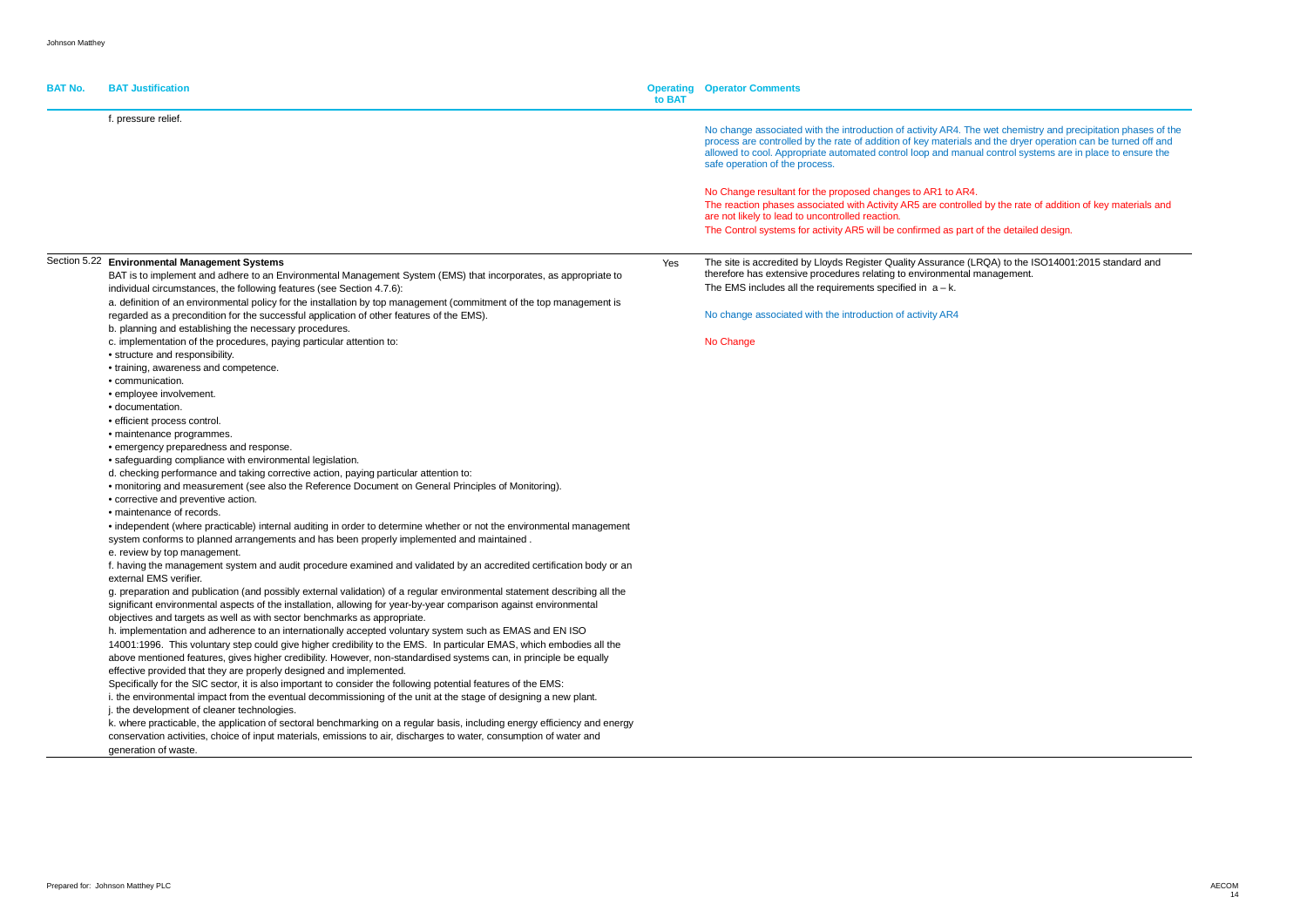### **Table 2: Additional Guidance for the Inorganic Chemicals Sector (EPR 4.03) March 2009**

|       | <b>BAT No. BAT Justification</b>                                                                                                                                                                                                                                                                                                                                                                                                                                                                                                                                                          | <b>Operating to</b><br><b>BAT</b> | <b>Operator Comments</b>                                                                                                                                                                                                                                                                                                                                                                                                                                             |
|-------|-------------------------------------------------------------------------------------------------------------------------------------------------------------------------------------------------------------------------------------------------------------------------------------------------------------------------------------------------------------------------------------------------------------------------------------------------------------------------------------------------------------------------------------------------------------------------------------------|-----------------------------------|----------------------------------------------------------------------------------------------------------------------------------------------------------------------------------------------------------------------------------------------------------------------------------------------------------------------------------------------------------------------------------------------------------------------------------------------------------------------|
| 1.1   | <b>Environmental Performance Indicators</b><br>Monitor and benchmark your environmental performance, and review this at least once a<br>year. Your plans for minimising environmental impacts should be incorporated into on-going<br>Improvement Programmes. Indicators can be derived using the Horizontal Guidance Note<br>H1 Environmental Risk Assessment (see GTBR Annex 1). It is suggested that indicators are<br>based on tonnes of inorganics produced (tOP) as they provide a good basis for measuring<br>performance within an installation or a single company year on year. | Yes                               | The site is accredited by Lloyds Register Quality Assurance (LRQA) to the ISO14001:2015 standa<br>procedures relating to environmental management.<br>The site operates under the JM Group Sustainability programme. There are a number of key per<br>measured for the business as a whole. The programme includes items such as waste minimisation<br>usage, energy minimisation, efficient use of raw materials etc.<br>The goals are published on the JM website. |
|       |                                                                                                                                                                                                                                                                                                                                                                                                                                                                                                                                                                                           |                                   | No change associated with the introduction of activity AR4.                                                                                                                                                                                                                                                                                                                                                                                                          |
|       |                                                                                                                                                                                                                                                                                                                                                                                                                                                                                                                                                                                           |                                   | No Change.                                                                                                                                                                                                                                                                                                                                                                                                                                                           |
| $1.2$ | <b>Accident Management</b><br>Provisions in place for accident management.                                                                                                                                                                                                                                                                                                                                                                                                                                                                                                                | Yes                               | The site maintains an Accident Management Plan (AMP) in line with the site's Environmental Perr<br>consequence of the introduction of the new process.<br>There are also site emergency response procedures including "Actions in the Event of a Chilton S<br>Planning and Response".                                                                                                                                                                                |
|       |                                                                                                                                                                                                                                                                                                                                                                                                                                                                                                                                                                                           |                                   | Emergency simulations are undertaken periodically.                                                                                                                                                                                                                                                                                                                                                                                                                   |
|       |                                                                                                                                                                                                                                                                                                                                                                                                                                                                                                                                                                                           |                                   | No change associated with the introduction of activity AR4. The accident risks associated with Act<br>existing systems and assessments.                                                                                                                                                                                                                                                                                                                              |
|       |                                                                                                                                                                                                                                                                                                                                                                                                                                                                                                                                                                                           |                                   | No Change - The accident risks associated with Activity AR5 will be incorporated into the existing                                                                                                                                                                                                                                                                                                                                                                   |
| 1.3   | <b>Energy Management</b><br>Optimise energy efficiency.                                                                                                                                                                                                                                                                                                                                                                                                                                                                                                                                   | Yes                               | The nature of R&D operations is to optimise the process prior to scale up and thereby minimise the<br>scale up.                                                                                                                                                                                                                                                                                                                                                      |
|       |                                                                                                                                                                                                                                                                                                                                                                                                                                                                                                                                                                                           |                                   | The site is accredited by Lloyds Register Quality Assurance (LRQA) to the ISO14001:2015 standa<br>procedures relating to environmental management and continuous improvement.<br>The site also operates to the JM Group Sustainability programme. Activities at the site level are fo<br>and publishes progress against each of the goals. The programme includes items such as waste<br>water usage, energy minimisation, efficient use of raw materials etc.       |
|       |                                                                                                                                                                                                                                                                                                                                                                                                                                                                                                                                                                                           |                                   | These systems, along with the JM Energy Policy, require energy to be managed and minimised a<br>Matthey Group has a target of reducing greenhouse gas emissions per unit of production by 25%<br>baseline.                                                                                                                                                                                                                                                           |
|       |                                                                                                                                                                                                                                                                                                                                                                                                                                                                                                                                                                                           |                                   | Equipment used in the MSC and Pilot Plant tends to be relatively new and replaced on a regular b<br>most up to date and efficient as possible.                                                                                                                                                                                                                                                                                                                       |
|       |                                                                                                                                                                                                                                                                                                                                                                                                                                                                                                                                                                                           |                                   | No change associated with the introduction of activity AR4. Where possible, new equipment (e.g.<br>high energy efficiency standards.                                                                                                                                                                                                                                                                                                                                 |
|       |                                                                                                                                                                                                                                                                                                                                                                                                                                                                                                                                                                                           |                                   | The new equipment proposed for Activities AR2 and AR5 will all be selected with due consideration<br>detailed design process for activity AR5 will include consideration of energy use optimisation.                                                                                                                                                                                                                                                                 |
| 1.4   | <b>Efficient Use of Raw Materials</b><br>Assess the environmental impact of each process and choose the one with the lowest                                                                                                                                                                                                                                                                                                                                                                                                                                                               | Yes                               | The purpose of the R&D operations at the site is to optimise the process prior to scale up and her<br>materials at full scale.                                                                                                                                                                                                                                                                                                                                       |
|       | environmental impact.<br>As a general principle, you need to demonstrate the measures you take to:<br>• reduce your use of all raw materials and intermediates.<br>· substitute less harmful materials, or those which can be more readily abated and when<br>abated lead to substances that are more readily dealt with.<br>• understand the fate of by-products and contaminants and their environmental impact.                                                                                                                                                                        |                                   | The products that JM generate enable their customers to achieve high rates of process efficiency.<br>Activity AR4 uses high quality feedstocks are used to avoid the generation of by-products, and the<br>achieve extremely high yields. Raw materials and products within extracted air streams are captu<br>returned to the process where possible. Solids are also returned into the process from wet chemis<br>optimise yield and minimise raw materials use.   |
|       |                                                                                                                                                                                                                                                                                                                                                                                                                                                                                                                                                                                           |                                   | The increase in capacity of activity AR2 and AR4 to <60 tonnes per annum, will lead to greater thi<br>alter the yields or efficiencies - These activities will continue to run on a pre-planned campaign ba<br>New Activity AR5 will be designed to optimise yield where possible and to use less harmful materi                                                                                                                                                     |

### standard and therefore has extensive

By performance indicators that are misation, increasing recycling, water

al Permit. This has been reviewed as a

ilton Site Emergency" and "Emergency

ith Activity AR4 will be incorporated into the

 $s$  isting systems and assessments.

nise the consumption of energy in the

standard and therefore has extensive

I are fed into the JM Group that monitors waste minimisation, increasing recycling,

sed as far as possible. The Johnson  $\mu$  25% by 2025 against a 2016 to 2017

gular basis and thereby tends to be the

t (e.g. the dryer) has been purchased to

deration of energy efficiency, and the

nd hence ensure efficient use of raw

and the processes applied are expected to captured (bag and HEPA filters) and themistry phases of the process to

ter throughput of materials, but will not aign basis. materials where possible.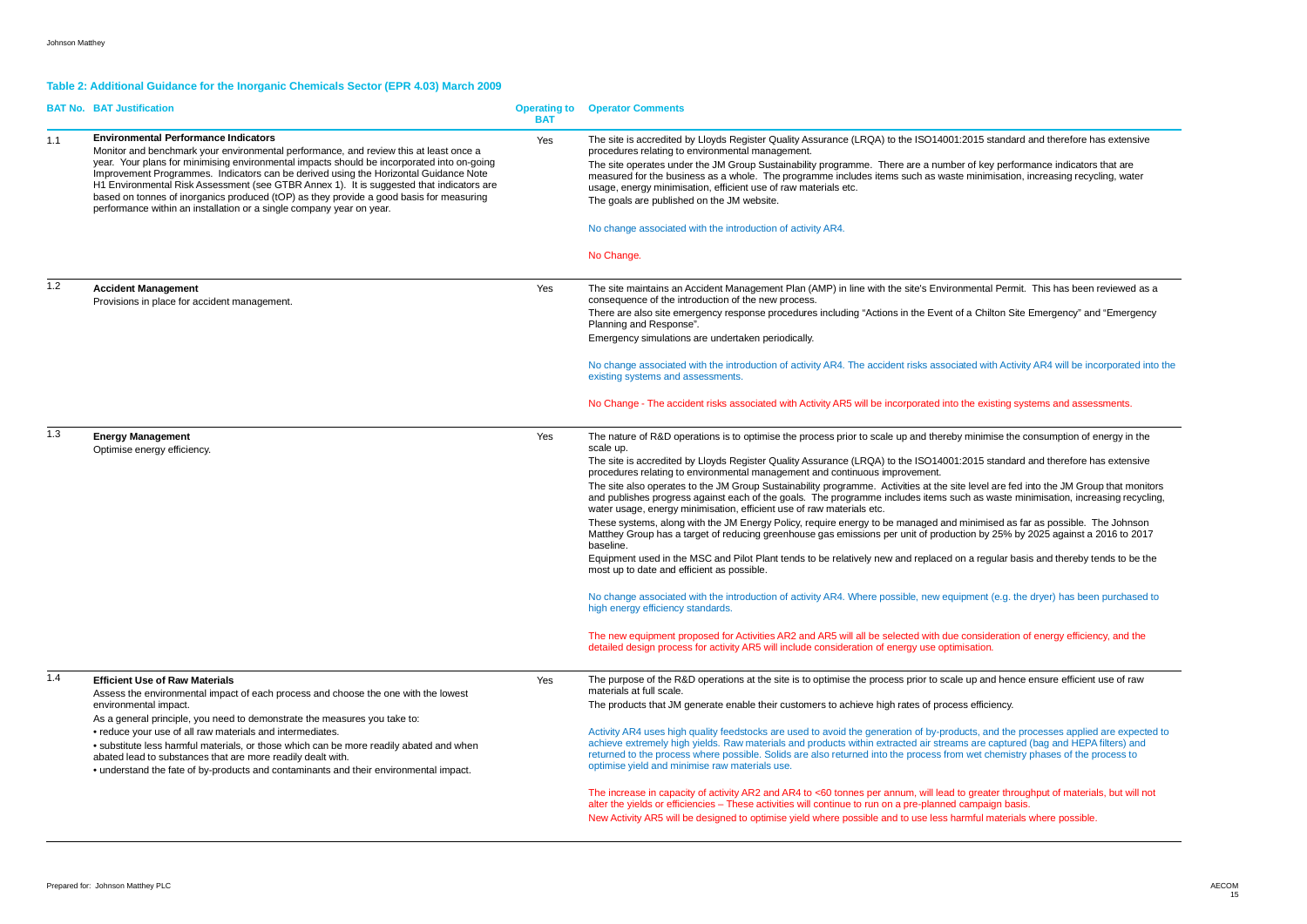#### **BAT No. BAT Justification**

#### **BAT Operator Comments**

| 1.5 | Avoidance, Recovery Disposal of Wastes<br>1. Maximise heat transfer between process streams where water is needed for cooling. Use<br>a recirculating system with indirect heat exchangers and a cooling tower in preference to a<br>once-through cooling system.<br>2. Where water is used in direct contact with process materials, recirculate the water after<br>stripping out the absorbed substances.<br>3. Use cleaning techniques that reduce the quantity of water needed.<br>4. Establish opportunities for reuse using pinch analysis. | Yes | The processes are small scale R&D with only small quantities of waste generated per year.<br>Due to the need for flexible unit operations it is difficult to recover heat from the processes. The processes are also too small or too<br>short term to facilitate recovery operations.<br>Water is not in direct contact with process materials.<br>Small vessels are not suitable for cleaning in place systems and the cleaning generates only low volumes of liquid effluent.<br>No change associated with the introduction of activity AR4.<br>The changes proposed to activities $AR1 - AR4$ will not lead to any change.<br>The increase in capacity of activity AR2 and AR4 to <60 tonnes per annum, will lead to greater throughput of materials, but will not<br>alter the yields or efficiencies.<br>New Activity AR5 will be designed to use high purity feedstocks where possible, and to optimise the leaching and separation /<br>recovery processes during detailed design and initial commissioning to optimise yield and minimise waste. The process will be<br>operated on a product campaign basis to minimise losses associated with cleaning, and hence minimise waste.<br>Activity AR5 may incorporate a closed cleaning and rinsing system for process vessel cleaning between campaigns.<br>There are no water based cooling systems within the process.                                                                                                                                                                                                                                                                                                                                                                                                                                                                                                                                                                                                                                                                                                                                                                                                                                                                                                                        |
|-----|---------------------------------------------------------------------------------------------------------------------------------------------------------------------------------------------------------------------------------------------------------------------------------------------------------------------------------------------------------------------------------------------------------------------------------------------------------------------------------------------------------------------------------------------------|-----|---------------------------------------------------------------------------------------------------------------------------------------------------------------------------------------------------------------------------------------------------------------------------------------------------------------------------------------------------------------------------------------------------------------------------------------------------------------------------------------------------------------------------------------------------------------------------------------------------------------------------------------------------------------------------------------------------------------------------------------------------------------------------------------------------------------------------------------------------------------------------------------------------------------------------------------------------------------------------------------------------------------------------------------------------------------------------------------------------------------------------------------------------------------------------------------------------------------------------------------------------------------------------------------------------------------------------------------------------------------------------------------------------------------------------------------------------------------------------------------------------------------------------------------------------------------------------------------------------------------------------------------------------------------------------------------------------------------------------------------------------------------------------------------------------------------------------------------------------------------------------------------------------------------------------------------------------------------------------------------------------------------------------------------------------------------------------------------------------------------------------------------------------------------------------------------------------------------------------------------------------------------------------------------------------------|
| 1.5 | Avoidance, Recovery Disposal of Wastes<br>1. Demonstrate that the chosen routes for recovery or disposal represent the best<br>environmental option. Consider avenues for recycling back into the process or reworking for<br>another process wherever possible.<br>2. Where you cannot avoid disposing of waste, provide a detailed assessment identifying the<br>best environmental options for waste disposal.                                                                                                                                 | Yes | The existing processes are small scale and short duration operations. This makes it difficult to identify routes to recover, reuse or<br>recycle materials.<br>Where the process uses precious metals, these are refined (off-site) and reused where possible.<br>For the new processes, the use of recovered materials would present quality risks for high purity products. However, the process is<br>very efficient with no normal / routine solid or liquid waste streams.<br>Wastes are disposed of using approved waste disposal contractors. JM works with the contractors to identify the best environmental<br>option for wastes. However, the scale of operations makes it difficult to identify routes for reuse or recycling of materials.<br>Activity AR4 uses high quality feedstocks are used to avoid the generation of by-products, and the processes applied are expected to<br>achieve extremely high yield. Raw materials and products within extracted air streams are captured (bag and HEPA filters) and<br>returned to the process where possible. Solids are also returned into the process from wet chemistry phases of the process to<br>optimise yield and minimise raw materials use.<br>There will be and aqueous waste stream, which will result from the process, however the generation of this waste stream is an<br>inherent characteristic of the reaction processes and cannot be further minimised. This aqueous waste will be sent offsite for treatment<br>/disposal, but given the nature of the effluent and the scale of operations, opportunities for offsite reuse / recycling are limited.<br>The changes proposed to activities $AR1 - AR4$ will not lead to any change.<br>All process wastewater from AR4 and AR5 will be collected for appropriate offsite treatment / disposal.<br>Other site wastes will be managed in accordance with the site waste management procedures which will include the periodic review of<br>waste disposal options to priorities recycling where possible through application of the waste hierarchy.<br>As noted above, the process activities at the installation are used to produce high quality products which have limited tolerances for<br>impurities, so in many cases in-process recycling is not possible. |
| 2.1 | Design of a new process<br>1. Consider all potential environmental impacts from the outset in any new project for<br>manufacturing chemicals.<br>2. Undertake the appropriate stages of a formal HAZOP study as the project progresses<br>through the process design and plant design phases. The HAZOP studies should consider<br>amongst other things the points noted above.                                                                                                                                                                   | Yes | Prior to new processes being introduced, a full 'ICI-Style 6 Stage Hazard Study Process" is undertaken. The study initially looks at th<br>conceptual level all the way to full detail level, and then reviews commissioning and operation.<br>Environmental impacts are considered using the new product introduction process and management of change procedures.<br>Emissions and wastes are minimised as far as practicable. Yields are typically greater than 90% for the site processes.<br>No change associated with the introduction of activity AR4 - the process design has been reviewed using the HAZOP process, and a<br>environmental implications have been reviewed and appropriate control or mitigation measures applied.<br>The changes proposed to activities AR1 - AR4 will not lead to any change.<br>The detailed process design of Activity AR5 will include safety reviews using a full 'ICI-Style 6 Stage Hazard Study Process" which wi<br>include consideration of all environmental implications and the implementation of appropriate control or mitigation measures applied.                                                                                                                                                                                                                                                                                                                                                                                                                                                                                                                                                                                                                                                                                                                                                                                                                                                                                                                                                                                                                                                                                                                                                                                             |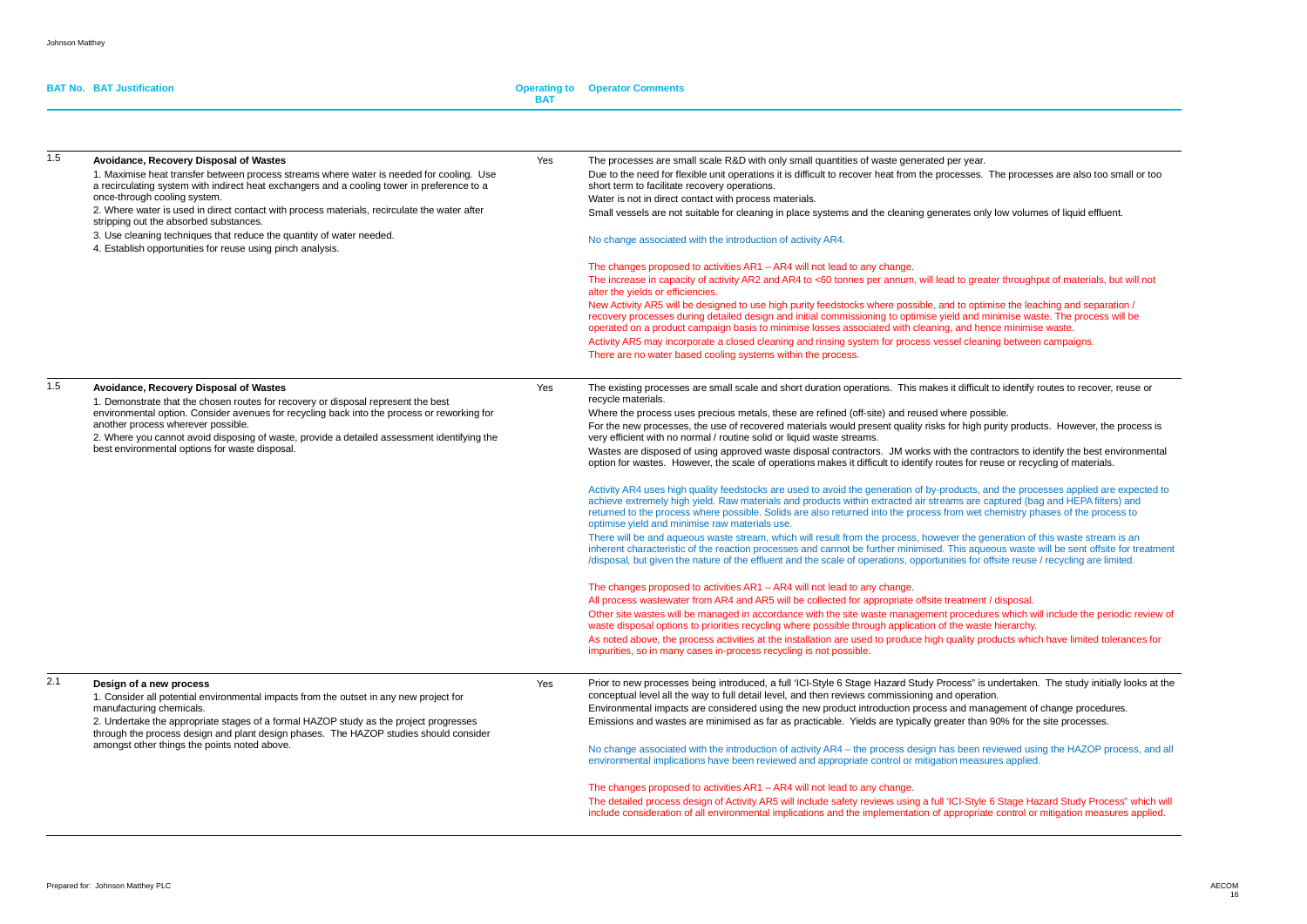|     | <b>BAT No. BAT Justification</b>                                                                                                                                                                                                                                                                                                                                                                                                                                                                                                                                                                                                                                                                                                                                                                                                                           | <b>Operating to</b><br>BAT | <b>Operator Comments</b>                                                                                                                                                                                                                                                                                                                                                                                                                                                                                                                                                                                                                                                                                                                                                                                                                                                                                                                                                                                                                                                                                                                                                                                                                                                                                                                                                                                                                                                                                                                                                                                                                                                                                                                                                                                                                                                                                                                                                                                                                                                                                                                                                                                                                                                                                                                                                                                                                                                                                                                                                                                                                                                                                  |
|-----|------------------------------------------------------------------------------------------------------------------------------------------------------------------------------------------------------------------------------------------------------------------------------------------------------------------------------------------------------------------------------------------------------------------------------------------------------------------------------------------------------------------------------------------------------------------------------------------------------------------------------------------------------------------------------------------------------------------------------------------------------------------------------------------------------------------------------------------------------------|----------------------------|-----------------------------------------------------------------------------------------------------------------------------------------------------------------------------------------------------------------------------------------------------------------------------------------------------------------------------------------------------------------------------------------------------------------------------------------------------------------------------------------------------------------------------------------------------------------------------------------------------------------------------------------------------------------------------------------------------------------------------------------------------------------------------------------------------------------------------------------------------------------------------------------------------------------------------------------------------------------------------------------------------------------------------------------------------------------------------------------------------------------------------------------------------------------------------------------------------------------------------------------------------------------------------------------------------------------------------------------------------------------------------------------------------------------------------------------------------------------------------------------------------------------------------------------------------------------------------------------------------------------------------------------------------------------------------------------------------------------------------------------------------------------------------------------------------------------------------------------------------------------------------------------------------------------------------------------------------------------------------------------------------------------------------------------------------------------------------------------------------------------------------------------------------------------------------------------------------------------------------------------------------------------------------------------------------------------------------------------------------------------------------------------------------------------------------------------------------------------------------------------------------------------------------------------------------------------------------------------------------------------------------------------------------------------------------------------------------------|
| 2.2 | Storage and handling of raw materials, products and wastes<br>1. Store reactive chemicals in such a way that they remain stable, such as under a steady<br>gas stream, for example. If chemical additions are necessary then tests should be carried out<br>to ensure the required chemical composition is maintained. Inhibitors may also be added to<br>prevent reactions.<br>2. Vent storage tanks to a safe location.<br>3. Use measures to reduce the risk of contamination from large storage tanks. In addition to<br>sealed bunds, use double-walled tanks and leak detection channels.<br>4. Use HAZOP studies to identify risks to the environment for all operations involving the<br>storage and handling of chemicals and wastes. Where the risks are identified as significant,<br>plans and timetables for improvements should be in place. | Yes                        | The inorganic materials that are used are relatively stable (air stable, temperature stable) therefore preventative measures are<br>unnecessary.<br>Bulk storage tanks are not used. Solvents are not used in the processes.<br>HAZOPs are carried out where appropriate. Risk assessments are in place for all new materials introduced to the site.<br>The quantities of materials stored on site are minimised.<br>No change associated with the introduction of activity AR4– the process design has been reviewed using the HAZOP process, and<br>materials storage and handling aspects considered.<br>The changes proposed to activities AR1 - AR4 will not lead to any change.<br>The detailed process design of Activity AR5 will include safety reviews using a full 'ICI-Style 6 Stage Hazard Study Process" which will<br>include consideration of all environmental implications and the implementation of appropriate control or mitigation measures applied.<br>All bulk storage tanks for AR5 will be provided with suitable secondary containment bunds with sufficient capacity to prevent a loss in<br>the event of a primary tank failure and provide an impermeable barrier to pollution of soil or groundwater.<br>All bulk storage tanks will be provided with suitable tank instrumentation which will be specified following completion of a quantified<br>risk assessment (LOPA) to ensure risk of tank overfill is adequately controlled. This expected to include multiple independent level<br>monitoring devices with alarms and/or trip functionality.                                                                                                                                                                                                                                                                                                                                                                                                                                                                                                                                                                                                                                                                                                                                                                                                                                                                                                                                                                                                                                                                                                                     |
| 2.3 | <b>Plant systems and equipment</b><br>1. Formally consider potential emissions from plant systems and equipment and have plans<br>and timetables for improvements, where the potential for substance or noise pollution from<br>plant systems and equipment has been identified.<br>2. Carry out systematic HAZOP studies on all plant systems and equipment to identify and<br>quantify risks to the environment.<br>3. Choose vacuum systems that are designed for the load and keep them well maintained.<br>Install sufficient instrumentation to detect reduced performance and to warn that remedial<br>action should be taken.                                                                                                                                                                                                                      | Yes                        | Thermalgravimetric Analysis (TGA) analysis is undertaken for new materials to be introduced. This provides accurate information on<br>the expected emissions profile.<br>HAZOPs and Process Hazard Reviews are undertaken.<br>No change associated with the introduction of activity AR4– the process design has been reviewed using the HAZOP process,<br>emissions from Activity AR4 have been calculated, control and abatement options have been specified e.g. bag filters, HEPA filters,<br>wet chemical scrubber, and the potential environmental impacts assessed and confirmed to not have significant environmental<br>implications.<br>The changes proposed to activities AR1 - AR4 will not lead to any change.<br>The detailed process design of Activity AR5 will include safety reviews using a full 'ICI-Style 6 Stage Hazard Study Process" which will<br>include consideration of all environmental implications and the implementation of appropriate control or mitigation measures applied.<br>Plant emissions have been assessed using atmospheric dispersion modelling which has demonstrated that no significant<br>environmental impact will occur.<br>No significant changes to noise profile are anticipated as a result of the introduction of the new processes.<br>The installation is in an industrial setting. However, there is some residential housing and a school in the locality.<br>All process operations are undertaken within buildings which minimises the potential for noise nuisance at nearby receptors. Process<br>equipment will be selected to avoid the need for hearing protection for employees working within the buildings. JM has limits for<br>occupational noise based on health protection and these will meet all relevant legal limits (85dB(A) 8 hour TWA).<br>For activity AR5, all equipment with the potential to producing noise will be selected to not exceed the limit of 80 dBA at 1 m, with the<br>exception of housed compressors which may have noise levels <90 dBA at 1 m.<br>It is likely that the briquette grinding area will exceed this noise limit, hence as part of the design process, options to contain and<br>attenuate the noise generated by the grinding systems will be investigated so as to minimise the potential for offsite nuisance e.g.<br>location within an acoustic enclosure or room.<br>The site has not received any justifiable noise complaints in relation to the permitted activities, and through the application of<br>appropriate design and specification of plant supported by scheduled maintenance and other site management controls, no significant<br>noise impacts are anticipated. |
| 2.4 | Plant systems and equipment Over Pressure<br>1. Carry out a systematic HAZOP study for all relief systems, to identify and quantify<br>significant risks to the environment from the technique chosen.<br>2. Identify procedures to protect against overpressure of equipment. This requires the<br>identification of all conceivable over-pressure situations, calculation of relief rates, selection<br>of relief method, design of the vent system, discharge and disposal considerations, and<br>dispersion calculations. In some cases careful design can provide intrinsic protection against<br>all conceivable over-pressure scenarios, so relief systems and their consequential emissions<br>can be avoided.<br>3. Maintain in a state of readiness all equipment installed in the venting system even though<br>the system is rarely used.      |                            | Not Applicable No liquid vapour separations undertaken.<br>Activity AR4 is undertaken at atmospheric pressure, there are no pressure vessels associated with the process, and no risk of<br>runaway reactions. The process has been reviewed using the HAZOP methodology which has considered overpressure risks and no<br>significant risks exist.<br>The changes proposed to activities AR1 – AR4 will not lead to any change.<br>The detailed process design of Activity AR5 will include safety reviews using a full 'ICI-Style 6 Stage Hazard Study Process" which will<br>include consideration of all potential overpressure scenarios and the implementation of appropriate control or mitigation measures<br>applied. However, the reaction phases associated with Activity AR5 are controlled by the rate of addition of key materials and are not<br>likely to lead to uncontrolled reaction.                                                                                                                                                                                                                                                                                                                                                                                                                                                                                                                                                                                                                                                                                                                                                                                                                                                                                                                                                                                                                                                                                                                                                                                                                                                                                                                                                                                                                                                                                                                                                                                                                                                                                                                                                                                                  |

```
refore preventative measures are
```

```
riewed using the HAZOP process, and
```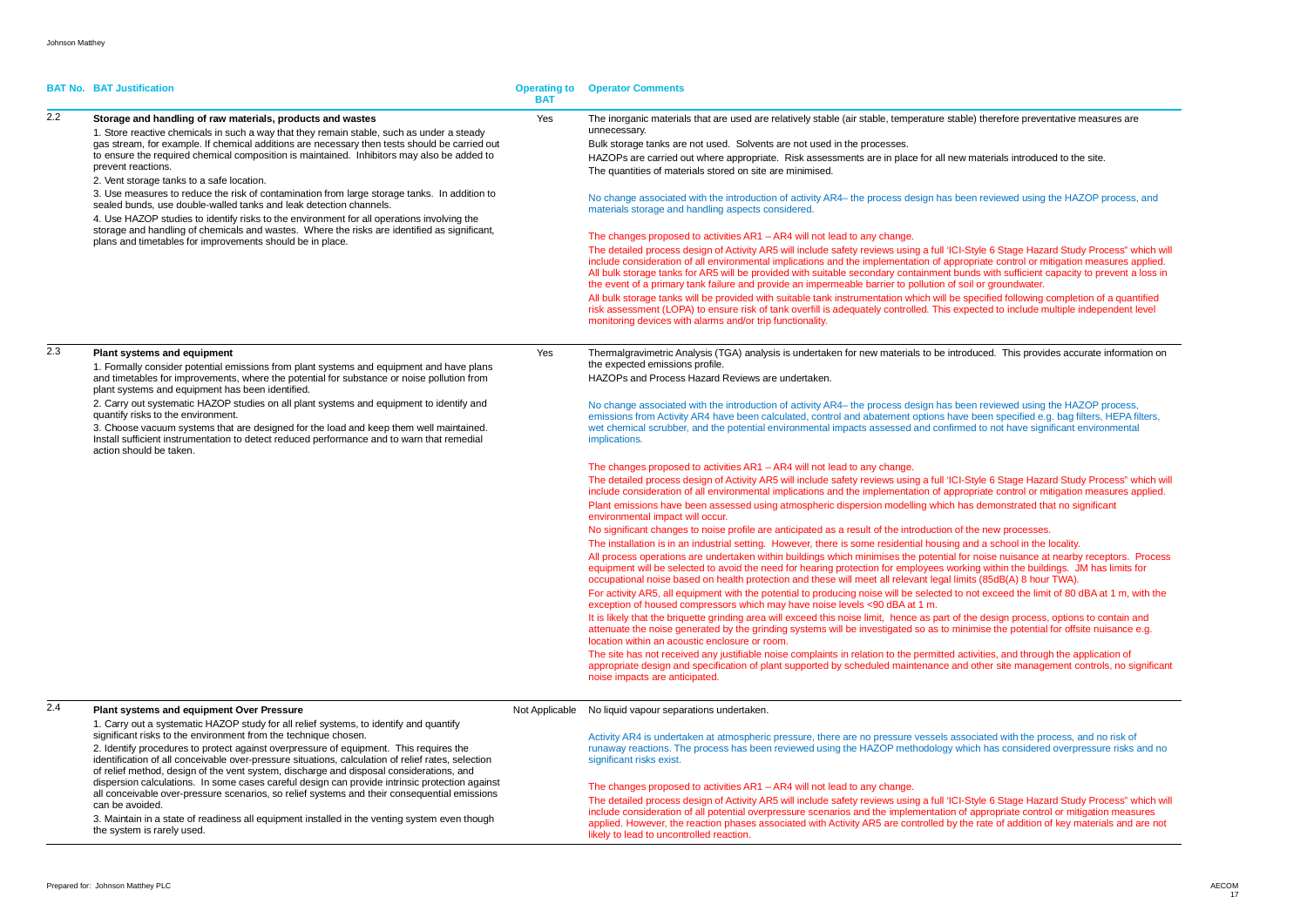| <b>BAT No. BAT Justification</b> | <b>Operating to Operator Comments</b> |
|----------------------------------|---------------------------------------|
|                                  |                                       |

| 2.5 | <b>Separation Stage - Liquid-Vapour Separations</b><br>1. Choose your separation technique following a detailed process design and HAZOP study.                                                                                                                                                                                                                                        |     | Not Applicable No liquid vapour separations undertaken.                                                                                                                                                                                                                                                                                                                                                                                                                                                                                             |
|-----|----------------------------------------------------------------------------------------------------------------------------------------------------------------------------------------------------------------------------------------------------------------------------------------------------------------------------------------------------------------------------------------|-----|-----------------------------------------------------------------------------------------------------------------------------------------------------------------------------------------------------------------------------------------------------------------------------------------------------------------------------------------------------------------------------------------------------------------------------------------------------------------------------------------------------------------------------------------------------|
|     | Follow formal operating instructions to ensure effective separation and minimisation of<br>losses. Adhere to design conditions such as heat input, reflux flows and ratios, etc.                                                                                                                                                                                                       |     | No change associated with the introduction of activity AR4.                                                                                                                                                                                                                                                                                                                                                                                                                                                                                         |
|     | 2. Install instrumentation to warn of faults in the system, such as a temperature, pressure or<br>low coolant-flow.                                                                                                                                                                                                                                                                    |     | No Change – no liquid - vapor separation to be undertaken as part of the proposed changes.                                                                                                                                                                                                                                                                                                                                                                                                                                                          |
| 2.5 | <b>Liquid-Vapour Separations</b><br>1. Use techniques which maximise physical separation of the phases (and also aim to                                                                                                                                                                                                                                                                |     | Not Applicable No liquid separations undertaken.                                                                                                                                                                                                                                                                                                                                                                                                                                                                                                    |
|     | minimise mutual solubility) where practicable.<br>2. When the phases are separated, use techniques which prevent (or minimise the                                                                                                                                                                                                                                                      |     | No change associated with the introduction of activity AR4.                                                                                                                                                                                                                                                                                                                                                                                                                                                                                         |
|     | probability and size of) breakthrough of the organics phase into a waste-water stream. This<br>is particularly important where the environmental consequences of subsequent releases of<br>organics to air or into controlled waters may be significant (e.g. where the effluent is treated<br>in a DAF unit or some of the organic components are resistant to biological treatment). |     | No Change – no liquid - vapor separation to be undertaken as part of the proposed changes.                                                                                                                                                                                                                                                                                                                                                                                                                                                          |
|     | 3. When a separation is done by hand, use a "dead man's handle", backed-up by good<br>management, to improve the chance of the flow being properly controlled as the phase-<br>boundary approaches.                                                                                                                                                                                    |     |                                                                                                                                                                                                                                                                                                                                                                                                                                                                                                                                                     |
|     | 4. Consider if automatic detection of the interface is practicable.<br>5. Where you are discharging to drain, consider whether there should be an intermediate<br>holding or "guard" tank to protect against accidental losses from the organics phase.                                                                                                                                |     |                                                                                                                                                                                                                                                                                                                                                                                                                                                                                                                                                     |
| 2.5 | <b>Solid-Vapour Separations</b><br>1. Use techniques to minimise, re-use and/or recycle rinse water, and to prevent                                                                                                                                                                                                                                                                    | Yes | The activities in the MSC are R&D operations have the aim of optimising the processes prior to going to full scale at other facilities.<br>Standard filtration techniques are used and the nature of the process operations is small scale and short duration, which do not lead to                                                                                                                                                                                                                                                                 |
|     | breakthrough of solids.<br>2. Install instrumentation or other means of detecting malfunction as all of the techniques are                                                                                                                                                                                                                                                             |     | breakthrough and breakdown etc. Should these occur; the materials would simply be collected to be reprocessed.                                                                                                                                                                                                                                                                                                                                                                                                                                      |
|     | vulnerable to solids breakthrough.<br>3. Consider installing "guard" filters of smaller capacity downstream which, in the event of<br>breakthrough, rapidly 'clog' and prevent further losses.<br>4. Have good management procedures to minimise loss of solids, escape of volatiles to air                                                                                            |     | Activity AR4 includes a dryer which is used to dry the product i.e. removing water. The air from the dryer is extracted via a bag filter<br>followed by double HEPA filtration, the extracted air is then fed into the wet chemical scrubber prior to discharge to atmosphere. These<br>systems allow recovery of particulate materials into the process and prevent particulate emissions to air. The filtration systems are<br>installed with pressure differential monitoring which will alarm on blockage or failure of the filtration systems. |
|     | and excessive production of waste water.                                                                                                                                                                                                                                                                                                                                               |     | The changes proposed to activities AR1 - AR4 will not lead to any change.<br>No solid vapour separations are proposed as part of activity AR5.                                                                                                                                                                                                                                                                                                                                                                                                      |
| 2.6 | <b>Purification Stage - Purification of Liquid Products</b><br>Liquid products are usually refined by distillation, with filtration used to remove solid                                                                                                                                                                                                                               |     | Not applicable No liquid products.                                                                                                                                                                                                                                                                                                                                                                                                                                                                                                                  |
|     | contaminants. Sources of loss are:<br>• gas entrainment.                                                                                                                                                                                                                                                                                                                               |     | No change associated with the introduction of activity AR4                                                                                                                                                                                                                                                                                                                                                                                                                                                                                          |
|     | • ineffective separation.<br>• filtration.                                                                                                                                                                                                                                                                                                                                             |     | The changes proposed to activities AR1 - AR4 will not lead to any change.<br>AR5 will include a solids separation process via filtration.<br>Solvent Separation and ion exchange will also be used within activity AR5, and will used to separate impurities from the product. The<br>purification methods have been selected to achieve high quality product requirements and to selectively target the removal of specific<br>impurities.                                                                                                         |
| 2.6 | <b>Purification of Solid Products</b><br>Washing and crystallising activities have the potential to produce large volumes of dilute<br>liquors so counter-current systems should be used wherever possible.<br>During drying, you should aim to produce the maximum concentration of solvent in the gas to                                                                             | Yes | Washing of products is required to achieve required purity. However, the processes are small scale and do not generate large<br>volumes of liquid effluent.<br>Small scale operations are not conducive to counter current flow and rinse water reuse.<br>Organic solvents are not used on site.                                                                                                                                                                                                                                                    |
|     | allow recovery of the solvent. The use of vacuum can improve both solvent recovery and<br>energy efficiency.                                                                                                                                                                                                                                                                           |     | No change associated with the introduction of activity AR4. There are no product washing activities in Activity AR4, and no organic<br>solvents are used in the process.                                                                                                                                                                                                                                                                                                                                                                            |

| es.                                                                                                                                                                |
|--------------------------------------------------------------------------------------------------------------------------------------------------------------------|
|                                                                                                                                                                    |
| es.                                                                                                                                                                |
|                                                                                                                                                                    |
|                                                                                                                                                                    |
| ior to going to full scale at other facilities.<br>cale and short duration, which do not lead to<br>ected to be reprocessed.                                       |
| from the dryer is extracted via a bag filter<br>bber prior to discharge to atmosphere. These<br>nissions to air. The filtration systems are<br>filtration systems. |
|                                                                                                                                                                    |
|                                                                                                                                                                    |
|                                                                                                                                                                    |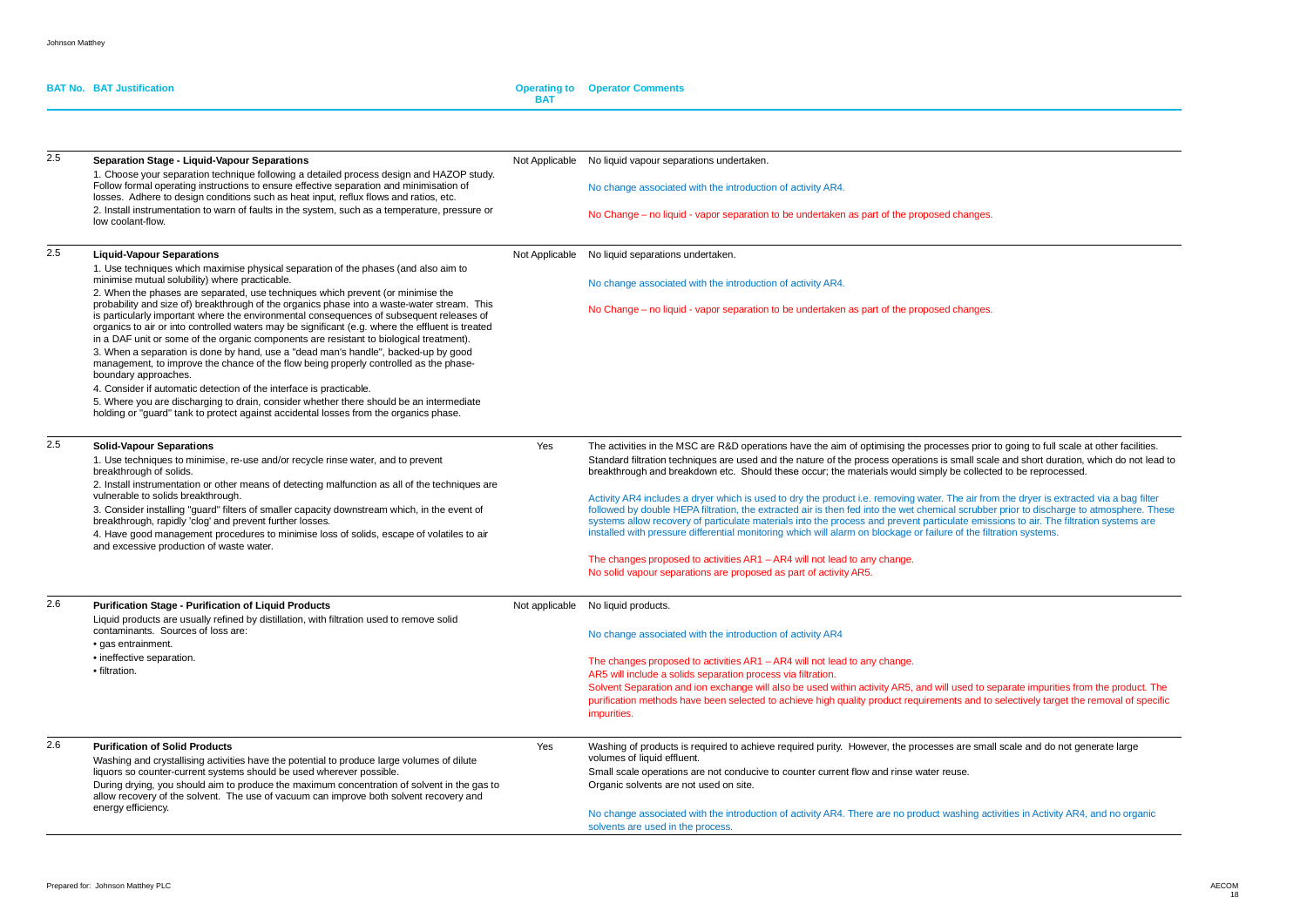|     | <b>BAT No. BAT Justification</b>                                                                                                                                                                                                                                                                                                                                                                                                                                                                                                                                                                                                                                                                                                                                                                                                                         | <b>BAT</b> | <b>Operating to Operator Comments</b>                                                                                                                                                                                                                                                                                                                                                                                                                                                                                                                                                                                                                                                                                                                                                                                                                                                                                                                                                                                                                                                                                                                                                                                                                                                                                                                                                                                                                                                                                                                                                                                                                                                                                                                                                                                                                                                                                                                                                                                                                                                                                                                                                                                                                                                                                                                                                                                                                                                                                                                                                                                                                                                                                                                                                                                                                                                                                                                                                                                                                                                                                                                                         |
|-----|----------------------------------------------------------------------------------------------------------------------------------------------------------------------------------------------------------------------------------------------------------------------------------------------------------------------------------------------------------------------------------------------------------------------------------------------------------------------------------------------------------------------------------------------------------------------------------------------------------------------------------------------------------------------------------------------------------------------------------------------------------------------------------------------------------------------------------------------------------|------------|-------------------------------------------------------------------------------------------------------------------------------------------------------------------------------------------------------------------------------------------------------------------------------------------------------------------------------------------------------------------------------------------------------------------------------------------------------------------------------------------------------------------------------------------------------------------------------------------------------------------------------------------------------------------------------------------------------------------------------------------------------------------------------------------------------------------------------------------------------------------------------------------------------------------------------------------------------------------------------------------------------------------------------------------------------------------------------------------------------------------------------------------------------------------------------------------------------------------------------------------------------------------------------------------------------------------------------------------------------------------------------------------------------------------------------------------------------------------------------------------------------------------------------------------------------------------------------------------------------------------------------------------------------------------------------------------------------------------------------------------------------------------------------------------------------------------------------------------------------------------------------------------------------------------------------------------------------------------------------------------------------------------------------------------------------------------------------------------------------------------------------------------------------------------------------------------------------------------------------------------------------------------------------------------------------------------------------------------------------------------------------------------------------------------------------------------------------------------------------------------------------------------------------------------------------------------------------------------------------------------------------------------------------------------------------------------------------------------------------------------------------------------------------------------------------------------------------------------------------------------------------------------------------------------------------------------------------------------------------------------------------------------------------------------------------------------------------------------------------------------------------------------------------------------------------|
|     |                                                                                                                                                                                                                                                                                                                                                                                                                                                                                                                                                                                                                                                                                                                                                                                                                                                          |            | No Change – no product washing is undertaken as part of the proposed changes.                                                                                                                                                                                                                                                                                                                                                                                                                                                                                                                                                                                                                                                                                                                                                                                                                                                                                                                                                                                                                                                                                                                                                                                                                                                                                                                                                                                                                                                                                                                                                                                                                                                                                                                                                                                                                                                                                                                                                                                                                                                                                                                                                                                                                                                                                                                                                                                                                                                                                                                                                                                                                                                                                                                                                                                                                                                                                                                                                                                                                                                                                                 |
| 2.7 | <b>Chemical Process Controls</b><br>1. Monitor the relevant process controls and set with alarms to ensure they do not go out of<br>the required range.                                                                                                                                                                                                                                                                                                                                                                                                                                                                                                                                                                                                                                                                                                  | Yes        | Processes are small scale and short duration.<br>The processes are attended by site personnel that monitor process conditions carefully. Due to<br>applicable to install process alarms.<br>The drying and calcining operations however do have pre-set controls.<br>No change associated with the introduction of activity AR4. Condition monitoring control loops are<br>initiate an alarm when levels outwith the desired parameters are experienced.<br>The changes proposed to activities AR1 - AR4 will not lead to any change.<br>Activity AR5 processes are anticipated to include control and monitoring systems with pre-set ala                                                                                                                                                                                                                                                                                                                                                                                                                                                                                                                                                                                                                                                                                                                                                                                                                                                                                                                                                                                                                                                                                                                                                                                                                                                                                                                                                                                                                                                                                                                                                                                                                                                                                                                                                                                                                                                                                                                                                                                                                                                                                                                                                                                                                                                                                                                                                                                                                                                                                                                                    |
| 2.8 | <b>Analysis</b><br>1. Analyse the components and concentrations of by products and waste streams to ensure<br>correct decisions are made regarding onward treatment or disposal. Keep detailed records<br>of decisions based on this analysis in accordance with management systems.                                                                                                                                                                                                                                                                                                                                                                                                                                                                                                                                                                     | Yes        | systems will be developed during detailed design of the plant.<br>Data is retained.<br>No change associated with the introduction of activity AR4.<br>No Change.                                                                                                                                                                                                                                                                                                                                                                                                                                                                                                                                                                                                                                                                                                                                                                                                                                                                                                                                                                                                                                                                                                                                                                                                                                                                                                                                                                                                                                                                                                                                                                                                                                                                                                                                                                                                                                                                                                                                                                                                                                                                                                                                                                                                                                                                                                                                                                                                                                                                                                                                                                                                                                                                                                                                                                                                                                                                                                                                                                                                              |
| 3.1 | Point source emissions to air<br>1. Formally consider the information and recommendations in the BREF on Common Waste<br>Water and Waste Gas Treatment/ Management Systems in the Chemical Sector (see<br>Reference 1, Annex 2) as part of the assessment of BAT for point-source releases to air, in<br>addition to the information in this note.<br>2. The benchmark values for point source emissions to air listed in Annex 1 should be<br>achieved unless we have agreed alternative values.<br>3. Identify the main chemical constituents of the emissions, including VOC speciation where<br>practicable.<br>4. Assess vent and chimney heights for dispersion capability.<br>Benchmarks:<br>Ammonia 10 - 50 mg/m <sup>3</sup><br>Nitrogen Oxides (as NO <sub>2</sub> ) 50 - 200 mg/m <sup>3</sup><br>Particulate Matter 5 - 20 mg/m <sup>3</sup> | Yes        | The emissions to air from the site are expected to meet the benchmarks presented in the CWW<br>No formal monitoring has been undertaken at the site. However, TGA analysis of process is und<br>the site. This analysis enables the emission profiles to be quantified.<br>The benchmarks that relate to the site are Nitrogen Oxides, Ammonia and Particulate Matter.<br>Emissions of NOx are managed through internal management controls. Existing batch ovens ar<br>emissions do not coincide.<br>For the existing processes, the site has an internal limit for NOx (as NO <sub>2</sub> ) of 113 mg/m <sup>3</sup> and for the<br>be managed such that the emission benchmark of 200 mg/m <sup>3</sup> will be achieved using manageme<br>(i.e. limiting the size of the trays such that the quantity of material processed cannot physically e<br>Emissions of ammonia result from the use of equipment that uses tiny quantities of ammonia in t<br>trivial quantities of ammonia that are significantly below the emission benchmarks and have bee<br>H1 risk assessment tool.<br>Management controls are in place to limit the emissions of particulate matter. Batch ovens (whic<br>or A9/A10/A11) are considered to be low risk operations (in respect of dust emissions) because a<br>to minimal disturbance<br>The batch ovens that vent to A1/A2/A3 contain powder in covered trays and the only gas flow are<br>circulating fan within the oven. There is limited potential for emissions of particulate matter from<br>The batch ovens that vent to A9/A10/A11 contain powder in open trays and these ovens have a<br>controlled atmosphere for product treatment. Furthermore, the nature of the material that is to b<br>that estimates foresee particulate release occurring principally during a relatively short time perio<br>batch treatment cycle. . A programme of testing was completed in 2018 to assess the typical lev<br>typical batch furnace. This assessment was completed in the new facility, using a furnace which<br>powder and using a tray with no lid. This programme of testing demonstrated that the emissions<br>ovens (A9/A10/A11) are insignificant with emissions levels from all vents are expected to be <1 r<br>the batch ovens using covered product trays (A1/A2/A3) are therefore expected to be at even low<br>$-$ A11. Hence, there is no particulate abatement system downstream of the batch ovens as the $\epsilon$<br>emission benchmarks stated in the guidance.<br>Emissions from a continuous kiln that moves product in trays through a heated zone (and which<br>A9/A10/A11) are controlled via the use of HEPA filters.<br>Further existing operations have the potential to emit small quantities of particulate matter to A5,<br>these emission points all vent via a HEPA filtration system and calculations have demonstrated t<br>The emissions to air from activity AR4 via emission point A12 are expected to comply with the pu<br>• Ammonia will be at or below 1mg/m <sup>3</sup> .<br>• Emissions of Particulates are not expected and will be below the BAT range of $5 - 20$ mg/m <sup>3</sup> . |

Le to the nature of operations it is not

ps are installed where appropriate and will

et alarms and control loops. These specific

WW BREF.

s undertaken prior to introducing them on

ns are sequenced such that peaks of

I for the new processes the emissions will gement procedures and physical controls  $\tilde{\text{ally}}$  emit >200 mg/m<sup>3</sup> NOx)

ia in the formulation. This results in only been shown to be "insignificant" using the

(which potentially emit via either A1/A2/A3 iuse a static bed of powder is subject only

ow around the oven is caused by the from this system.

ve a gas injection system to maintain a to be processed in these ovens means. period (of one hour) during a 20 hour al levels of entrainment of powder from a which includes gas injection, using a fine sions of dust to atmosphere from the batch <sup>2</sup> <1 mg/m<sup>3</sup>. Emissions of particulate from en lower levels than those monitored for A9 the emissions are expected to meet the

hich feeds into emission points

o A5, A6 and A8. Equipment relating to ated that emissions are negligible.

**The published BAT emission levels.**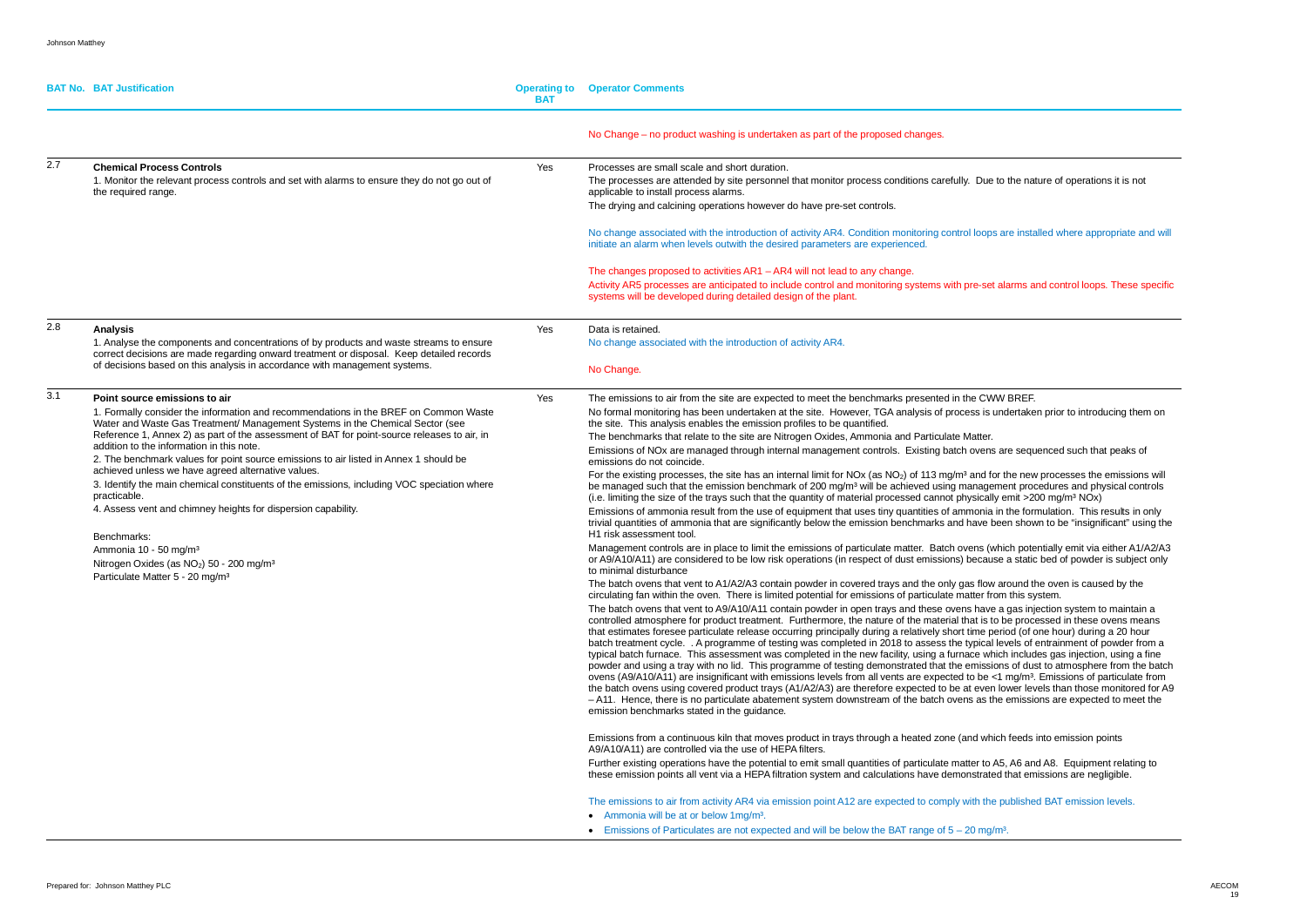|     | <b>BAT No. BAT Justification</b>                                                                                                                                                                                                                                                                                                                                                                                                                                                      | <b>Operating to</b><br><b>BAT</b> | <b>Operator Comments</b>                                                                                                                                                                                                                                                                                                                                                                                                                                                                                                             |
|-----|---------------------------------------------------------------------------------------------------------------------------------------------------------------------------------------------------------------------------------------------------------------------------------------------------------------------------------------------------------------------------------------------------------------------------------------------------------------------------------------|-----------------------------------|--------------------------------------------------------------------------------------------------------------------------------------------------------------------------------------------------------------------------------------------------------------------------------------------------------------------------------------------------------------------------------------------------------------------------------------------------------------------------------------------------------------------------------------|
|     |                                                                                                                                                                                                                                                                                                                                                                                                                                                                                       |                                   | The potential environmental impacts of the emissions via A12 have been reviewed using the H1 assessment tool and have been<br>demonstrated as not leading to any significant impact.                                                                                                                                                                                                                                                                                                                                                 |
|     |                                                                                                                                                                                                                                                                                                                                                                                                                                                                                       |                                   | The changes proposed to activities AR1 - AR4 will not lead to any change with existing permit emission limits being complied with.<br>The AR5 activities will lead to new emission points and emissions, but all will comply with emission benchmarks.<br>Plant emissions have been assessed using atmospheric dispersion modelling which has demonstrated that no significant<br>environmental impact will occur.                                                                                                                   |
| 3.2 | Point source emissions to water<br>1. Control all emissions to avoid a breach of water quality standards as a minimum. Where                                                                                                                                                                                                                                                                                                                                                          | Yes                               | The site does not discharge process generated effluent to the Billingham site effluent drainage system and does not have an effluent<br>treatment plant.                                                                                                                                                                                                                                                                                                                                                                             |
|     | another technique can deliver better results at reasonable cost it will be considered BAT and<br>should be used.                                                                                                                                                                                                                                                                                                                                                                      |                                   | All liquids associated with processing are collected in IBC's and removed from the site by a licenced waste disposal contractor for<br>offsite disposal. Consequently process effluents are not discharged to controlled waters.                                                                                                                                                                                                                                                                                                     |
|     | 2. Use the following measures to minimise water use and emissions to water:<br>. Where water is needed for cooling, minimize its use by maximising heat transfer between<br>process streams.                                                                                                                                                                                                                                                                                          |                                   | The site does however discharge some process washi waters (i.e. filter cake washings) to the effluent drainage system which is<br>discharged to the Tees via RT01. This is a discharge point that is managed by CF Fertilisers and both JM and Fuji discharge through<br>this point which allows for significant dilution.                                                                                                                                                                                                           |
|     | . Use water in recirculating systems with indirect heat exchangers and a cooling tower rather<br>than a once through system. (A water make-up treatment plant and a concentrated purge<br>stream from the system to avoid the build up of contaminants are likely to be necessary).                                                                                                                                                                                                   |                                   | It should be recognised that the quantity of wash waters sent to the effluent drainage system (and hence RT01) is small; for example<br>only ~23 wash water IBC's were discharged to drain in 2017. This is the total sum of discharges from R&D activities (which form the<br>bulk of operations) and a small number of commercial manufacturing campaigns.                                                                                                                                                                         |
|     | . Leaks of process fluids into cooling water in heat exchangers are a frequent source of<br>contamination. Monitoring of the cooling water at relevant points should be appropriate to<br>the nature of the process fluids. In a re-circulatory cooling system, leaks can be identified<br>before significant emission to the environment has occurred. The potential for environmental<br>impact is likely to be greater from a once through system. Planned maintenance can help to |                                   | Discharges to the chemical drain are undertaken in compliance with the CF Fertilisers discharge consent "Billingham Site Effluent<br>Agreement: RT01/INTCON/3/C". The site has an internal limit that requires any effluent to meet the emission limit values at the<br>discharge point and does not rely on any dilution taking place within the drainage system.<br>Effluent is pH adjusted if necessary prior to discharge, no other treatment is undertaken.                                                                     |
|     | avoid such occurrences.<br>• Strip process liquor and treat if necessary, then recycle/reuse.                                                                                                                                                                                                                                                                                                                                                                                         |                                   |                                                                                                                                                                                                                                                                                                                                                                                                                                                                                                                                      |
|     | • Use wet air oxidation for low volumes of aqueous effluent with high levels of organic<br>content, such as waste streams from condensers and scrubbers.<br>. Neutralise waste streams containing acids or alkalis to achieve the required pH for the                                                                                                                                                                                                                                 |                                   | The dilution from rainwater and the effluent from the adjacent manufacturing sites (Fuji Films) will also afford significant dilution prior to<br>discharge to the River Tees. A risk assessment (H1) based on the worse case effluent without dilution was undertaken and showed<br>the impact of the site's effluent to be "insignificant".                                                                                                                                                                                        |
|     | receiving water.<br>• Strip chlorinated hydrocarbons in waste streams with air or steam and recycle by returning<br>to process where possible.                                                                                                                                                                                                                                                                                                                                        |                                   | No change associated with the introduction of activity AR4. All aqueous wastes generated by Activity AR4 will be transferred to the<br>effluent tank for collection by road tanker for appropriate offsite treatment / disposal. Hence Activity AR4 does not discharge into either<br>site or municipal drainage systems, and there is no onsite treatment of aqueous wastes.                                                                                                                                                        |
|     | • Recover co-products for re-use or sale.<br>• Periodically regenerate ion exchange columns.                                                                                                                                                                                                                                                                                                                                                                                          |                                   |                                                                                                                                                                                                                                                                                                                                                                                                                                                                                                                                      |
|     | . Pass waste water containing solids through settling tanks, prior to disposal.                                                                                                                                                                                                                                                                                                                                                                                                       |                                   | The changes proposed to activities AR1 - AR4 will not lead to any change.<br>All aqueous wastes generated by Activity AR5 will be transferred to the effluent tank for collection by road tanker for appropriate offsite                                                                                                                                                                                                                                                                                                             |
|     | . Treat waste waters containing chlorinated hydrocarbons separately where possible to<br>ensure proper control and treatment of the chlorinated compounds. Contain released volatile<br>chlorinated hydrocarbons and vent to suitably designed incineration equipment.                                                                                                                                                                                                                |                                   | treatment / disposal. Hence Activity AR5 does not discharge into either site or municipal drainage systems, and there is no onsite<br>treatment of aqueous wastes.                                                                                                                                                                                                                                                                                                                                                                   |
|     | . Non-biodegradable organic material can be treated by thermal incineration. However, the<br>thermal destruction of mixed liquids can be highly inefficient and the waste should be<br>dewatered prior to incineration.                                                                                                                                                                                                                                                               |                                   |                                                                                                                                                                                                                                                                                                                                                                                                                                                                                                                                      |
| 3.3 | Point source emissions to land                                                                                                                                                                                                                                                                                                                                                                                                                                                        | Not Applicable                    | There are no point source emissions to land for site operations.                                                                                                                                                                                                                                                                                                                                                                                                                                                                     |
|     | 1. Use the following measures to minimise emissions to land:<br>. Use settling ponds to separate out sludge (Note: Sludge can be disposed of to incinerator,<br>encapsulation, land or lagoon depending upon its make up.)                                                                                                                                                                                                                                                            |                                   | No change associated with the introduction of activity AR4.                                                                                                                                                                                                                                                                                                                                                                                                                                                                          |
|     | • Chlorinated residues should be incinerated and not released to land. (Chlorinated<br>hydrocarbons are not to be released to the environment due to their high global warming and<br>ozone depletion potentials).                                                                                                                                                                                                                                                                    |                                   | No Change.                                                                                                                                                                                                                                                                                                                                                                                                                                                                                                                           |
|     | • Either recycle off specification product into the process or blend to make lower grade<br>products where possible.                                                                                                                                                                                                                                                                                                                                                                  |                                   |                                                                                                                                                                                                                                                                                                                                                                                                                                                                                                                                      |
|     | • Many catalysts are based on precious metals and these should be recovered, usually by<br>return to the supplier.                                                                                                                                                                                                                                                                                                                                                                    |                                   |                                                                                                                                                                                                                                                                                                                                                                                                                                                                                                                                      |
| 3.4 | Fugitive emissions - to Air<br>1. Identify all potential sources and develop and maintain procedures for monitoring and                                                                                                                                                                                                                                                                                                                                                               |                                   | Not Applicable No storage tanks. No solvents used.                                                                                                                                                                                                                                                                                                                                                                                                                                                                                   |
|     | eliminating or minimising leaks.<br>2. Choose vent systems to minimise breathing emissions (for example pressure/vacuum<br>valves) and, where relevant, should be fitted with knock-out pots and appropriate abatement<br>equipment.                                                                                                                                                                                                                                                  |                                   | All of the process activities (including powder and product handling) will be undertaken within enclosed equipment within the<br>Installation buildings, The enclosed process systems are all linked into an air extraction system such that they are all under slight<br>negative pressure such that diffuse emissions from the process should not occur. Hence the controls implemented for diffuse dust<br>emissions are all representative of BAT, and there are not expected to be any diffuse dust emissions from the process. |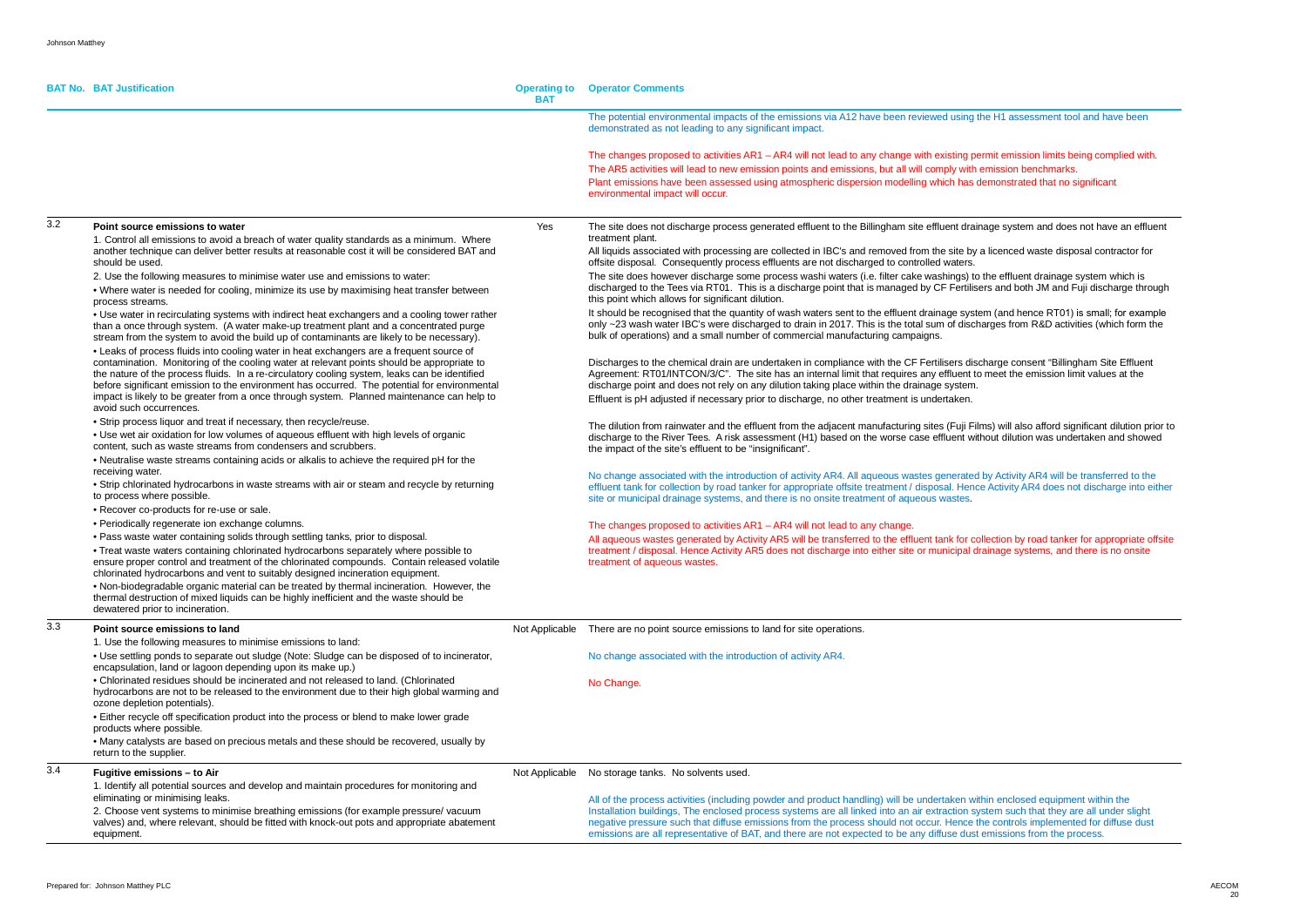|     | <b>BAT No. BAT Justification</b>                                                                                                                                                                                                                                                                                                                                                                                                                                                                                                                                                                                                                                                                                                                                                                                                                                                                                                                                                                                                                                                                                                                                                                                                                                                                                                                                                                                                                               | <b>BAT</b> | <b>Operating to Operator Comments</b>                                                                                                                                                                                                                                                                                                                                                                                                                                                                                                                                                                                                                                                                                                                                                                                                                                                                                                                                                                                                                                                                                                                                                                                                                                                                                                                                                                                                                                                                                                                                                                                                                                                                                                                                                                                                                                                                                                                                                                                                                                   |
|-----|----------------------------------------------------------------------------------------------------------------------------------------------------------------------------------------------------------------------------------------------------------------------------------------------------------------------------------------------------------------------------------------------------------------------------------------------------------------------------------------------------------------------------------------------------------------------------------------------------------------------------------------------------------------------------------------------------------------------------------------------------------------------------------------------------------------------------------------------------------------------------------------------------------------------------------------------------------------------------------------------------------------------------------------------------------------------------------------------------------------------------------------------------------------------------------------------------------------------------------------------------------------------------------------------------------------------------------------------------------------------------------------------------------------------------------------------------------------|------------|-------------------------------------------------------------------------------------------------------------------------------------------------------------------------------------------------------------------------------------------------------------------------------------------------------------------------------------------------------------------------------------------------------------------------------------------------------------------------------------------------------------------------------------------------------------------------------------------------------------------------------------------------------------------------------------------------------------------------------------------------------------------------------------------------------------------------------------------------------------------------------------------------------------------------------------------------------------------------------------------------------------------------------------------------------------------------------------------------------------------------------------------------------------------------------------------------------------------------------------------------------------------------------------------------------------------------------------------------------------------------------------------------------------------------------------------------------------------------------------------------------------------------------------------------------------------------------------------------------------------------------------------------------------------------------------------------------------------------------------------------------------------------------------------------------------------------------------------------------------------------------------------------------------------------------------------------------------------------------------------------------------------------------------------------------------------------|
|     | 3. Use the following techniques (together or in any combination) to reduce losses from<br>storage tanks at atmospheric pressure:<br>• maintenance of bulk storage temperatures as low as practicable, taking into account<br>changes due to solar heating etc.<br>• tank paint with low solar absorbency.<br>• temperature control.<br>• tank insulation.<br>• inventory management.<br>• floating roof tanks.<br>• bladder roof tanks.<br>• pressure/vacuum valves, where tanks are designed to withstand pressure fluctuations.<br>• specific release treatment (such as adsorption condensation).                                                                                                                                                                                                                                                                                                                                                                                                                                                                                                                                                                                                                                                                                                                                                                                                                                                           |            | The changes proposed to activities AR1 - AR4 will not lead to any change.<br>The statement above also applies to activity AR5.                                                                                                                                                                                                                                                                                                                                                                                                                                                                                                                                                                                                                                                                                                                                                                                                                                                                                                                                                                                                                                                                                                                                                                                                                                                                                                                                                                                                                                                                                                                                                                                                                                                                                                                                                                                                                                                                                                                                          |
| 3.4 | <b>Fugitive Emissions to Surface Water, Sewer and Groundwater</b><br>1. Provide hard surfacing in areas where accidental spillage or leakage may occur, e.g.<br>beneath prime movers, pumps, in storage areas, and in handling, loading and unloading<br>areas. The surfacing should be impermeable to process liquors.<br>2. Drain hard surfacing of areas subject to potential contamination so that potentially<br>contaminated surface run-off does not discharge to ground.<br>3. Hold stocks of suitable absorbents at appropriate locations for use in mopping up minor<br>leaks and spills, and dispose to leak-proof containers.<br>4. Take particular care in areas of inherent sensitivity to groundwater pollution. Poorly<br>maintained drainage systems are known to be the main cause of groundwater contamination<br>and surface/above-ground drains are preferred to facilitate leak detection (and to reduce<br>explosion risks).<br>5. Additional measures could be justified in locations of particular environmental sensitivity.<br>Decisions on the measures to be taken should take account of the risk to groundwater.<br>6. Surveys of plant that may continue to contribute to leakage should also be considered, as<br>part of an overall environmental management system. In particular, you should consider<br>undertaking leakage tests and/or integrity surveys to confirm the containment of underground<br>drains and tanks. | Yes        | The majority of the processes undertaken at the MSC are small scale R&D operations. Due to tl<br>potential for significant fugitive losses of materials. However, the MSC and the Pilot Plant do hav<br>1) The MSC and Pilot Plant building floors have an epoxy coating to prevent any ingress of mate<br>The majority of materials are stored inside the Installation buildings. However, where materials a<br>standing in the drum park which is also isolated from the site drains. Other materials are stored v<br>also under cover.<br>2) The drum park has an isolated internal drainage sump installed. Any liquids collected in the su<br>initiated discharge to the Billingham site drains.<br>3) Spill kits are located in strategic areas on site. The site also has specialist equipment for vacu<br>4) The drainage system is maintained regularly and is subject to CCTV inspection.<br>5) Not applicable.<br>6) The site has an overarching environmental management system and an extensive maintenand<br>Activity AR4 introduces a number of new potential areas where sources of contamination may be<br>liquid ring buffer tank, new covered materials storage area) as well as a new tanker loading area.<br>All of these areas are appropriately bunded, or provided with appropriate containment provisions<br>contamination reaching soil, groundwater or surface watercourses.<br>Rainwater collecting in all of these areas will be tested prior to discharge to the site chemical drain<br>then the liquid will be removed for offsite disposal. The same controls applied to the rest of the in<br>No change for activities AR1 - AR4.<br>Activity AR5 will introduce additional materials storage areas and a tanker loading / unloading are<br>will have impermeable concrete hardstanding and will be isolated from the storm water systems of<br>from the containment areas if it is found to be uncontaminated. All process activities will be under<br>Hence the risk of fugitive losses to surface or ground water is extremely low. |
| 3.5 | Odour<br>1. Manage the operations to prevent release of odour at all times.<br>2. Where odour releases are expected to be acknowledged in the permit, (i.e. contained and<br>treated prior to discharge or discharged for atmospheric dispersion):<br>• for existing installations, the releases should be modelled to demonstrate the odour impact<br>at sensitive receptors. The target should be to minimise the frequency of exposure to ground<br>level concentrations that are likely to cause annoyance.<br>• for new installations, or for significant changes, the releases should be modelled and it is<br>expected that you will achieve the highest level of protection that is achievable with BAT from<br>the outset.<br>• where there is no history of odour problems then modelling may not be required although it<br>should be remembered that there can still be an underlying level of annoyance without<br>complaints being made.<br>• where, despite all reasonable steps in the design of the plant, extreme weather or other<br>incidents are liable, in our view, to increase the odour impact at receptors, you should take<br>appropriate and timely action, as agreed with us, to prevent further annoyance (these agreed<br>actions will be defined either in the permit or in an odour management statement).                                                                                                                    | Yes        | One of the processes emits extremely low quantities of ammonia to atmosphere. The findings of<br>support of the permit variation in 2014 demonstrated that the concentration of ammonia was sign<br>Other raw materials and products are not considered to be odorous.<br>None of the permitted operations use organic solvents.<br>Activity AR4 can generate ammonia, and all potential sources are extracted to the wet chemical s<br>sulphuric acid is used as the scrubbing media. The scrubber is guaranteed to achieve emissions<br>scrubbing liquor is recirculated within the scrubber with an intermittent purge and acid dosing to r<br>The potential for odour impacts associated with the abated emission of ammonia has been under<br>significant odour impact will occur.<br>Due to the addition of ammonium salts to activity AR1, there is the potential for trace ammonia er<br>ovens venting via emission points A1 - A3 and A16. No abatement of these emissions is propose<br>demonstrated to lead to no significant impacts. The plant will meet the existing guidance emission<br>mg/Nm <sup>3</sup> .<br>No change is anticipated as a result of the increase in throughout of activity AR4.                                                                                                                                                                                                                                                                                                                                                                                                                                                                                                                                                                                                                                                                                                                                                                                                                                                     |

ue to the small scale nature, there is limited do have control measure in place. f materials into the ground. rials are stored outdoors they are on hard tored within IBC's on portable bunds and

the sump are tested prior to manually

vacuuming dusts.

enance programme.

nay be present (scrubber, effluent tank,

isions to contain a loss and prevent

al drain. Should contamination be identified the installation apply to Activity AR4.

ing area. All storage and containment areas tems with rainwater only being pumped out undertaken within the new site building.

ngs of the impact assessment submitted in as significantly below the odour threshold.

mical scrubber where a 15% solution of ssions of NH<sub>3</sub> no higher than 1mg/m<sup>3</sup>. The ng to maintain the scrubbing liquor efficacy. undertaken and has demonstrated that no

nia emissions from the thermal treatment oposed as they have been modelled and hission limits in the S4.03 guidance of 10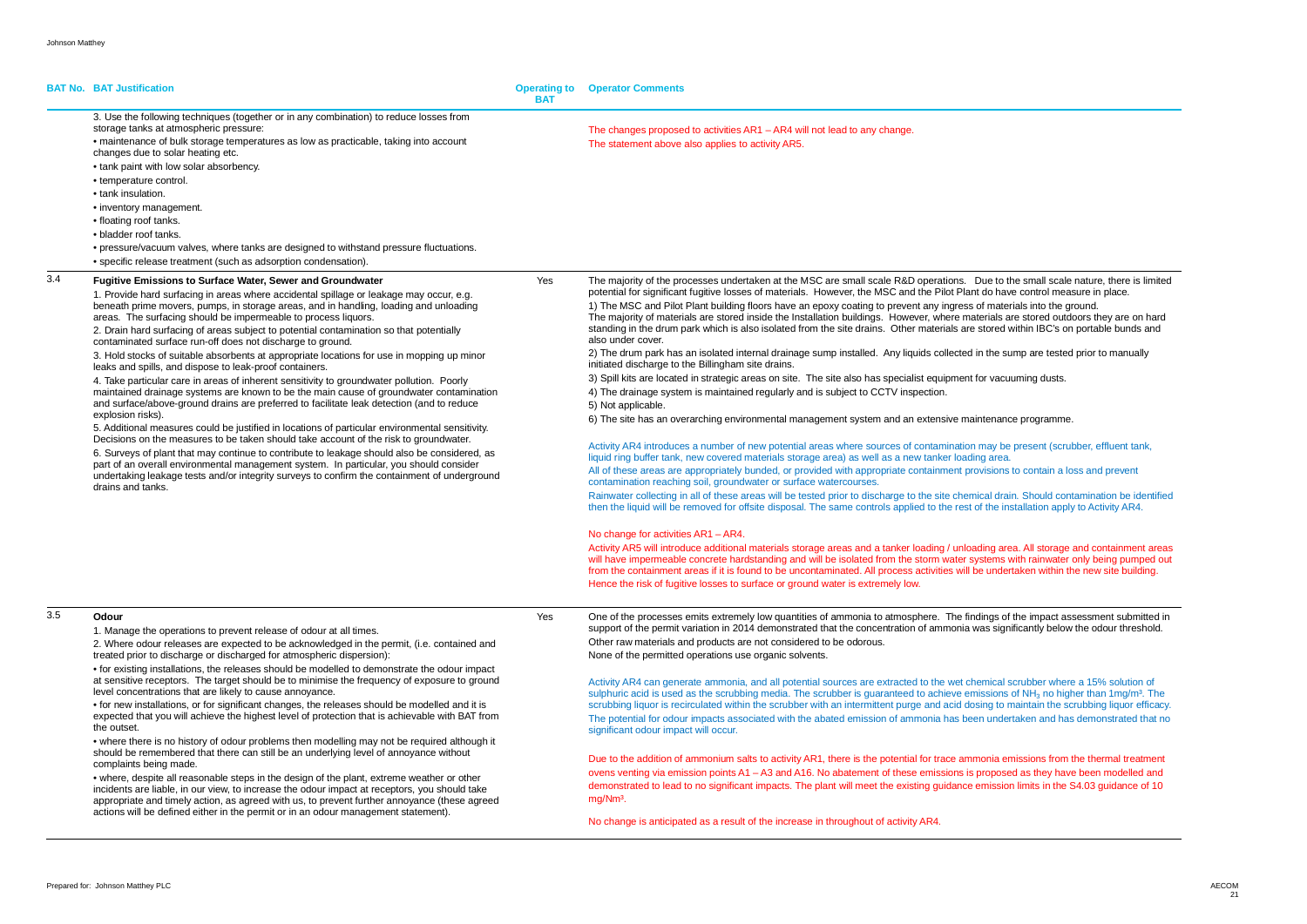|     | <b>BAT No. BAT Justification</b>                                                                                                                                                                                                                                                                                                                                                                                                                                                                                                                                                                                                                                                                                                                                                                                                                                                                                                                                                                                                                                                                                                                                                                                        | <b>Operating to</b><br><b>BAT</b> | <b>Operator Comments</b>                                                                                                                                                                                                                                                                                                                                                                                                                                                                                                                                                                                                                                                                                                                                                                                                                                                                                                                                                                                                                                                                                                                                                                                                                                                                                                                                                                                                                                                                                                                                                                                                                                                                                                                                                                                                                                                                                                                                                                                                                                                                                                                                                                                                                                                                                                                                                                                                                                                                                                                                                                                                                                                                                                                                                                                                                                                                                                                                                                                                                                                                           |
|-----|-------------------------------------------------------------------------------------------------------------------------------------------------------------------------------------------------------------------------------------------------------------------------------------------------------------------------------------------------------------------------------------------------------------------------------------------------------------------------------------------------------------------------------------------------------------------------------------------------------------------------------------------------------------------------------------------------------------------------------------------------------------------------------------------------------------------------------------------------------------------------------------------------------------------------------------------------------------------------------------------------------------------------------------------------------------------------------------------------------------------------------------------------------------------------------------------------------------------------|-----------------------------------|----------------------------------------------------------------------------------------------------------------------------------------------------------------------------------------------------------------------------------------------------------------------------------------------------------------------------------------------------------------------------------------------------------------------------------------------------------------------------------------------------------------------------------------------------------------------------------------------------------------------------------------------------------------------------------------------------------------------------------------------------------------------------------------------------------------------------------------------------------------------------------------------------------------------------------------------------------------------------------------------------------------------------------------------------------------------------------------------------------------------------------------------------------------------------------------------------------------------------------------------------------------------------------------------------------------------------------------------------------------------------------------------------------------------------------------------------------------------------------------------------------------------------------------------------------------------------------------------------------------------------------------------------------------------------------------------------------------------------------------------------------------------------------------------------------------------------------------------------------------------------------------------------------------------------------------------------------------------------------------------------------------------------------------------------------------------------------------------------------------------------------------------------------------------------------------------------------------------------------------------------------------------------------------------------------------------------------------------------------------------------------------------------------------------------------------------------------------------------------------------------------------------------------------------------------------------------------------------------------------------------------------------------------------------------------------------------------------------------------------------------------------------------------------------------------------------------------------------------------------------------------------------------------------------------------------------------------------------------------------------------------------------------------------------------------------------------------------------------|
|     | 3. Where odour generating activities take place in the open, or potentially odorous materials<br>are stored outside, a high level of management control and use of best practice will be<br>expected.<br>4. Where an installation releases odours but has a low environmental impact by virtue of its<br>remoteness from sensitive receptors, it is expected that you will work towards achieving the<br>standards described in this guidance note, but the timescales allowed to achieve this might<br>be adjusted according to the perceived risk.<br>5. Where further guidance is needed to meet local needs, refer to Horizontal Guidance Note<br>H4 Odour (see GTBR, Annex 1).                                                                                                                                                                                                                                                                                                                                                                                                                                                                                                                                     |                                   | None of the new materials proposed for use within the AR5 process are considered to be odorous. The materials to be used are<br>similar composition to those already on site and do not present a risk of offsite nuisance.                                                                                                                                                                                                                                                                                                                                                                                                                                                                                                                                                                                                                                                                                                                                                                                                                                                                                                                                                                                                                                                                                                                                                                                                                                                                                                                                                                                                                                                                                                                                                                                                                                                                                                                                                                                                                                                                                                                                                                                                                                                                                                                                                                                                                                                                                                                                                                                                                                                                                                                                                                                                                                                                                                                                                                                                                                                                        |
| 3.6 | <b>Nosie and Vibration</b><br>1. Install particularly noisy machines such as compactors and pelletisers in a noise control<br>booth or encapsulate the noise source.<br>2. Where possible without compromising safety, fit suitable silencers on safety valves.<br>3. Minimise the blow-off from boilers and air compressors, for example during start up, and<br>provide silencers.                                                                                                                                                                                                                                                                                                                                                                                                                                                                                                                                                                                                                                                                                                                                                                                                                                    | Yes                               | The majority of the equipment is housed within the Installation buildings thereby limiting environmental noise.<br>Noise maps have been generated for the site. There are a small number of unit operations that are used occasionally that require<br>protection to be worn within the building.<br>Where new equipment is introduced a noise assessment would be undertaken.<br>No significant changes to the site noise profile are anticipated as a result of the introduction of activity AR4.<br>The installation is in an industrial setting. However, there is some residential housing and a school in the locality.<br>New sources of noise are from the wet scrubber with noise potentially resulting from the external fan. The scrubber will be located<br>close proximity to the MSC and Pilot Plant buildings and is not expected to result in offsite nuisance. However, noise monitoring<br>be undertaken during start up and acoustic housing will be considered if deemed necessary.<br>All other unit operations are undertaken within a building which minimises the potential for noise nuisance at nearby receptors.<br>Process equipment has been selected to avoid the need for hearing protection for employees working within the building. JM has<br>limits for occupational noise based on health protection and these will meet all relevant legal limits (85dB(A) 8 hour TWA).<br>Under normal conditions, tanker loading operations will be undertaken during daylight hours to prevent nuisance from additional<br>vehicle movements on the site.<br>No significant changes to noise profile are anticipated as a result of the introduction of the new processes.<br>The installation is in an industrial setting. However, there is some residential housing and a school in the locality.<br>All process operations are undertaken within buildings which minimises the potential for noise nuisance at nearby receptors. Pro<br>equipment will be selected to avoid the need for hearing protection for employees working within the buildings. JM has limits for<br>occupational noise based on health protection and these will meet all relevant legal limits (85dB(A) 8 hour TWA).<br>For activity AR5, all equipment with the potential to producing noise will be selected to not exceed the limit of 80 dBA at 1 m, with<br>exception of housed compressors which may have noise levels <90 dBA at 1 m.<br>It is likely that the briquette grinding area will exceed this noise limit, hence as part of the design process, options to contain and<br>attenuate the noise generated by the grinding systems will be investigated so as to minimise the potential for offsite nuisance e.g.<br>location within an acoustic enclosure or room.<br>The site has not received any justifiable noise complaints in relation to the permitted activities, and through the application of<br>appropriate design and specification of plant supported by scheduled maintenance and other site management controls, no signif<br>noise impacts are anticipated. |
| 3.7 | Monitoring and Reporting of Emissions to Air<br>1. Carry out an analysis covering a broad spectrum of substances to establish that all<br>relevant substances have been taken into account when setting the release limits. The need<br>to repeat such a test will depend upon the potential variability in the process and, for<br>example, the potential for contamination of raw materials. Where there is such potential,<br>tests may be appropriate.<br>2. Monitor more regularly any substances found to be of concern, or any other individual<br>substances to which the local environment may be susceptible and upon which the<br>operations may impact. This would particularly apply to the common pesticides and heavy<br>metals. Using composite samples is the technique most likely to be appropriate where the<br>concentration does not vary excessively.<br>3. If there are releases of substances that are more difficult to measure and whose capacity<br>for harm is uncertain, particularly when combined with other substances, then "whole effluent<br>toxicity" monitoring techniques can be appropriate to provide direct measurements of harm,<br>for example, direct toxicity assessment. | Not<br>Applicable                 | Emissions monitoring is not currently required as part of the Environmental Permit.<br>Due to the small scale and R&D nature of the process operations, monitoring of emissions to atmosphere are not deemed necess<br>Emissions of NOx are controlled using management controls, procedures and physical controls.<br>Thermal Gravimetric Analysis is undertaken for new processes. This allows the emission profile of the process to be understood.<br>Where necessary the thermal processing equipment in the MSC (ovens) and Pilot Plant can be scheduled to avoid peaks of NO><br>Gas-tech tubes are used for checking that the emissions are as expected. The site has an internal management limit of 113mg/n<br>$NOx$ (as $NO2$ ) for the existing processes and 200 mg/m <sup>3</sup> for the new processes.<br>Various controls are in place for the abatement of particulate matter (see Section 3.1) A risk assessment using the H1 methodolog<br>calculated particulate emissions demonstrated that the predicted emissions were insignificant.<br>Emissions of ammonia are considered to be trivial. The Environmental Permit does not require monitoring of ammonia emissions<br>Activity AR4 will lead to emissions via emission point A12 - This plant has not yet been commissioned, and it is expected that<br>confirmatory emissions sampling and analysis for ammonia and particulates will be undertaken as part of the performance testing<br>during commissioning and prior to full operation of the process. Requirements for any scheduled monitoring during the plants<br>operational lifetime will be agreed with the regulator as part of the permit variation determination.<br>No significant changes to noise profile are anticipated as a result of the introduction of the new processes or changes to the exist<br>activities.                                                                                                                                                                                                                                                                                                                                                                                                                                                                                                                                                                                                                                                                                                                                                                                                                                                                                                                                                                                                                                                                                                                                                                                                                                 |

orous. The materials to be used are of a

ronmental noise. hat are used occasionally that require ear

ernal fan. The scrubber will be located in isance. However, noise monitoring will

e nuisance at nearby receptors. Process

 $\kappa$ ceed the limit of 80 dBA at 1 m, with the selected to noise  $\kappa$ 

s, and through the application of site management controls, no significant

but atmosphere are not deemed necessary.

ofile of the process to be understood. be scheduled to avoid peaks of NOx. nternal management limit of 113mg/m<sup>3</sup> for

assessment using the H1 methodology on

ew processes or changes to the existing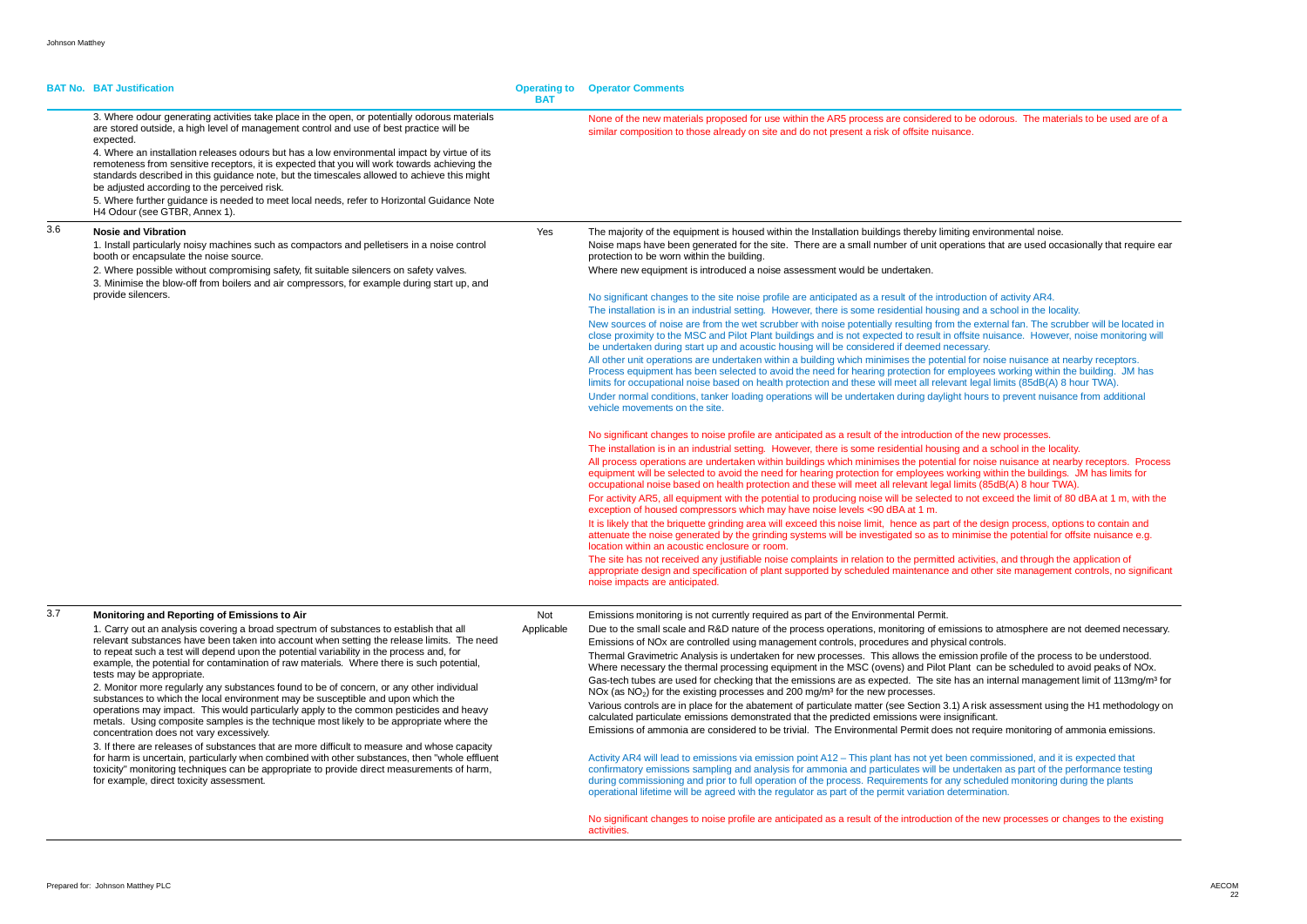|     | <b>BAT No. BAT Justification</b>                                                                                                                                                                                                                                                                                                                                                                                                                                                                                                                                                                                                                                                                                                                                               | <b>Operating to</b><br><b>BAT</b> | <b>Operator Comments</b>                                                                                                                                                                                                                                                                                                                                                                                                                                                                                                                                                                                                                                                                                                                                                                                                                                                                                                                                                                                                                                                                                                                                                                                                                                                                                                                                                                                                                                                                                                                                                                                          |
|-----|--------------------------------------------------------------------------------------------------------------------------------------------------------------------------------------------------------------------------------------------------------------------------------------------------------------------------------------------------------------------------------------------------------------------------------------------------------------------------------------------------------------------------------------------------------------------------------------------------------------------------------------------------------------------------------------------------------------------------------------------------------------------------------|-----------------------------------|-------------------------------------------------------------------------------------------------------------------------------------------------------------------------------------------------------------------------------------------------------------------------------------------------------------------------------------------------------------------------------------------------------------------------------------------------------------------------------------------------------------------------------------------------------------------------------------------------------------------------------------------------------------------------------------------------------------------------------------------------------------------------------------------------------------------------------------------------------------------------------------------------------------------------------------------------------------------------------------------------------------------------------------------------------------------------------------------------------------------------------------------------------------------------------------------------------------------------------------------------------------------------------------------------------------------------------------------------------------------------------------------------------------------------------------------------------------------------------------------------------------------------------------------------------------------------------------------------------------------|
|     |                                                                                                                                                                                                                                                                                                                                                                                                                                                                                                                                                                                                                                                                                                                                                                                |                                   | The installation is in an industrial setting. However, there is some residential housing and a school in the locality.<br>All process operations are undertaken within buildings which minimises the potential for noise nuisance at nearby receptors. Pr<br>equipment will be selected to avoid the need for hearing protection for employees working within the buildings. JM has limits for<br>occupational noise based on health protection and these will meet all relevant legal limits (85dB(A) 8 hour TWA).<br>For activity AR5, all equipment with the potential to producing noise will be selected to not exceed the limit of 80 dBA at 1 m, wit<br>exception of housed compressors which may have noise levels <90 dBA at 1 m.<br>It is likely that the briquette grinding area will exceed this noise limit, hence as part of the design process, options to contain and<br>attenuate the noise generated by the grinding systems will be investigated so as to minimise the potential for offsite nuisance e.<br>location within an acoustic enclosure or room.<br>The site has not received any justifiable noise complaints in relation to the permitted activities, and through the application of<br>appropriate design and specification of plant supported by scheduled maintenance and other site management controls, no sign<br>noise impacts are anticipated.                                                                                                                                                                                                                             |
| 3.7 | <b>Monitoring and Reporting of Waste Emissions</b><br>1. Monitor and record:<br>• the physical and chemical composition of the waste.<br>• its hazard characteristics.<br>• handling precautions and substances with which it cannot be mixed.                                                                                                                                                                                                                                                                                                                                                                                                                                                                                                                                 | Yes                               | The disposal of waste is undertaken in compliance with stringent waste management procedures.<br>Records are maintained within the sites Waste Database.<br>The site identifies the composition of waste and its hazards as far as reasonably practicable.<br>Material safety datasheets (MSDS) are available for the materials used on site.<br>Waste disposal is undertaken by approved third party contractors.<br>Duty of Care audits are undertaken on all carriers and all disposal sites used, with records kept in the document management st<br>A review of all the waste streams and disposal sites is undertaken annually. From this review, three to four disposal sites are ch<br>to undertake site led Duty of Care audits, these are prioritised based on risk.<br>For all other disposal sites not subject to a site visit, a desk-top Duty of Care check is carried out to ensure that Carrier Licences<br>Permits and Site Exemptions not only are valid, but that they cover the EWC Codes for the relevant waste streams that are sent<br>No change associated with the introduction of activity AR4.<br>No Change.                                                                                                                                                                                                                                                                                                                                                                                                                                                                           |
| 3.7 | <b>Environmental Monitoring Beyond the Installation</b><br>1. Consider the following in drawing up proposals:<br>• determinands to be monitored, standard reference methods, sampling protocols.<br>• monitoring strategy, selection of monitoring points, optimisation of monitoring approach.<br>• determination of background levels contributed by other sources.<br>• uncertainty for the employed methodologies and the resultant overall uncertainty of<br>measurement.<br>• quality assurance (QA) and quality control (QC) protocols, equipment calibration and<br>maintenance, sample storage and chain of custody/audit trail.<br>• reporting procedures, data storage, interpretation and review of results, reporting format for<br>the provision of information. | Not Applicable                    | The majority of the process operations are small scale R&D activities. It is therefore not considered appropriate to undertake<br>monitoring beyond the installation boundary.<br>Dispersion modelling of the worst case emission profile demonstrated that the impact at key sensitive receptors was not significa<br>No further monitoring is proposed.<br>No change associated with the introduction of activity AR4. The potential impacts associated with emissions via A12 have been<br>assessed using the H1 calculation tool which demonstrated that no significant impacts will occur. Hence no additional offsite<br>monitoring is proposed.<br>The changes proposed to activities AR1 - AR4 will not lead to any change with existing permit emission limits being complied w<br>The AR5 activities will lead to new emission points and emissions, but all will comply with emission benchmarks.<br>Plant emissions have been assessed using atmospheric dispersion modelling which has demonstrated that no significant<br>environmental impact will occur. Hence no additional offsite monitoring is proposed.                                                                                                                                                                                                                                                                                                                                                                                                                                                                                      |
|     | Process Variables<br>1. Identify those process variables that may affect the environment and monitor as<br>appropriate.                                                                                                                                                                                                                                                                                                                                                                                                                                                                                                                                                                                                                                                        |                                   | Thermo Gravimetric analysis (TGA) is undertaken to fully understand the process and emissions.<br>Thermal processing equipment (for the existing processes) is sequenced such that NOx emissions do not peak at the same time<br>Differential pressure across the HEPA filters in the dust booths is monitored and if the filters were to fail the process would be sh<br>down and powder handling operations would cease immediately.<br>Activity AR4 emissions direct to the environment are all via emission point A12.<br>The wet chemistry and precipitation phases of the process are controlled by the rate of addition of key materials, and control of t<br>temperature within the precipitation tank to around 60°C. Emissions from the dryer are dependent on the temperature of the dry<br>which is controlled to be around 120°C. Appropriate automated control loop and manual control systems are in place to ensure t<br>safe operation of the process within the desired operating parameters, and maintaining the process within these desired parame<br>controls the rate of emission to A12 from the process. The filtration systems on the air extracted from the process are installed w<br>pressure differential monitoring which will alarm on blockage or failure of the filtration systems. The wet chemical scrubber also I<br>control and monitoring of key parameters (e.g. fan operation, scrubber liquor flow) which will alarm if the plant is not operating<br>correctly and interlocks are present which will shut Activity AR4 down should the scrubber abatement system fail. |

**is only in the locality.** bise nuisance at nearby receptors. Process exceed the limit of 80 dBA at 1 m, with the

ties, and through the application of ner site management controls, no significant

kept in the document management system. iew, three to four disposal sites are chosen

ed out to ensure that Carrier Licences, Site Prelevant waste streams that are sent there.

By sensitive receptors was not significant.

rmit emission limits being complied with. emission benchmarks. emonstrated that no significant

missions do not peak at the same time, were to fail the process would be shut

dition of key materials, and control of the endent on the temperature of the dryer ontrol systems are in place to ensure the process within these desired parameters acted from the process are installed with ems. The wet chemical scrubber also has will alarm if the plant is not operating abatement system fail.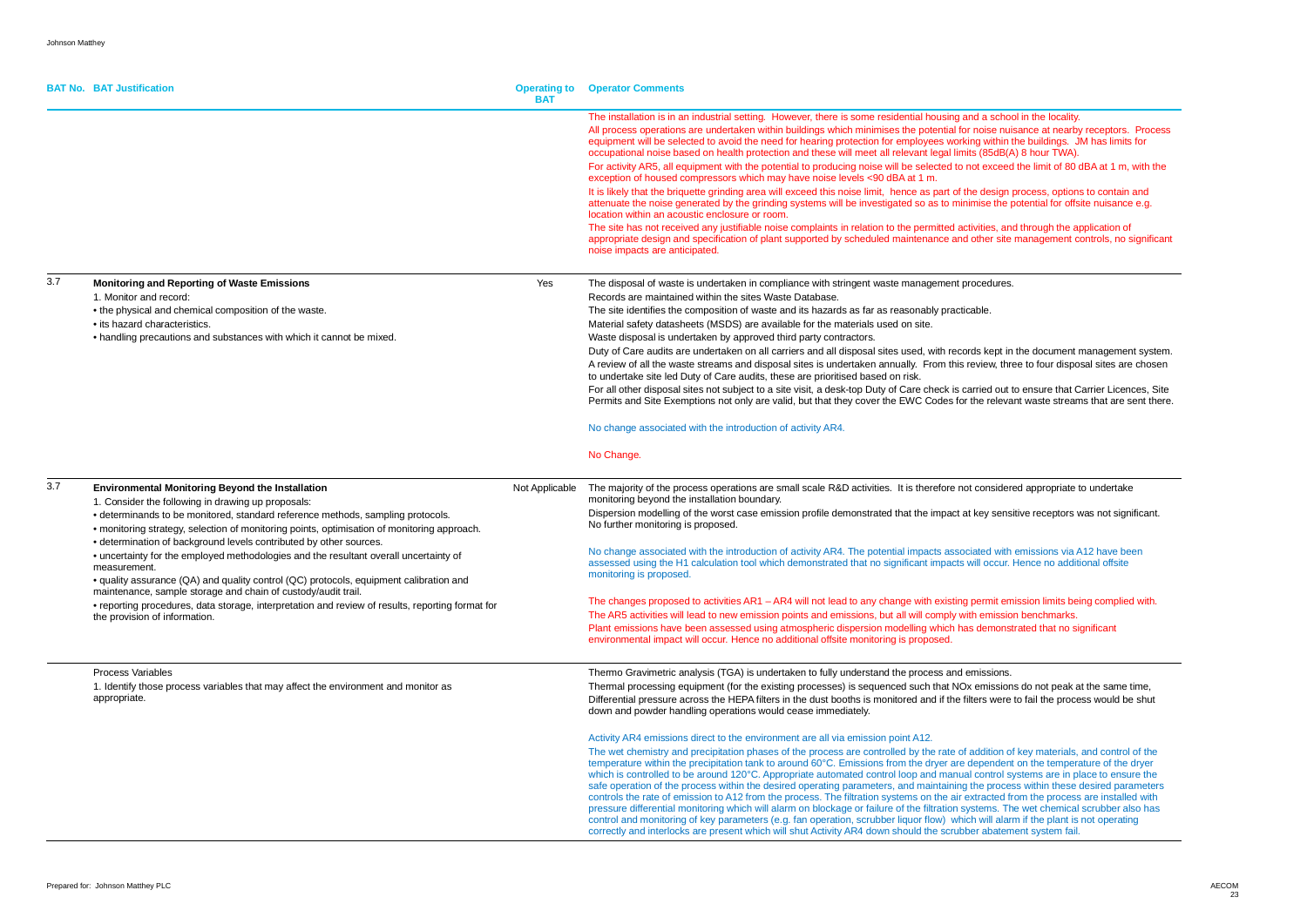| <b>BAT No. BAT Justification</b> | <b>Operating to Operator Comments</b>                                                                                                              |
|----------------------------------|----------------------------------------------------------------------------------------------------------------------------------------------------|
|                                  | No change for activities $AR1 - AR4$ .<br>Process and emissions monitoring requirements for activity AR5 will be developed during detailed design. |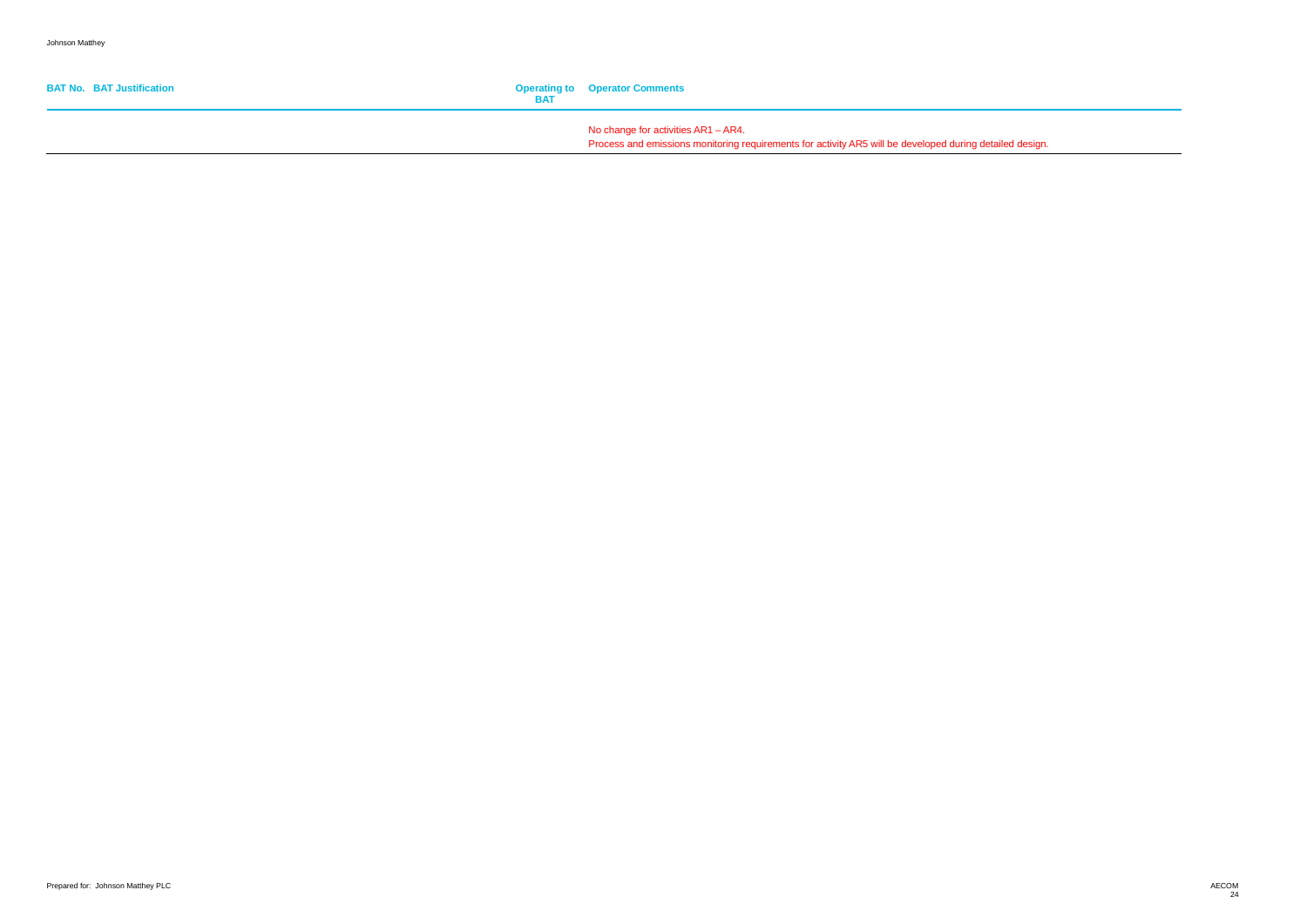### **Table 3: Common Waste Water and Waste Gas Treatment / Management in the Chemical Sector – May 2016**

| <b>BAT No.</b>   | <b>BAT Justification</b>                                                                                                                                                                                                                                                                                       | <b>Operating to</b><br><b>BAT</b> | <b>Operator Comments</b>                                                                                                                                                                                                                                                                                                                                                                              |  |  |  |  |
|------------------|----------------------------------------------------------------------------------------------------------------------------------------------------------------------------------------------------------------------------------------------------------------------------------------------------------------|-----------------------------------|-------------------------------------------------------------------------------------------------------------------------------------------------------------------------------------------------------------------------------------------------------------------------------------------------------------------------------------------------------------------------------------------------------|--|--|--|--|
| Scope            | These BAT conclusions concern the activities specified in Sections 4 and 6.11 of Annex I to<br>Directive 2010/75/EU, namely:<br>- Section 4: Chemical industry;                                                                                                                                                |                                   | The BREF document applies as the site activities is defined under 4.2 Part A(1)(a)(v) of Schedule 1 to the Environmental<br>Permitting Regulations 2016                                                                                                                                                                                                                                               |  |  |  |  |
|                  | - Section 6.11: Independently operated treatment of waste water not covered by Council<br>Directive 91/271/EEC and discharged by an installation undertaking activities covered under                                                                                                                          |                                   | No change associated with the introduction of activity AR4.                                                                                                                                                                                                                                                                                                                                           |  |  |  |  |
|                  | Section 4 of Annex I to Directive 2010/75/EU.                                                                                                                                                                                                                                                                  |                                   | No Change.                                                                                                                                                                                                                                                                                                                                                                                            |  |  |  |  |
| BAT <sub>1</sub> | In order to improve the overall environmental performance, BAT is to implement and adhere to an<br>environmental management system (EMS).                                                                                                                                                                      | Yes                               | See SIC Section 5.22 responses (Table 1 - above).                                                                                                                                                                                                                                                                                                                                                     |  |  |  |  |
|                  |                                                                                                                                                                                                                                                                                                                |                                   | No change associated with the introduction of activity AR4.                                                                                                                                                                                                                                                                                                                                           |  |  |  |  |
|                  |                                                                                                                                                                                                                                                                                                                |                                   | No Change.                                                                                                                                                                                                                                                                                                                                                                                            |  |  |  |  |
| BAT <sub>2</sub> | In order to facilitate the reduction of emissions to water and air and the reduction of water usage,<br>BAT is to establish and to maintain an inventory of waste water and waste gas streams, as part of                                                                                                      | Yes                               | The MSC operations are small scale or R&D processes. Due to the short term nature of the processes, the MSC is limited<br>to the extent that BAT can be achieved. However, the MSC is compliant with many of the requirements.                                                                                                                                                                        |  |  |  |  |
|                  | the environmental management system (see BAT 1), that incorporates all of the following features:                                                                                                                                                                                                              |                                   | i) Chemical reactions are well understood and quantified. Where appropriate TGA analysis is undertaken to understand the                                                                                                                                                                                                                                                                              |  |  |  |  |
|                  | (i) information about the chemical production processes, including:                                                                                                                                                                                                                                            |                                   | emission profile of the process. Process flow sheets are available for each of the processes under development. Wastes<br>and emissions are well understood prior to introducing a product to the plant. Inventories of emissions and wastes are                                                                                                                                                      |  |  |  |  |
|                  | (a) chemical reaction equations, also showing side products;                                                                                                                                                                                                                                                   |                                   | maintained, however, process operations may be transient due to the R&D nature of the site.                                                                                                                                                                                                                                                                                                           |  |  |  |  |
|                  | (b) simplified process flow sheets that show the origin of the emissions;<br>(c) descriptions of process-integrated techniques and waste water/waste gas treatment at source<br>including their performances;                                                                                                  |                                   | ii) Effluent from the processes is limited to process washing and vessel cleaning. These result in only dilute effluent being<br>discharged to controlled waters and in only small quantities (~23 IBC's in 2017).                                                                                                                                                                                    |  |  |  |  |
|                  |                                                                                                                                                                                                                                                                                                                |                                   | iii) Processes are developed in the laboratory prior to scale up within the MSC. Emissions profiles are well understood                                                                                                                                                                                                                                                                               |  |  |  |  |
|                  | (ii) information, as comprehensive as is reasonably possible, about the characteristics of the<br>waste water streams, such as:                                                                                                                                                                                |                                   | using TGA analysis prior to scale up. Emissions consist of particulate matter and NOx with trivial emissions of ammonia.                                                                                                                                                                                                                                                                              |  |  |  |  |
|                  | (a) average values and variability of flow, pH, temperature, and conductivity;                                                                                                                                                                                                                                 |                                   | Activity AR4 has been appropriately designed and the operator has full details of the process, and the expected aqueous                                                                                                                                                                                                                                                                               |  |  |  |  |
|                  | (b) average concentration and load values of relevant pollutants/parameters and their variability<br>(e.g. COD/TOC, nitrogen species, phosphorus, metals, salts, specific organic compounds);<br>(c) data on bio-eliminability (e.g. BOD, BOD/COD ratio, Zahn-Wellens test, biological inhibition              |                                   | waste stream and the emissions to air. This will be supplemented by in house operational checks and plant performance<br>monitoring undertaken during commissioning to confirm the expected performance parameters, with intermittent process<br>performance checks being undertaken as part of routine plant operations.                                                                             |  |  |  |  |
|                  | potential (e.g. nitrification));                                                                                                                                                                                                                                                                               |                                   | No change for activities AR1 - AR4.                                                                                                                                                                                                                                                                                                                                                                   |  |  |  |  |
|                  | (iii) information, as comprehensive as is reasonably possible, about the characteristics of the<br>waste gas streams, such as:                                                                                                                                                                                 |                                   | Process and emissions data and monitoring requirements for activity AR5 will be developed during detailed design.<br>Initial data based on the current basis of design has been provided as part of the permit application documentation and the                                                                                                                                                      |  |  |  |  |
|                  | (a) average values and variability of flow and temperature;                                                                                                                                                                                                                                                    |                                   | process and its emissions are well understood and characterised.                                                                                                                                                                                                                                                                                                                                      |  |  |  |  |
|                  | (b) average concentration and load values of relevant pollutants/parameters and their variability<br>(e.g. VOC, CO, NOX, SOX, chlorine, hydrogen chloride);                                                                                                                                                    |                                   |                                                                                                                                                                                                                                                                                                                                                                                                       |  |  |  |  |
|                  | (c) flammability, lower and higher explosive limits, reactivity;                                                                                                                                                                                                                                               |                                   |                                                                                                                                                                                                                                                                                                                                                                                                       |  |  |  |  |
|                  | (d) presence of other substances that may affect the waste gas treatment system or plant safety<br>(e.g. oxygen, nitrogen, water vapour, dust).                                                                                                                                                                |                                   |                                                                                                                                                                                                                                                                                                                                                                                                       |  |  |  |  |
| BAT <sub>3</sub> | For relevant emissions to water as identified by the inventory of waste water streams (see BAT 2),<br>BAT is to monitor key process parameters (including continuous monitoring of waste water flow,<br>pH and temperature) at key locations (e.g. influent to pre-treatment and influent to final treatment). | Not Applicable                    | Emissions of effluent to controlled waters are limited to dilute process washing and effluent from vessel cleaning. These<br>operations result in only small quantities of dilute effluent being generated. Effluent is isolated in IBC's prior to discharge to<br>a given specification to the Billingham site drains (thence RT01 discharge). Therefore continuous monitoring is not<br>applicable. |  |  |  |  |
|                  |                                                                                                                                                                                                                                                                                                                |                                   | No change associated with the introduction of activity AR4. There will be no process effluent emission to controlled waters.                                                                                                                                                                                                                                                                          |  |  |  |  |

No Change - There will be no process effluent emission to controlled waters.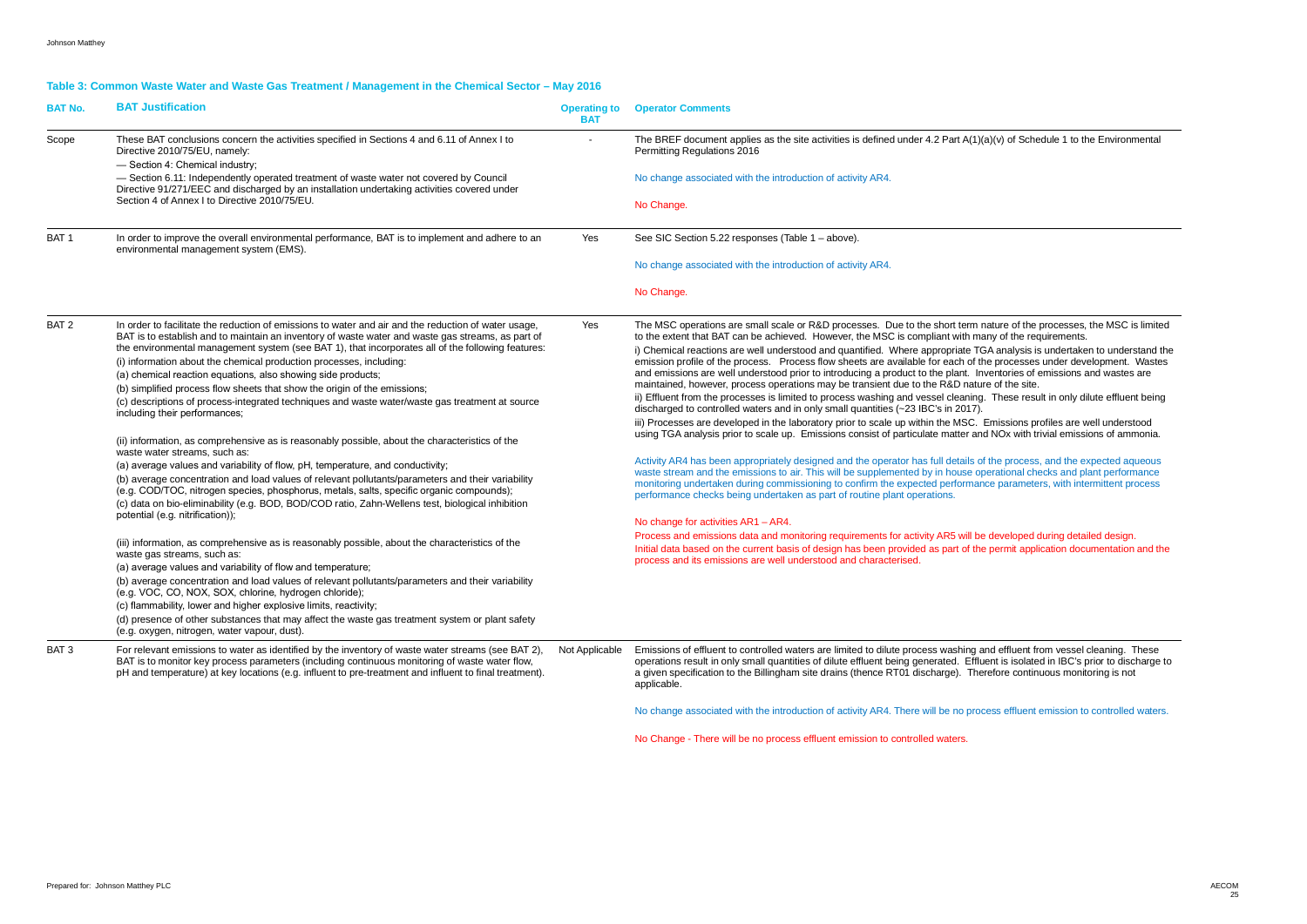| BAT <sub>4</sub> | <b>Monitoring</b><br>BAT is to monitor emissions to water in accordance with EN standards with at least the minimum<br>frequency given below.<br>If EN standards are not available, BAT is to use ISO, national or other international standards that<br>ensure the provision of data of an equivalent scientific quality.                                |                                                                                                                                                                                                                                      |       | No             | The site does not discharge process generated effluent to the Billingham site drains<br>treatment plant.<br>All liquids associated with processing are collected in IBC's and removed from the s<br>contractor. Consequently, no process effluents are discharged to controlled waters.<br>The only emissions to water are process washings (i.e. filter cake washings) and eff                                                                                                                                                                                       |
|------------------|-----------------------------------------------------------------------------------------------------------------------------------------------------------------------------------------------------------------------------------------------------------------------------------------------------------------------------------------------------------|--------------------------------------------------------------------------------------------------------------------------------------------------------------------------------------------------------------------------------------|-------|----------------|-----------------------------------------------------------------------------------------------------------------------------------------------------------------------------------------------------------------------------------------------------------------------------------------------------------------------------------------------------------------------------------------------------------------------------------------------------------------------------------------------------------------------------------------------------------------------|
|                  | <b>Substance</b><br><b>Minimum Monitoring</b><br><b>Standard</b><br><b>Frequency</b>                                                                                                                                                                                                                                                                      |                                                                                                                                                                                                                                      |       |                | effluent is collected in IBC's and is discharged via the adjacent Fuji and CF Fertilise<br>are made in accordance to a discharge consent managed by CF Fertilisers "Billingh<br>RT01/INTCON/3/C" for RT01. The site has an internal control mechanism such tha                                                                                                                                                                                                                                                                                                        |
|                  | Total Organic Carbon (TOC) <sup>3</sup>                                                                                                                                                                                                                                                                                                                   | EN 1484                                                                                                                                                                                                                              |       |                | prior to discharge to the common drains and thereby does not rely on any dilution ir                                                                                                                                                                                                                                                                                                                                                                                                                                                                                  |
|                  | Chemical Oxygen Demand (COD) <sup>3</sup>                                                                                                                                                                                                                                                                                                                 | No EN Standard                                                                                                                                                                                                                       | Daily |                | Effluent is tested for metal using analytical testing sticks (Merck MQuant). Should tl<br>metals then the effluent is quantitatively assayed using X-ray fluorescence (XRF) sp                                                                                                                                                                                                                                                                                                                                                                                        |
|                  | <b>Total Suspended Solids (TSS)</b>                                                                                                                                                                                                                                                                                                                       | <b>EN 872</b>                                                                                                                                                                                                                        |       |                | The tests do not conform to the EN standards but the business that manages the ar<br>90001. However, the tests are considered to be sufficient given the extremely low co<br>The site does not handle organic material and therefore does not test for TOC or CO                                                                                                                                                                                                                                                                                                      |
|                  | Total Nitrogen (TN) <sup>4</sup>                                                                                                                                                                                                                                                                                                                          | EN 12260                                                                                                                                                                                                                             |       |                | Prior to effluent being discharged, it is stored within IBC's which allows any solids to<br>supernatant is pumped to the Billingham site common drainage system (RT01) and                                                                                                                                                                                                                                                                                                                                                                                            |
|                  | Total Inorganic Nitrogen <sup>4</sup> (Ninorg)                                                                                                                                                                                                                                                                                                            | Various EN<br><b>Standards</b>                                                                                                                                                                                                       |       |                | offsite disposal.                                                                                                                                                                                                                                                                                                                                                                                                                                                                                                                                                     |
|                  | <b>Total Phosphorus</b>                                                                                                                                                                                                                                                                                                                                   | Various EN                                                                                                                                                                                                                           |       |                | No change associated with the introduction of activity AR4. There will be no process<br>and hence no monitoring is proposed.                                                                                                                                                                                                                                                                                                                                                                                                                                          |
|                  |                                                                                                                                                                                                                                                                                                                                                           | <b>Standards</b>                                                                                                                                                                                                                     |       |                | No Change - There will be no process effluent emission to controlled waters and he                                                                                                                                                                                                                                                                                                                                                                                                                                                                                    |
|                  |                                                                                                                                                                                                                                                                                                                                                           | <sup>3</sup> TOC monitoring and COD monitoring are alternatives. TOC monitoring is the preferred option<br>because it does not rely on the use of very toxic compounds.<br>$4$ TN and $_{\text{Ninorg}}$ monitoring are alternatives |       |                |                                                                                                                                                                                                                                                                                                                                                                                                                                                                                                                                                                       |
| BAT <sub>5</sub> | <b>Diffuse VOC's</b><br>BAT is to periodically monitor diffuse VOC emissions to air from relevant sources by using an<br>appropriate combination of the techniques I-III or, where large amounts of VOC are handled, all of<br>the techniques I-III.                                                                                                      |                                                                                                                                                                                                                                      |       | Not Applicable | The site does not use organic solvents in process operations.<br>Site operations are not included as an activity in the Solvent Emissions Directive as                                                                                                                                                                                                                                                                                                                                                                                                                |
|                  | I. sniffing methods (e.g. with portable instruments according to EN 15446) associated with<br>correlation curves for key equipment;                                                                                                                                                                                                                       |                                                                                                                                                                                                                                      |       |                | No change associated with the introduction of activity AR4.                                                                                                                                                                                                                                                                                                                                                                                                                                                                                                           |
|                  | II. optical gas imaging methods;<br>III. Calculation of emissions based on emissions factors, periodically validated (e.g. once every<br>two years) by measurements.                                                                                                                                                                                      |                                                                                                                                                                                                                                      |       |                | No change for activities AR1 - AR4.<br>Activity AR5 does use a high boiling point non-VOC solvent, but no VOC's are prop                                                                                                                                                                                                                                                                                                                                                                                                                                              |
|                  | Where large amounts of VOCs are handled, the screening and quantification of emissions from<br>the installation by periodic campaigns with optical absorption-based techniques, such as<br>Differential absorption light detection and ranging (DIAL) or Solar occultation flux (SOF), is a<br>useful complementary technique to the techniques I to III. |                                                                                                                                                                                                                                      |       |                |                                                                                                                                                                                                                                                                                                                                                                                                                                                                                                                                                                       |
| BAT <sub>6</sub> | Odour<br>BAT is to periodically monitor odour emissions from relevant sources in accordance with EN<br>standards.                                                                                                                                                                                                                                         |                                                                                                                                                                                                                                      |       | Not Applicable | One of the processes emits extremely low quantities of ammonia to atmosphere. T<br>submitted in support of the permit variation in 2014 demonstrated that the concentra<br>the odour threshold and therefore the potential for odours from this single process is<br>Other raw materials and products are not considered to be odorous. None of the per-<br>Odour monitoring is therefore not required.                                                                                                                                                               |
|                  |                                                                                                                                                                                                                                                                                                                                                           |                                                                                                                                                                                                                                      |       |                | No change associated with the introduction of activity AR4<br>Activity AR4 can generate ammonia, and all potential sources are extracted to the v<br>solution of sulphuric acid is used as the scrubbing media. The scrubber is guaranted<br>higher than 1mg/m <sup>3</sup> . The scrubbing liquor is recirculated within the scrubber with an<br>maintain the scrubbing liquor efficacy.<br>The potential for odour impacts associated with the abated emission of ammonia ha<br>demonstrated that no significant odour impact will occur. Hence no additional odour |
|                  |                                                                                                                                                                                                                                                                                                                                                           |                                                                                                                                                                                                                                      |       |                | Due to the addition of ammonium salts to activity AR1, there is the potential for trace<br>treatment ovens venting via emission points A1 - A3 and A16. No abatement of the<br>been modelled and demonstrated to lead to no significant impacts. The plant will me<br>in the S4.03 guidance of 10 mg/Nm <sup>3</sup> .                                                                                                                                                                                                                                                |

ins and does not have an effluent

ne site by a licenced waste disposal

effluent from vessel cleaning. This lisers sites into the River Tees. Discharges agham Site Effluent Agreement. that effluent must meet the consent limits n in the drainage system.

Id the test stick identify any concentration of spectrometry.

analytical laboratories is accredited to ISO v concentrations of materials in the effluent. COD in the effluent.

s to settle prior to discharge. The

nd any retained solids are removed for

ess effluent emission to controlled waters,

hence no monitoring is proposed.

as part of IED.

oposed for use.

The findings of the impact assessment ntration of ammonia was significantly below ss is considered "insignificant".

permitted operations use organic solvents

he wet chemical scrubber where a 15% nteed to achieve emissions of NH<sub>3</sub> no an intermittent purge and acid dosing to

I has been undertaken and has bur monitoring is proposed.

ace ammonia emissions from the thermal hese emissions is proposed as they have meet the existing guidance emission limits.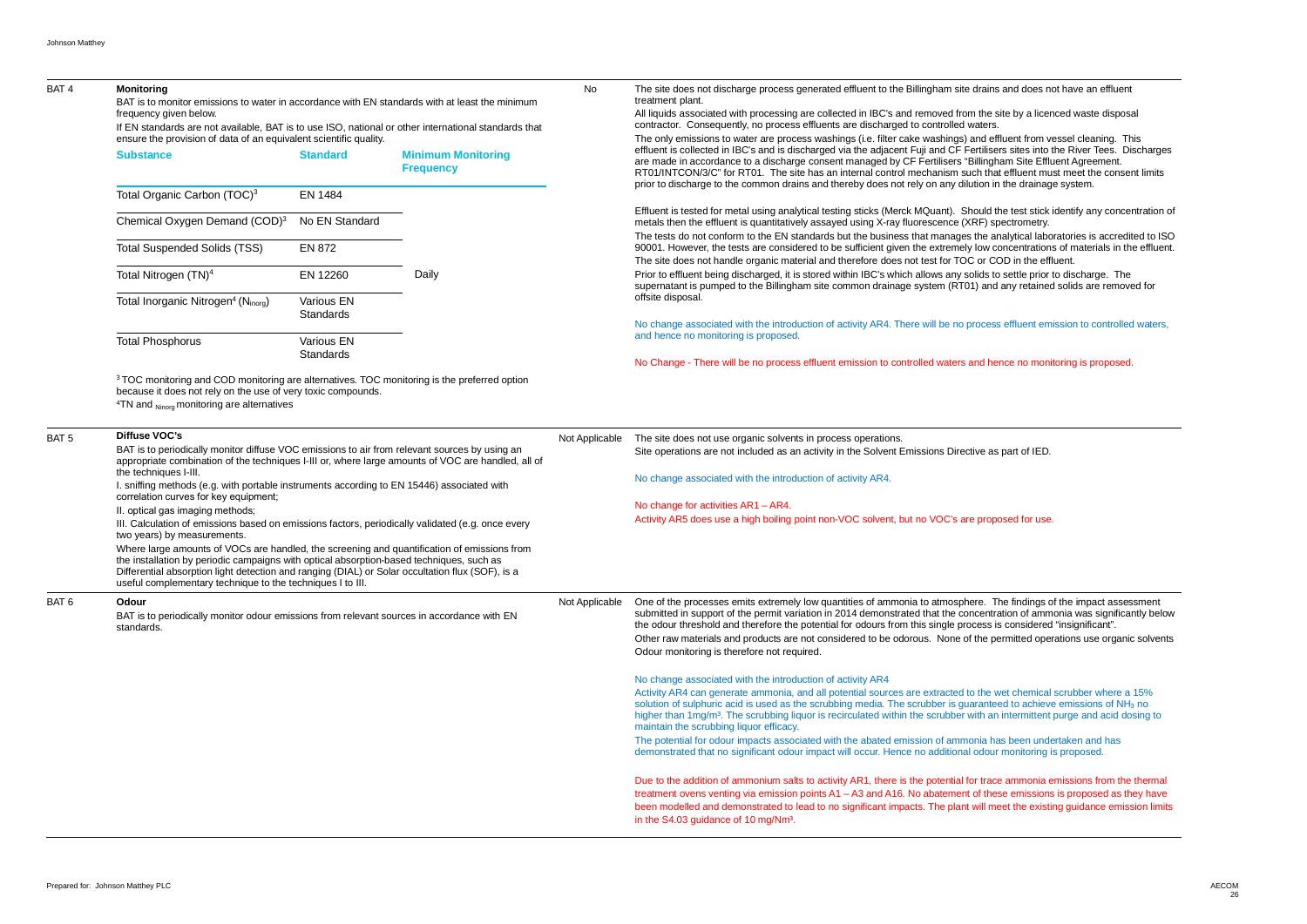|                  |                                                                                                                                                                                                                                                                                                |                | No change is anticipated as a result of the increase in throughout of activity AR4.                                                                                                                                                                                                                                                                                                                                                                                                                                                                                                                                                                                                                                                                                                                                                                                                                                                                                                                                                                                                                        |
|------------------|------------------------------------------------------------------------------------------------------------------------------------------------------------------------------------------------------------------------------------------------------------------------------------------------|----------------|------------------------------------------------------------------------------------------------------------------------------------------------------------------------------------------------------------------------------------------------------------------------------------------------------------------------------------------------------------------------------------------------------------------------------------------------------------------------------------------------------------------------------------------------------------------------------------------------------------------------------------------------------------------------------------------------------------------------------------------------------------------------------------------------------------------------------------------------------------------------------------------------------------------------------------------------------------------------------------------------------------------------------------------------------------------------------------------------------------|
|                  |                                                                                                                                                                                                                                                                                                |                | None of the new materials proposed for use within the AR5 process are considered<br>used are of a similar composition to those already on site and do not present a ris                                                                                                                                                                                                                                                                                                                                                                                                                                                                                                                                                                                                                                                                                                                                                                                                                                                                                                                                    |
|                  |                                                                                                                                                                                                                                                                                                |                | Hence no additional odour monitoring is proposed.                                                                                                                                                                                                                                                                                                                                                                                                                                                                                                                                                                                                                                                                                                                                                                                                                                                                                                                                                                                                                                                          |
| BAT <sub>7</sub> | <b>Emission to water</b><br>In order to reduce the usage of water and the generation of waste water, BAT is to reduce the<br>volume and/or pollutant load of waste water streams, to enhance the reuse of waste water within<br>the production process and to recover and reuse raw materials. | Yes            | Site operations do not result in the generation of large volumes of waste water.<br>Effluent is segregated in IBC prior to offsite disposal or discharge to the Billinghar<br>process (filter cake) and vessel washings and is not heavily contaminated. If the<br>values described in the consent limits for RT01 then the material would be remove                                                                                                                                                                                                                                                                                                                                                                                                                                                                                                                                                                                                                                                                                                                                                       |
|                  |                                                                                                                                                                                                                                                                                                |                | No change associated with the introduction of activity AR4.<br>The process is not water intensive and has limited water use<br>Activity AR4 uses high quality feedstocks are used to avoid the generation of by-p<br>expected to achieve extremely high yield. Raw materials and products within extra<br>HEPA filters) and returned to the process where possible. Solids are also returned<br>phases of the process to optimise yield and minimise raw materials use.<br>There will be and aqueous waste stream, which will result from the process, how<br>an inherent characteristic of the reaction processes and cannot be further minimis<br>offsite for treatment /disposal, but given the nature of the effluent and the scale of<br>/ recycling are limited.<br>All aqueous wastes generated by Activity AR4 will be transferred to the effluent ta<br>appropriate offsite treatment / disposal. Hence Activity AR4 does not discharge in<br>systems, and there is no onsite treatment of aqueous wastes.<br>No Change – all process wastewater will be collected for appropriate offsite treatr |
|                  |                                                                                                                                                                                                                                                                                                |                | As noted above, the process activities at the installation are used to produce high<br>tolerances for impurities, so in many cases in-process recycling is not possible.                                                                                                                                                                                                                                                                                                                                                                                                                                                                                                                                                                                                                                                                                                                                                                                                                                                                                                                                   |
| BAT <sub>8</sub> | In order to prevent the contamination of uncontaminated water and to reduce emissions to water,<br>BAT is to segregate uncontaminated waste water streams from waste water streams that require<br>treatment.                                                                                  | Yes            | Effluent is segregated in IBCs prior to offsite disposal or discharge to the Billingha<br>process (filter cake) and vessel washings and is not heavily contaminated. If the<br>values described in the consent limits for RT01 then the material would be remove                                                                                                                                                                                                                                                                                                                                                                                                                                                                                                                                                                                                                                                                                                                                                                                                                                           |
|                  |                                                                                                                                                                                                                                                                                                |                | All aqueous wastes generated by activity AR4 will be inorganic in nature and are<br>collection by road tanker for appropriate offsite treatment / disposal. Hence activity<br>or municipal drainage systems, there is no requirement to segregate organic from<br>onsite treatment of aqueous wastes.                                                                                                                                                                                                                                                                                                                                                                                                                                                                                                                                                                                                                                                                                                                                                                                                      |
|                  |                                                                                                                                                                                                                                                                                                |                | No Change – all process wastewater will have inorganic contamination and will be<br>/ disposal.                                                                                                                                                                                                                                                                                                                                                                                                                                                                                                                                                                                                                                                                                                                                                                                                                                                                                                                                                                                                            |
| BAT <sub>9</sub> | In order to prevent uncontrolled emissions to water, BAT is to provide an appropriate buffer<br>storage capacity for waste water incurred during other than normal operating conditions based on                                                                                               |                | Not Applicable - effluent is stored in IBC's prior to discharge.                                                                                                                                                                                                                                                                                                                                                                                                                                                                                                                                                                                                                                                                                                                                                                                                                                                                                                                                                                                                                                           |
|                  | a risk assessment (taking into account e.g. the nature of the pollutant, the effects on further<br>treatment, and the receiving environment), and to take appropriate further measures (e.g. control,<br>treat, reuse).                                                                        |                | No change associated with the introduction of Activity AR4. All aqueous wastes go<br>to the effluent tank for collection by road tanker for appropriate offsite treatment /                                                                                                                                                                                                                                                                                                                                                                                                                                                                                                                                                                                                                                                                                                                                                                                                                                                                                                                                |
|                  |                                                                                                                                                                                                                                                                                                |                | No Change - all process wastewater will be collected for appropriate offsite treatr                                                                                                                                                                                                                                                                                                                                                                                                                                                                                                                                                                                                                                                                                                                                                                                                                                                                                                                                                                                                                        |
| <b>BAT 10</b>    | In order to reduce emissions to water, BAT is to use an integrated waste water management and<br>treatment strategy that includes an appropriate combination of the techniques in the priority order<br>given below.                                                                           | Not Applicable | Not considered to be applicable as effluent is removed for offsite disposal - only s<br>vessel cleaning effluent are discharged to drain, obeying the consent limits of the                                                                                                                                                                                                                                                                                                                                                                                                                                                                                                                                                                                                                                                                                                                                                                                                                                                                                                                                |
|                  | a) Process integrated techniques - prevent or reduce pollutants.<br>b) Recovery of pollutants at source.<br>c) Waste water pre-treatment.<br>d) Final waste water treatment.                                                                                                                   |                | Activity AR4 uses high quality feedstocks to avoid the generation of by-products,<br>achieve extremely high yield. Raw materials and products within extracted air stre<br>and returned to the process where possible. Solids are also returned into the prod<br>process to optimise yield and minimise raw materials use.                                                                                                                                                                                                                                                                                                                                                                                                                                                                                                                                                                                                                                                                                                                                                                                 |
|                  |                                                                                                                                                                                                                                                                                                |                | There will be an aqueous waste stream, which will result from the process, howey<br>an inherent characteristic of the reaction processes and cannot be further minimis                                                                                                                                                                                                                                                                                                                                                                                                                                                                                                                                                                                                                                                                                                                                                                                                                                                                                                                                     |

ed to be odorous. The materials to be sk of offsite nuisance.

m site drains. The effluent consists of effluent does not meet the emission limit ved from site for offsite disposal.

products, and the processes applied are racted air streams are captured (bag and d into the process from wet chemistry

rever the generation of this waste stream is sed. This aqueous waste will be sent f operations, opportunities for offsite reuse

ank for collection by road tanker for ato either site or municipal drainage

ment / disposal. i quality products which have limited

am site drains. The effluent consists of effluent does not meet the emission limit ved from site for offsite disposal.

transferred to the effluent tank for ty AR4 does not discharge into either site inorganic waste streams, and there is no

e collected for appropriate offsite treatment

enerated by Activity AR4 will be transferred disposal.

ment / disposal.

small quantities of process washings and RT01 discharge consent.

and the processes applied are expected to eams are captured (bag and HEPA filters) cess from wet chemistry phases of the

ver the generation of this waste stream is sed. This aqueous waste will be sent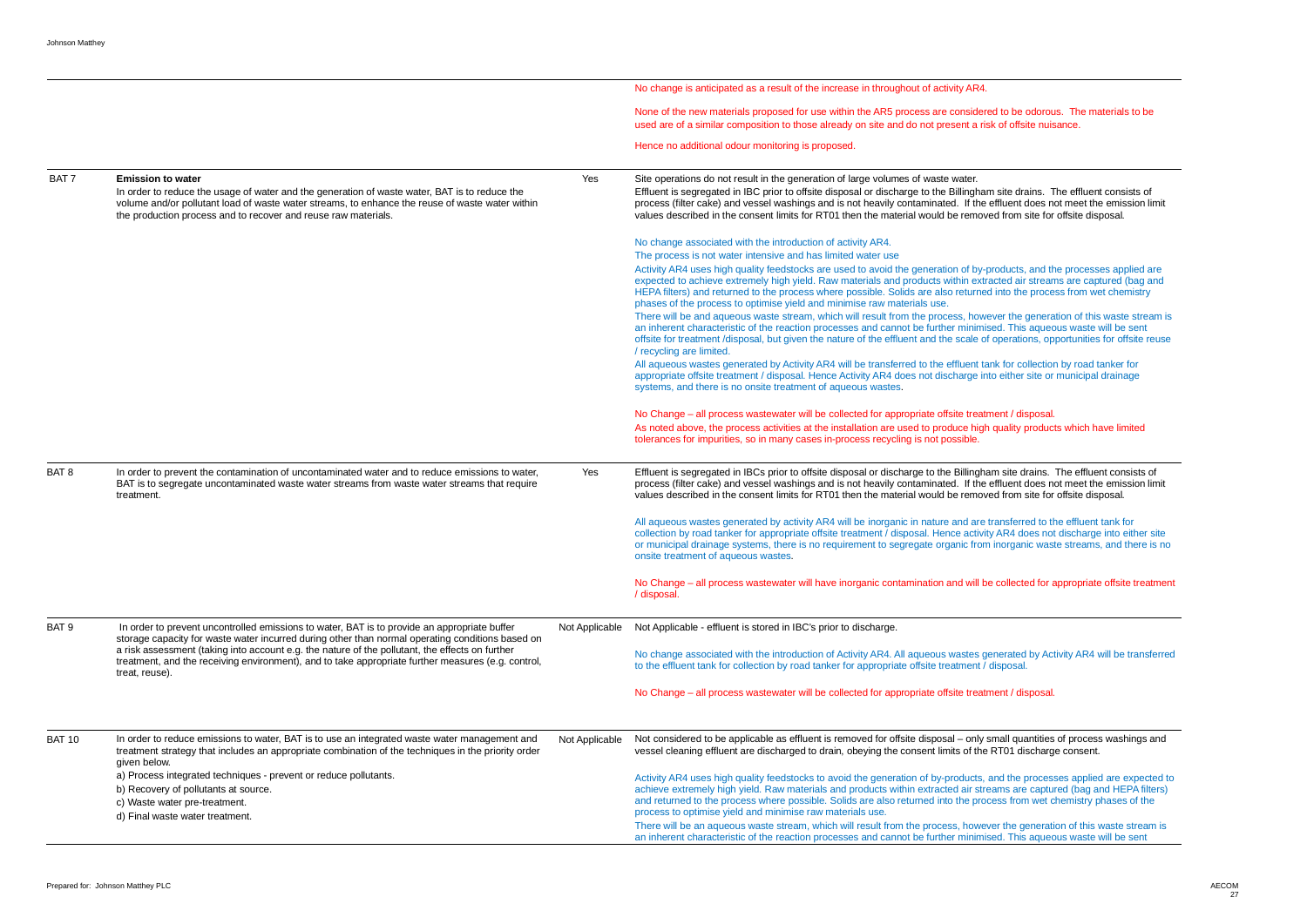|               |                                                                                                                                                                                                                 |                | offsite for treatment /disposal, but given the nature of the effluent and the scale of operati<br>/ recycling are limited. There is no provision of on-site treatment of aqueous effluent.                                                                                                                        |
|---------------|-----------------------------------------------------------------------------------------------------------------------------------------------------------------------------------------------------------------|----------------|-------------------------------------------------------------------------------------------------------------------------------------------------------------------------------------------------------------------------------------------------------------------------------------------------------------------|
|               |                                                                                                                                                                                                                 |                | No Change – all process wastewater will be collected for appropriate offsite treatment / d<br>As noted above, the process activities at the installation are used to produce high quality<br>tolerances for impurities, so in many cases in-process recycling is not possible. There is a<br>of process effluent. |
| <b>BAT 11</b> | In order to reduce emissions to water, BAT is to pre-treat waste water that contains pollutants that<br>cannot be dealt with adequately during final waste water treatment by using appropriate<br>techniques.  | Not Applicable | Not considered to be applicable as effluent is removed for offsite disposal - only small qu<br>vessel cleaning effluent are discharged to drain, obeying the consent limits of the RT01 d                                                                                                                         |
|               |                                                                                                                                                                                                                 |                | No change associated with the introduction of Activity AR4. All aqueous wastes generated<br>to the effluent tank for collection by road tanker for appropriate offsite treatment / disposa                                                                                                                        |
|               |                                                                                                                                                                                                                 |                | No Change – all process wastewater will be collected for appropriate offsite treatment / d<br>There is no provision for on-site treatment of process effluent.                                                                                                                                                    |
| <b>BAT 12</b> | In order to reduce emissions to water, BAT is to use an appropriate combination of final waste<br>water treatment techniques.                                                                                   | Not Applicable | Not considered to be applicable as effluent is removed for offsite disposal - only small qu<br>vessel cleaning effluent are discharged to drain, obeying the consent limits of the RT01 d                                                                                                                         |
|               |                                                                                                                                                                                                                 |                | No change associated with the introduction of Activity AR4.<br>All aqueous wastes generated by Activity AR4 will be transferred to the effluent tank for c<br>appropriate offsite treatment / disposal. There is no on-site waste water treatment.                                                                |
|               |                                                                                                                                                                                                                 |                | No Change – all process wastewater will be collected for appropriate offsite treatment / d<br>There is no provision for on-site treatment of process effluent.                                                                                                                                                    |
| <b>BAT 13</b> | Waste<br>In order to prevent or, where this is not practicable, to reduce the quantity of waste being sent for<br>disposal, BAT is to set up and implement a waste management plan as part of the environmental | Yes            | The site is accredited by Lloyds Register Quality Assurance (LRQA) to the ISO14001:201<br>extensive procedures relating to environmental management and continuous improvement                                                                                                                                    |
|               | management system (see BAT 1) that, in order of priority, ensures that waste is prevented,<br>prepared for reuse, recycled or otherwise recovered.                                                              |                | The site also operates to the JM Group Sustainability programme. Activities at the site le<br>monitors and publishes progress against each of the goals. The programme includes ite<br>increasing recycling, water usage, energy minimisation, efficient use of raw materials etc.                                |
|               |                                                                                                                                                                                                                 |                | Where possible waste will be recycled. Metals are recovered where practicable.                                                                                                                                                                                                                                    |
|               |                                                                                                                                                                                                                 |                | The quantities of waste materials generated at the site are limited with typically productio<br>$90%+$ .                                                                                                                                                                                                          |
|               |                                                                                                                                                                                                                 |                | No change associated with the introduction of Activity AR4.                                                                                                                                                                                                                                                       |
|               |                                                                                                                                                                                                                 |                | No Change - all site wastes will be managed in accordance with the existing site waste n<br>include the periodic review of waste disposal options to priorities recycling where possible<br>hierarchy.                                                                                                            |
| <b>BAT 14</b> | In order to reduce the volume of waste water sludge requiring further treatment or disposal, and to<br>reduce its potential environmental impact, BAT is to use one or a combination of the techniques          |                | Not Applicable - no on site waste water treatment plant.                                                                                                                                                                                                                                                          |
|               | given below.                                                                                                                                                                                                    |                | No change associated with the introduction of Activity AR4. There is no on-site waste wat                                                                                                                                                                                                                         |
|               |                                                                                                                                                                                                                 |                | No Change - all process wastewater will be collected for appropriate offsite treatment / d<br>on-site treatment of process effluent.                                                                                                                                                                              |
|               | BAT-AELs for direct emissions of TOC, COD and TSS to a receiving water body<br><b>BAT-AEL's</b><br><b>Conditions</b><br><b>Parameter</b>                                                                        | Not Applicable | The site does not handle organic material within process operations. Therefore, discharged<br>The site discharges small quantities of effluent from process washing (filter cakes) and ve                                                                                                                         |

f operations, opportunities for offsite reuse

ment / disposal. n quality products which have limited There is no provision for on-site treatment

small quantities of process washings and PRT01 discharge consent.

enerated by Activity AR4 will be transferred disposal.

ment / disposal.

small quantities of process washings and RT01 discharge consent.

ank for collection by road tanker for

ment / disposal.

4001:2015 standard and therefore has provement

he site level are fed into the JM Group that ludes items such as waste minimisation,<br>rials etc.

roduction yields being in the range of

waste management procedures which will possible through application of the waste

aste water treatment plant.

ment / disposal. There is no provision for

discharges of TOC and COD do not apply. s) and vessel cleaning.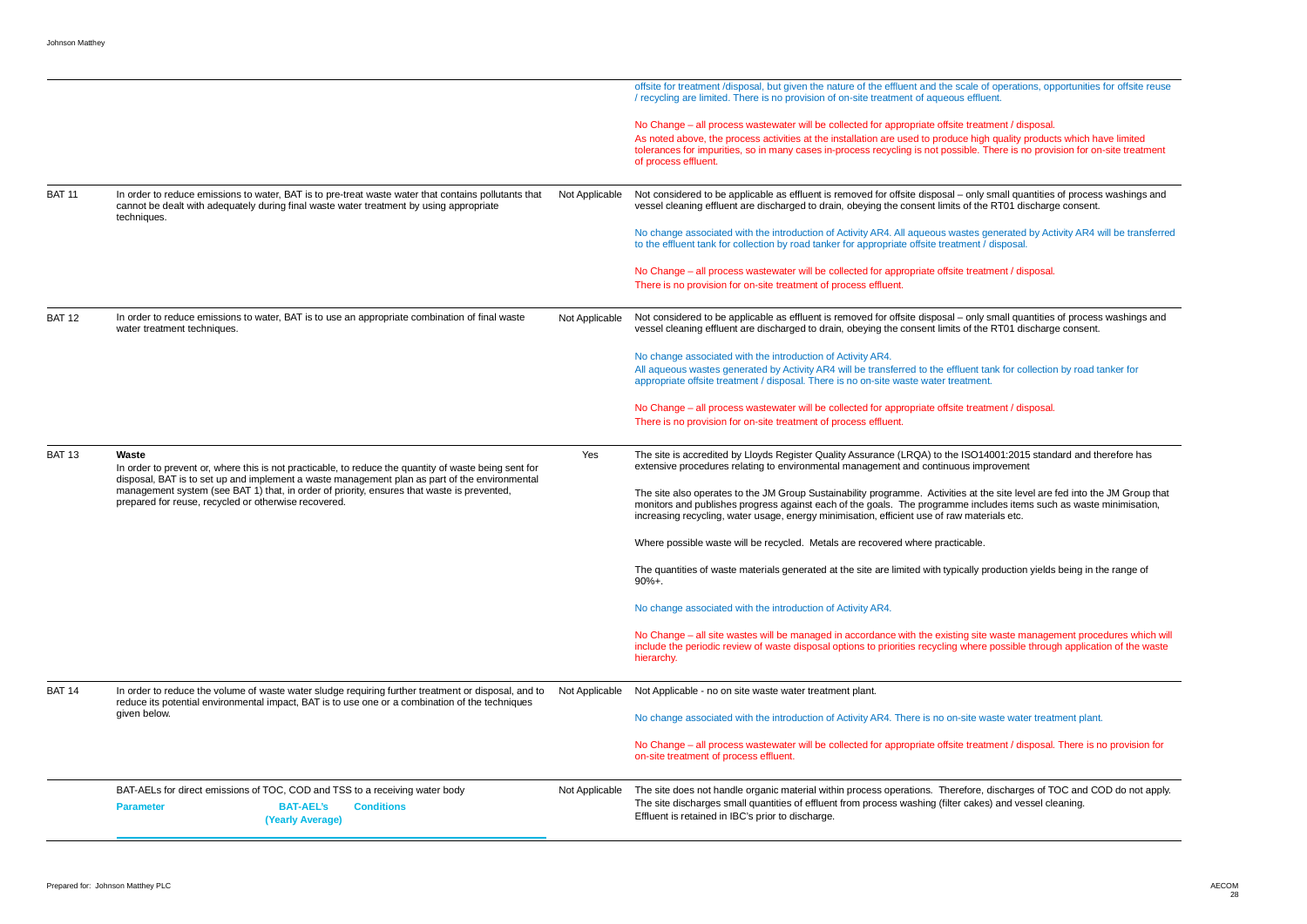tank for collection by road tanker for nt, and no discharge to a receiving water

tment / disposal. There is no provision for

| <b>Total Organic Carbon</b><br>$(TOC)^{(1)(2)}$ | 10-33 mg/l (3)(4)(5)(6)       | The BAT-AEL applies if the emission<br>exceeds 3.3 Te/yr |
|-------------------------------------------------|-------------------------------|----------------------------------------------------------|
| Chemical Oxygen Demand<br>$(COD)^{(1)(2)}$      | 30-100 mg/ $I^{(3)(4)(5)(6)}$ | The BAT-AEL applies if the emission<br>exceeds 10Te/yr   |
| Total Suspended Solids (TSS)                    | 5-35 mg/ $I^{(7)(8)}$         | The BAT-AEL applies if the emission<br>exceeds 3.5 Te/vr |

1 No BAT-AEL applies for BOD.

2 Either BAT-AEL for TOC or COD applies. TOC monitoring is the preferred option because it does not rely on the use of very toxic compounds.

3 The lower end of the range is typically achieved when few tributary waste water streams contain organic compounds and/or the waste water mostly contains easily biodegradable organic compounds.

4 The upper end of the range may be up to 100 mg/l for TOC or up to 300 mg/l for COD, both as yearly averages, if both of the following conditions are fulfilled:

- · Condition A: Abatement efficiency ≥ 90 % as a yearly average (including both pre-treatment and final treatment).
- · Condition B:If a biological treatment is used, at least one of the following criteria is met:
- · A low-loaded biological treatment step is used (i.e. ≤ 0,25 kg COD/kg of organic dry matter of sludge). This implies that the BOD5 level in the effluent is ≤ 20 mg/l.
- · Nitrification is used.

5 The upper end of the range may not apply if all of the following conditions are fulfilled:

- · Condition A: Abatement efficiency ≥ 95 % as a yearly average (including both pre-treatment and final treatment).
- · Condition B: same as Condition B in footnote (4).
- · Condition C: The influent to the final waste water treatment shows the following characteristics:  $TOC > 2$  g/l (or  $COD > 6$  g/l) as a yearly average and a high proportion of refractory organic compounds.

6 The upper end of the range may not apply when the main pollutant load originates from the production of methylcellulose.

7 The lower end of the range is typically achieved when using filtration (e.g. sand filtration, microfiltration, ultrafiltration, membrane bioreactor), while the upper end of the range is typically achieved when using sedimentation only. 8 This BAT-AEL may not apply when the main pollutant load originates from the production of

soda ash via the Solvay process or from the production of titanium dioxide.

Effluent is left to stand to allow solids to settle out of solution prior to discharge (i.e. to clarify). The effluent is checked visually and is not discharged if it appears cloudy. If the effluent failed visual checks, inductively coupled plasma (ICP) mass spectrometry could be used to analyse the effluent.

No change associated with the introduction of Activity AR4.

All aqueous wastes generated by Activity AR4 will be transferred to the effluent tank for collection by road tanker for appropriate offsite treatment / disposal. There is no on-site waste water treatment, and no discharge to a receiving water body.

No Change – all process wastewater will be collected for appropriate offsite treatment / disposal. There is no provision for on-site treatment of process effluent.

BAT-AELs for direct emissions of nutrients to a receiving water body.

NB table conditions apply

Not Applicable The site does not discharge nutrients to controlled waters.

No change associated with the introduction of Activity AR4.

| <b>Parameter</b>         | <b>BAT-AEL's</b><br>(Yearly Average) | <b>Conditions</b>                                        | <u>No change associated with the introduction of Activity AR4.</u><br>All aqueous wastes generated by Activity AR4 will be transferred to the effluent t<br>appropriate offsite treatment / disposal. There is no on-site waste water treatmer |  |  |  |
|--------------------------|--------------------------------------|----------------------------------------------------------|------------------------------------------------------------------------------------------------------------------------------------------------------------------------------------------------------------------------------------------------|--|--|--|
| <b>Total Nitrogen</b>    | 5-25 mg/l                            | The BAT-AEL applies if the emission                      | body.                                                                                                                                                                                                                                          |  |  |  |
|                          |                                      | exceeds 2.5 Te/yr                                        | No Change - all process wastewater will be collected for appropriate offsite treat<br>on-site treatment of process effluent and no discharge to a receiving water body.                                                                        |  |  |  |
| Total Inorganic Nitrogen | 5-20 mg/l                            | The BAT-AEL applies if the emission<br>exceeds 2.0 Te/yr |                                                                                                                                                                                                                                                |  |  |  |
| <b>Total Phosphorus</b>  | $0.5 - 3.0$ mg/l                     | The BAT-AEL applies if the emission<br>exceeds 300 kg/yr |                                                                                                                                                                                                                                                |  |  |  |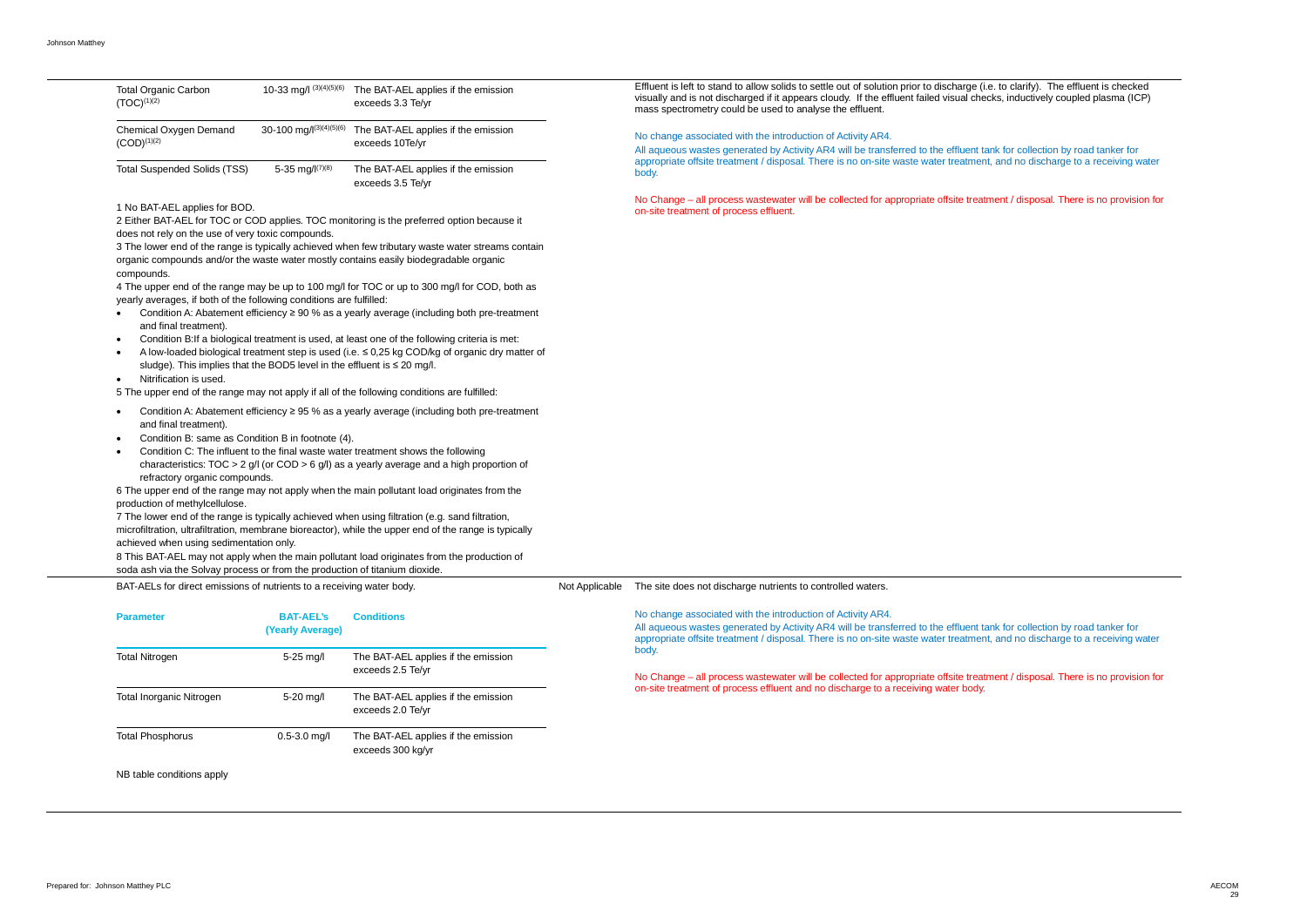|               | BAT-AELs for direct emission of AOX and metals to a receiving water body                                                     |                                                                      |                                                          | Not Applicable                                                                     | The site does not discharge halogenated compounds to controlled waters.                                                                                                                                                                                                                                                                                                                                                                                                                                   |                                  |
|---------------|------------------------------------------------------------------------------------------------------------------------------|----------------------------------------------------------------------|----------------------------------------------------------|------------------------------------------------------------------------------------|-----------------------------------------------------------------------------------------------------------------------------------------------------------------------------------------------------------------------------------------------------------------------------------------------------------------------------------------------------------------------------------------------------------------------------------------------------------------------------------------------------------|----------------------------------|
|               | <b>Parameter</b>                                                                                                             | <b>BAT-AEL's</b><br>(Yearly Average)                                 | <b>Conditions</b>                                        |                                                                                    | The BAT-AELs do not apply to the emissions of metals as the effluent does not exce<br>table opposite.                                                                                                                                                                                                                                                                                                                                                                                                     |                                  |
|               | Adsorbable organically bound<br>halogens (AOX)                                                                               | $0.2 - 1.0$ mg/l                                                     | The BAT-AEL applies if the emission<br>exceeds 100 kg/yr |                                                                                    | The data presented below is from the period April 2017 to March 2018. The data is<br>(RT01) and include effluent that was generated during R&D activities and small sca                                                                                                                                                                                                                                                                                                                                   |                                  |
|               |                                                                                                                              |                                                                      |                                                          |                                                                                    | <b>Parameter</b>                                                                                                                                                                                                                                                                                                                                                                                                                                                                                          | <b>Annual Mass Emission (kg)</b> |
|               | Chromium (expressed as Cr)                                                                                                   | 5-25 mg/l                                                            | The BAT-AEL applies if the emission<br>exceeds 2.5 kg/yr |                                                                                    | Cobalt (Co)                                                                                                                                                                                                                                                                                                                                                                                                                                                                                               | 0.190                            |
|               | Copper (expressed as Cu)                                                                                                     | 5-50 mg/l<br>The BAT-AEL applies if the emission<br>exceeds 50 kg/yr | Chromium (expressed as Cr)                               | N/A                                                                                |                                                                                                                                                                                                                                                                                                                                                                                                                                                                                                           |                                  |
|               | Nickel (expressed as Ni)                                                                                                     | 5-50 mg/l                                                            | The BAT-AEL applies if the emission<br>exceeds 5 kg/yr   |                                                                                    | Copper (expressed as Cu)<br>Iron (expressed as Fe)                                                                                                                                                                                                                                                                                                                                                                                                                                                        | 0.214<br>0.057                   |
|               | Zinc (expressed as Zn)                                                                                                       | 20-300 mg/l                                                          | The BAT-AEL applies if the emission                      |                                                                                    | Nickel (expressed as Ni)                                                                                                                                                                                                                                                                                                                                                                                                                                                                                  | 0.190                            |
|               |                                                                                                                              |                                                                      | exceeds 30 kg/yr                                         |                                                                                    | Zinc (expressed as Zn)                                                                                                                                                                                                                                                                                                                                                                                                                                                                                    | 0.120                            |
|               | NB table conditions apply                                                                                                    |                                                                      |                                                          |                                                                                    | The data clearly demonstrate that the emissions of metal salts were significantly be<br>a BAT-AEL would be applied                                                                                                                                                                                                                                                                                                                                                                                        |                                  |
|               |                                                                                                                              |                                                                      |                                                          |                                                                                    | No chromium containing work was undertaken during this period and, hence, there<br>review of data from laboratory based experiments that have involved the use of this<br>aqueous waste stream from such preparations are commonly at a level of <0.2mg/l.<br>Any preparations involving chromium use chromium (III) salts as a raw material and<br>and temperature) are designed to ensure that there is insufficient oxidation potentia<br>transformation of the Cr (III) starting material to Cr (VI). |                                  |
|               |                                                                                                                              |                                                                      |                                                          |                                                                                    | No change associated with the introduction of Activity AR4.<br>All aqueous wastes generated by Activity AR4 will be transferred to the effluent tank<br>appropriate offsite treatment / disposal. There is no on-site waste water treatment, a<br>body.                                                                                                                                                                                                                                                   |                                  |
|               |                                                                                                                              |                                                                      |                                                          |                                                                                    | No Change - all process wastewater will be collected for appropriate offsite treatme<br>on-site treatment of process effluent and no discharge to a receiving water body.                                                                                                                                                                                                                                                                                                                                 |                                  |
| <b>BAT 15</b> | <b>Emissions to Air</b><br>In order to facilitate the recovery of compounds and the reduction of emissions to air, BAT is to |                                                                      | Yes                                                      | See Section 5.6 of the Inorganic Speciality Chemicals guidance in Table 1 and Sect |                                                                                                                                                                                                                                                                                                                                                                                                                                                                                                           |                                  |
|               | enclose the emission sources and to treat the emissions, where possible.                                                     |                                                                      |                                                          |                                                                                    | All of the process activities (including powder and product handling) will be undertak<br>the MSC and Pilot Plant buildings. The enclosed process systems are all linked into<br>are all under slight negative pressure and feed into appropriate emissions abatemer<br>Activity AR4 will also undertake all powder handling operations in dust booth with re<br>with double HEPA filter protection. There will be no emission to atmosphere from thi                                                     |                                  |
|               |                                                                                                                              |                                                                      |                                                          |                                                                                    | There is the limited potential for dust generation during vessel charging which is ext<br>for Operator protection) to a wet chemical scrubber. The powders used at this stage<br>particles, and laboratory testing has shown that the materials present at this stage of<br>hence the potential for dust generation at this stage is limited. Any larger particulate<br>either be captured or be dissolved into the scrubber liquor.                                                                      |                                  |
|               |                                                                                                                              |                                                                      |                                                          |                                                                                    | Dusts can also be generated by the dryer activities, and the extracted air is treated<br>HEPA filtration, the extracted air is then fed into the wet chemical scrubber prior to c                                                                                                                                                                                                                                                                                                                         |                                  |
|               |                                                                                                                              |                                                                      |                                                          |                                                                                    | No change for activities AR1 - AR4.                                                                                                                                                                                                                                                                                                                                                                                                                                                                       |                                  |
|               |                                                                                                                              |                                                                      |                                                          |                                                                                    | The expansion of activity AR2 and increase in throughput of AR4 will continue to ap<br>Powder handling operations are generally undertaken within dust booths that use a<br>filter. Emissions from the dust booths are fed through a recirculating HEPA filter syst<br>A13/A14/A15.                                                                                                                                                                                                                       |                                  |
|               |                                                                                                                              |                                                                      |                                                          |                                                                                    | The relocated ovens for AR1 (emission point A16) will perform at the same emission                                                                                                                                                                                                                                                                                                                                                                                                                        |                                  |

xceed the mass emissions stated in the

is for all of the discharges made to S1 cale manufacturing campaigns.

below the mass emission limit above which

re are no data available for this metal. A his metal suggests that chromium levels in

and the operating conditions (principally pH tial with the system to effect the

ank for collection by road tanker for t, and no discharge to a receiving water

ment / disposal. There is no provision for

ection 3.1 of Table 2.

rtaken within enclosed equipment within nto an air extraction system such that they nent systems.

**n** recirculating extraction systems installed this source.

extracted via an extraction hood (primarily age of the process do not contain fine  $\bar{\text{p}}$  do not have PM<sub>10</sub> or PM<sub>2.5</sub> present; ates transferred to the scrubber would

ed using a bag filter followed by double to discharge to atmosphere.

apply the same controls as stated above. Powder handling operations and general independent operations and undertaken and undertaken and undertaken system with a presystem and there are no releases via

sion levels as discussed above.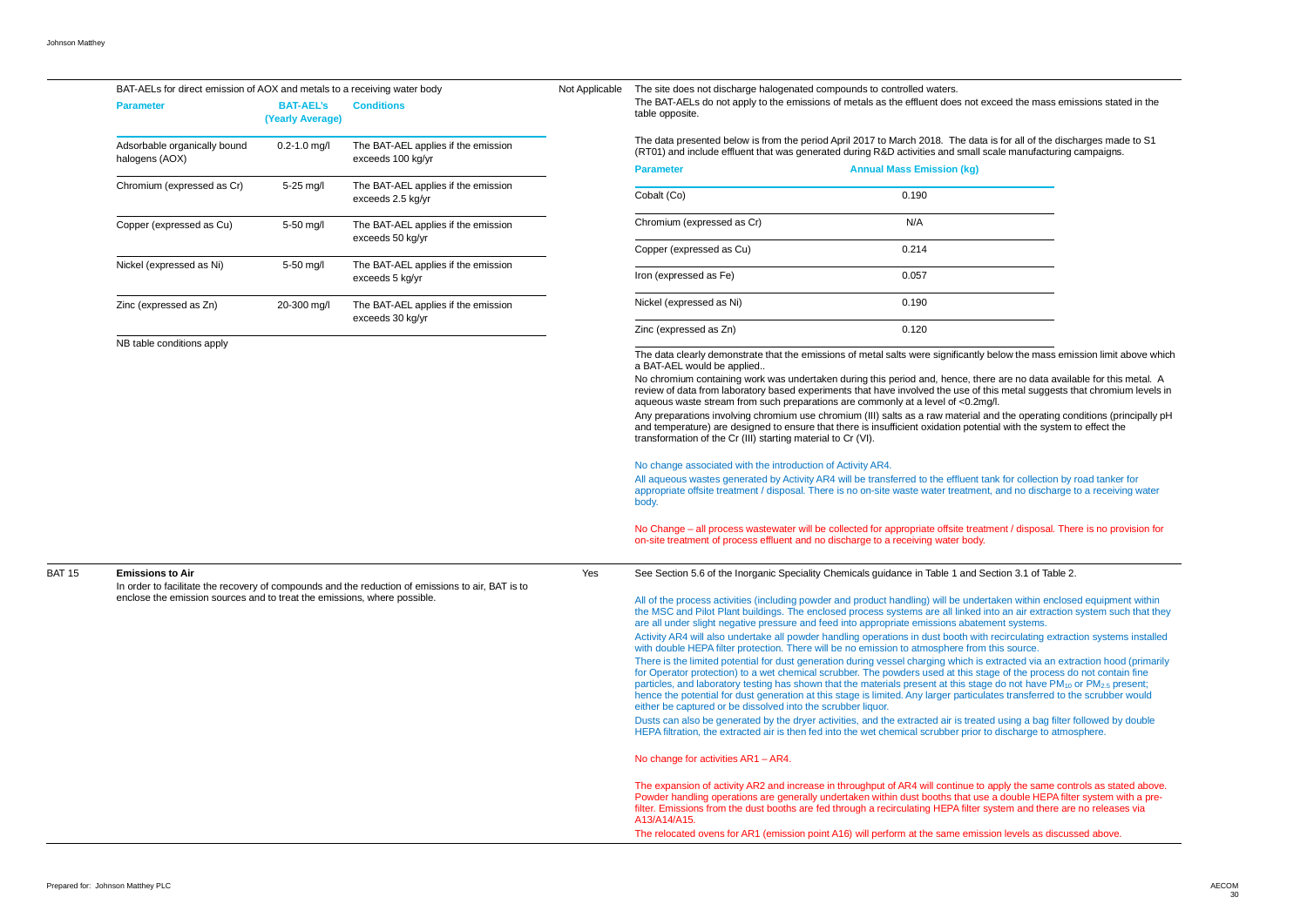|               |                                                                                                                                                                                                                                                                                                                                                                           |                | Activity AR5 will also apply appropriate controls to all dust handling activities through the use of dust booths / enclosures<br>that use a double HEPA filter system with a pre-filter. Emissions from the dust booths are fed through a recirculating HEPA<br>filtration system and there will be no releases of dusts to atmosphere.<br>Other point source emissions from activity AR5 will be abated through the use of wet scrubbing techniques where<br>appropriate.                                                                                                                                                                                                                                                                                                                                                                                                                                                                                                                                                                                                                            |
|---------------|---------------------------------------------------------------------------------------------------------------------------------------------------------------------------------------------------------------------------------------------------------------------------------------------------------------------------------------------------------------------------|----------------|-------------------------------------------------------------------------------------------------------------------------------------------------------------------------------------------------------------------------------------------------------------------------------------------------------------------------------------------------------------------------------------------------------------------------------------------------------------------------------------------------------------------------------------------------------------------------------------------------------------------------------------------------------------------------------------------------------------------------------------------------------------------------------------------------------------------------------------------------------------------------------------------------------------------------------------------------------------------------------------------------------------------------------------------------------------------------------------------------------|
|               |                                                                                                                                                                                                                                                                                                                                                                           |                | Plant emissions have been assessed using atmospheric dispersion modelling which has demonstrated that no significant<br>environmental impact will occur.                                                                                                                                                                                                                                                                                                                                                                                                                                                                                                                                                                                                                                                                                                                                                                                                                                                                                                                                              |
| <b>BAT 16</b> | In order to reduce emissions to air, BAT is to use an integrated waste gas management and<br>treatment strategy that includes process-integrated and waste gas treatment techniques.<br>(The integrated waste gas management and treatment strategy is based on the inventory of waste                                                                                    | Yes            | The site operations are small scale R&D processes. Due to the short term nature of the processes, the site is limited to the<br>extent that BAT can be achieved. See BAT 2 for further details.                                                                                                                                                                                                                                                                                                                                                                                                                                                                                                                                                                                                                                                                                                                                                                                                                                                                                                       |
|               | gas streams (see BAT 2) giving priority to process-integrated techniques)                                                                                                                                                                                                                                                                                                 |                | Activity AR4 emissions direct to the environment are all via emission point A12. The following controls are applied to the<br>emissions from the process.                                                                                                                                                                                                                                                                                                                                                                                                                                                                                                                                                                                                                                                                                                                                                                                                                                                                                                                                             |
|               |                                                                                                                                                                                                                                                                                                                                                                           |                | The wet chemistry and precipitation phases of the process are controlled by the rate of addition of key materials, and<br>control of the temperature within the precipitation tank to around 60°C. Emissions from the dryer are dependent on the<br>temperature of the dryer which is controlled to be around 120°C. Appropriate automated control loop and manual control<br>systems are in place to ensure the safe operation of the process within the desired operating parameters, and maintaining<br>the process within these desired parameters controls the rate of emission to A12 from the process. The filtration systems or<br>the air extracted from the process are installed with pressure differential monitoring which will alarm on blockage or failure<br>of the filtration systems. The wet chemical scrubber also has control and monitoring of key parameters (e.g. fan operation,<br>scrubber liquor flow) which will alarm if the plant is not operating correctly and interlocks are present which will shut Activity<br>AR4 down should the scrubber abatement system fail. |
|               |                                                                                                                                                                                                                                                                                                                                                                           |                | No change for activities AR1 - AR4.<br>Activity AR5 will also apply appropriate controls to all dust handling activities through the use of dust booths / enclosures<br>that use a double HEPA filter system with a pre-filter. Emissions from the dust booths are fed through a recirculating HEPA<br>filtration system and there will be no releases of dusts to atmosphere.<br>Other point source emissions from activity AR5 will be abated through the use of wet scrubbing techniques where<br>appropriate.                                                                                                                                                                                                                                                                                                                                                                                                                                                                                                                                                                                     |
|               |                                                                                                                                                                                                                                                                                                                                                                           |                | Plant emissions have been assessed using atmospheric dispersion modelling which has demonstrated that no significant<br>environmental impact will occur.                                                                                                                                                                                                                                                                                                                                                                                                                                                                                                                                                                                                                                                                                                                                                                                                                                                                                                                                              |
| <b>BAT 17</b> | <b>Flaring</b><br>In order to prevent emissions to air from flares, BAT is to use flaring only for safety reasons or                                                                                                                                                                                                                                                      | Not Applicable | Not Applicable - no flaring is undertaken on site.                                                                                                                                                                                                                                                                                                                                                                                                                                                                                                                                                                                                                                                                                                                                                                                                                                                                                                                                                                                                                                                    |
|               | non-routine operational conditions (e.g. start-ups, shutdowns) by using one or both of the<br>techniques given below.                                                                                                                                                                                                                                                     |                | No change associated with the introduction of Activity AR4.                                                                                                                                                                                                                                                                                                                                                                                                                                                                                                                                                                                                                                                                                                                                                                                                                                                                                                                                                                                                                                           |
|               |                                                                                                                                                                                                                                                                                                                                                                           |                | No Change - no flaring is undertaken on site.                                                                                                                                                                                                                                                                                                                                                                                                                                                                                                                                                                                                                                                                                                                                                                                                                                                                                                                                                                                                                                                         |
| <b>BAT 18</b> | In order to reduce emissions to air from flares when flaring is unavoidable, BAT is to use one or<br>both of the techniques given below.                                                                                                                                                                                                                                  | Not Applicable | Not Applicable - no flaring is undertaken on site.                                                                                                                                                                                                                                                                                                                                                                                                                                                                                                                                                                                                                                                                                                                                                                                                                                                                                                                                                                                                                                                    |
|               |                                                                                                                                                                                                                                                                                                                                                                           |                | No change associated with the introduction of Activity AR4.                                                                                                                                                                                                                                                                                                                                                                                                                                                                                                                                                                                                                                                                                                                                                                                                                                                                                                                                                                                                                                           |
|               |                                                                                                                                                                                                                                                                                                                                                                           |                | No Change - no flaring is undertaken on site.                                                                                                                                                                                                                                                                                                                                                                                                                                                                                                                                                                                                                                                                                                                                                                                                                                                                                                                                                                                                                                                         |
| <b>BAT 19</b> | Diffuse VOC's to Air<br>In order to prevent or, where that is not practicable, to reduce diffuse VOC emissions to air, BAT is                                                                                                                                                                                                                                             | Not Applicable | Organic materials are not used within process operations and therefore emissions of VOC are not applicable.                                                                                                                                                                                                                                                                                                                                                                                                                                                                                                                                                                                                                                                                                                                                                                                                                                                                                                                                                                                           |
|               | to use a combination of the techniques given below.<br>a) limit the number of potential emission sources.<br>b) maximise process-inherent containment features.<br>c) select high-integrity equipment.                                                                                                                                                                    |                | No change associated with the introduction of Activity AR4. Activity AR4 does not involve any organic solvents or VOC's.<br>No change for activities AR1 - AR4.<br>Activity AR5 does use a high boiling point non-VOC solvent, but no VOC's are proposed for use.                                                                                                                                                                                                                                                                                                                                                                                                                                                                                                                                                                                                                                                                                                                                                                                                                                     |
|               | d) facilitate maintenance activities by ensuring access to potentially leaky equipment.<br>e) ensure well-defined and comprehensive procedures for plant/equipment construction and<br>assembly. This includes using designed gasket stress for flanged joint assembly.<br>f) ensure robust plant/equipment commissioning and handover procedures in line with the design |                |                                                                                                                                                                                                                                                                                                                                                                                                                                                                                                                                                                                                                                                                                                                                                                                                                                                                                                                                                                                                                                                                                                       |
|               | requirements.                                                                                                                                                                                                                                                                                                                                                             |                |                                                                                                                                                                                                                                                                                                                                                                                                                                                                                                                                                                                                                                                                                                                                                                                                                                                                                                                                                                                                                                                                                                       |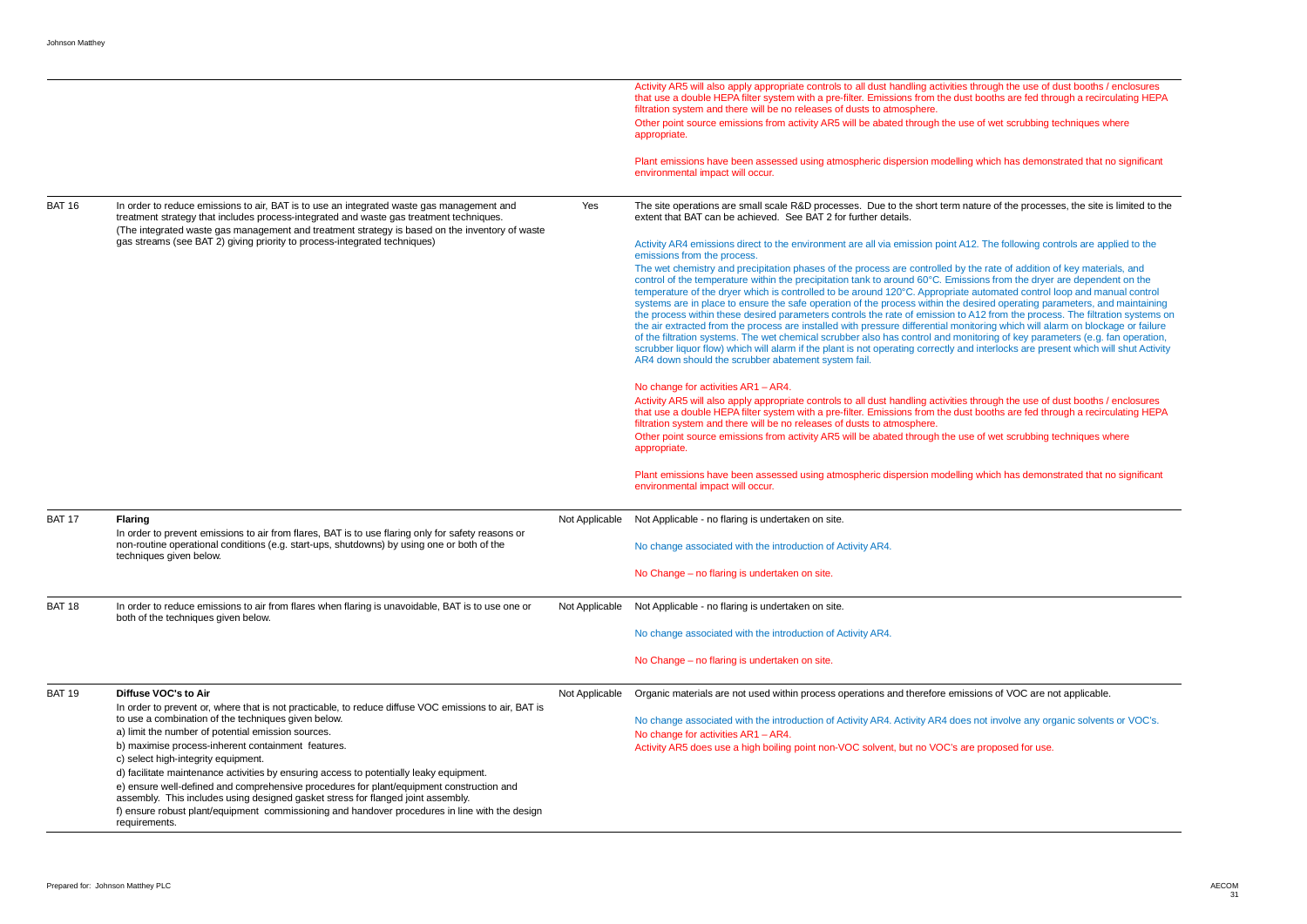| g) ensure good maintenance and timely replacement of equipment.                                                                                                                                                                                                                                                                                                                                                                                                                                                                                                                                                                                                                                                                          |                                                          |                                                                                                                                                                                                                                                                                                                                                                                                                                                                                                                                                                                                                                                                                                                                                                                                                                                                                                                                                                                                                                                                                                                                                                                                                                                                                                                                                                                                                                                                                                                                 |
|------------------------------------------------------------------------------------------------------------------------------------------------------------------------------------------------------------------------------------------------------------------------------------------------------------------------------------------------------------------------------------------------------------------------------------------------------------------------------------------------------------------------------------------------------------------------------------------------------------------------------------------------------------------------------------------------------------------------------------------|----------------------------------------------------------|---------------------------------------------------------------------------------------------------------------------------------------------------------------------------------------------------------------------------------------------------------------------------------------------------------------------------------------------------------------------------------------------------------------------------------------------------------------------------------------------------------------------------------------------------------------------------------------------------------------------------------------------------------------------------------------------------------------------------------------------------------------------------------------------------------------------------------------------------------------------------------------------------------------------------------------------------------------------------------------------------------------------------------------------------------------------------------------------------------------------------------------------------------------------------------------------------------------------------------------------------------------------------------------------------------------------------------------------------------------------------------------------------------------------------------------------------------------------------------------------------------------------------------|
| i) as far is it is reasonable, prevent diffuse VOC emissions, collect them at source and treat them.                                                                                                                                                                                                                                                                                                                                                                                                                                                                                                                                                                                                                                     |                                                          |                                                                                                                                                                                                                                                                                                                                                                                                                                                                                                                                                                                                                                                                                                                                                                                                                                                                                                                                                                                                                                                                                                                                                                                                                                                                                                                                                                                                                                                                                                                                 |
| <b>Odour Emissions</b><br>In order to prevent or, where that is not practicable, to reduce odour emissions, BAT is to set up,<br>implement and regularly review an odour management plan, as part of the environmental<br>management system (see BAT 1), that includes all of the following elements:<br>(i) a protocol containing appropriate actions and timelines;<br>(ii) a protocol for conducting odour monitoring;<br>(iii) a protocol for response to identified odour incidents; and<br>(iv) an odour prevention and reduction programme designed to identify the source(s); to<br>measure/estimate odour exposure; to characterise the contributions of the sources; and to<br>implement prevention and/or reduction measures. | Not Applicable                                           | One of the processes emits extremely low quantities of ammonia to atmosphere.<br>submitted in support of the permit variation in 2014 demonstrated that the concer<br>the odour threshold.<br>Other raw materials and products are not considered to be odorous.<br>None of the permitted operations use organic solvents.<br>No change associated with the introduction of Activity AR4<br>Activity AR4 can generate ammonia, and all potential sources are extracted to the<br>solution of sulphuric acid is used as the scrubbing media. The scrubber is guaran<br>higher than 1mg/m <sup>3</sup> . The scrubbing liquor is recirculated within the scrubber with<br>maintain the scrubbing liquor efficacy.<br>The potential for odour impacts associated with the abated emission of ammonia<br>demonstrated that no significant odour impact will occur. Hence no additional odd<br>Due to the addition of ammonium salts to activity AR1, there is the potential for tra<br>treatment ovens venting via emission points A1 - A3 and A16. No abatement of tl<br>been modelled and demonstrated to lead to no significant impacts. The plant will<br>in the S4.03 guidance of 10 mg/Nm <sup>3</sup> .<br>No change is anticipated as a result of the increase in throughout of activity AR4.<br>None of the new materials proposed for use within the AR5 process are consider<br>used are of a similar composition to those already on site and do not present a ris<br>Hence no additional odour monitoring is proposed. |
| <b>Odour</b><br>In order to prevent or, where that is not practicable, to reduce odour emissions from waste water<br>collection and treatment and from sludge treatment, BAT is to use one or a combination of the<br>techniques given below.<br>Techniques not reproduced as BAT requirement not applicable.                                                                                                                                                                                                                                                                                                                                                                                                                            | Not Applicable                                           | Not applicable - no waste water treatment is undertaken on site.<br>No change associated with the introduction of Activity AR4.<br>No Change - all process wastewater will be collected for appropriate offsite treat<br>There is no provision for on-site treatment of process effluent.                                                                                                                                                                                                                                                                                                                                                                                                                                                                                                                                                                                                                                                                                                                                                                                                                                                                                                                                                                                                                                                                                                                                                                                                                                       |
| <b>Noise</b><br>In order to prevent or, where that is not practicable, to reduce noise emissions, BAT is to set up<br>and implement a noise management plan, as part of the environmental management system (see<br>BAT 1), that includes all of the following elements:<br>(i) a protocol containing appropriate actions and timelines;<br>(ii) a protocol for conducting noise monitoring;<br>(iii) a protocol for response to identified noise; and<br>(iv) a noise prevention and reduction programme designed to identify the source(s), to<br>measure/estimate noise exposure, to characterise the contributions of the sources and to<br>implement prevention and/or reduction measures.                                          | Yes                                                      | The majority of the equipment is housed within the MSC and Pilot Plant buildings<br>Noise maps have been generated for the site. There are a small number of unit of<br>require ear protection to be worn within the building. However, there are no sour-<br>levels of noise outside of the building.<br>Where new equipment is introduced a noise assessment would be undertaken.<br>No significant changes to the site noise profile are anticipated as a result of the in<br>The installation is in an industrial setting. However, there is some residential hour<br>New sources of noise are from the wet scrubber with noise potentially resulting from<br>located in close proximity to the MSC and Pilot Plant buildings and is not expecte<br>noise monitoring will be undertaken during start up and acoustic housing will be o<br>All other unit operations are undertaken within a building which minimises the pot<br>receptors. Process equipment has been selected to avoid the need for hearing p<br>building. JM has limits for occupational noise based on health protection and the<br>(85dB(A) 8 hour TWA).<br>Under normal conditions, tanker loading operations will be undertaken during day<br>additional vehicle movements on the site.<br>No additional noise monitoring is proposed.<br>No significant changes to noise profile are anticipated as a result of the introducti                                                                                                                       |
|                                                                                                                                                                                                                                                                                                                                                                                                                                                                                                                                                                                                                                                                                                                                          | h) use a risk based leak detection and repair programme. |                                                                                                                                                                                                                                                                                                                                                                                                                                                                                                                                                                                                                                                                                                                                                                                                                                                                                                                                                                                                                                                                                                                                                                                                                                                                                                                                                                                                                                                                                                                                 |

The findings of the impact assessment ntration of ammonia was significantly below

he wet chemical scrubber where a 15% nteed to achieve emissions of  $NH<sub>3</sub>$  no an intermittent purge and acid dosing to

I has been undertaken and has our monitoring is proposed.

ace ammonia emissions from the thermal hese emissions is proposed as they have meet the existing guidance emission limits.

ed to be odorous. The materials to be sk of offsite nuisance.

ment / disposal.

s thereby limiting environmental noise. operations that are occasionally used that res which could give rise to significant

ntroduction of Activity AR4. ising and a school in the locality. rom the external fan. The scrubber will be ed to result in offsite nuisance. However, considered if deemed necessary. tential for noise nuisance at nearby protection for employees working within the ese will meet all relevant legal limits

vlight hours to prevent nuisance from

ion of the new processes. The installation is in an industrial setting. However, there is some residential housing and a school in the locality.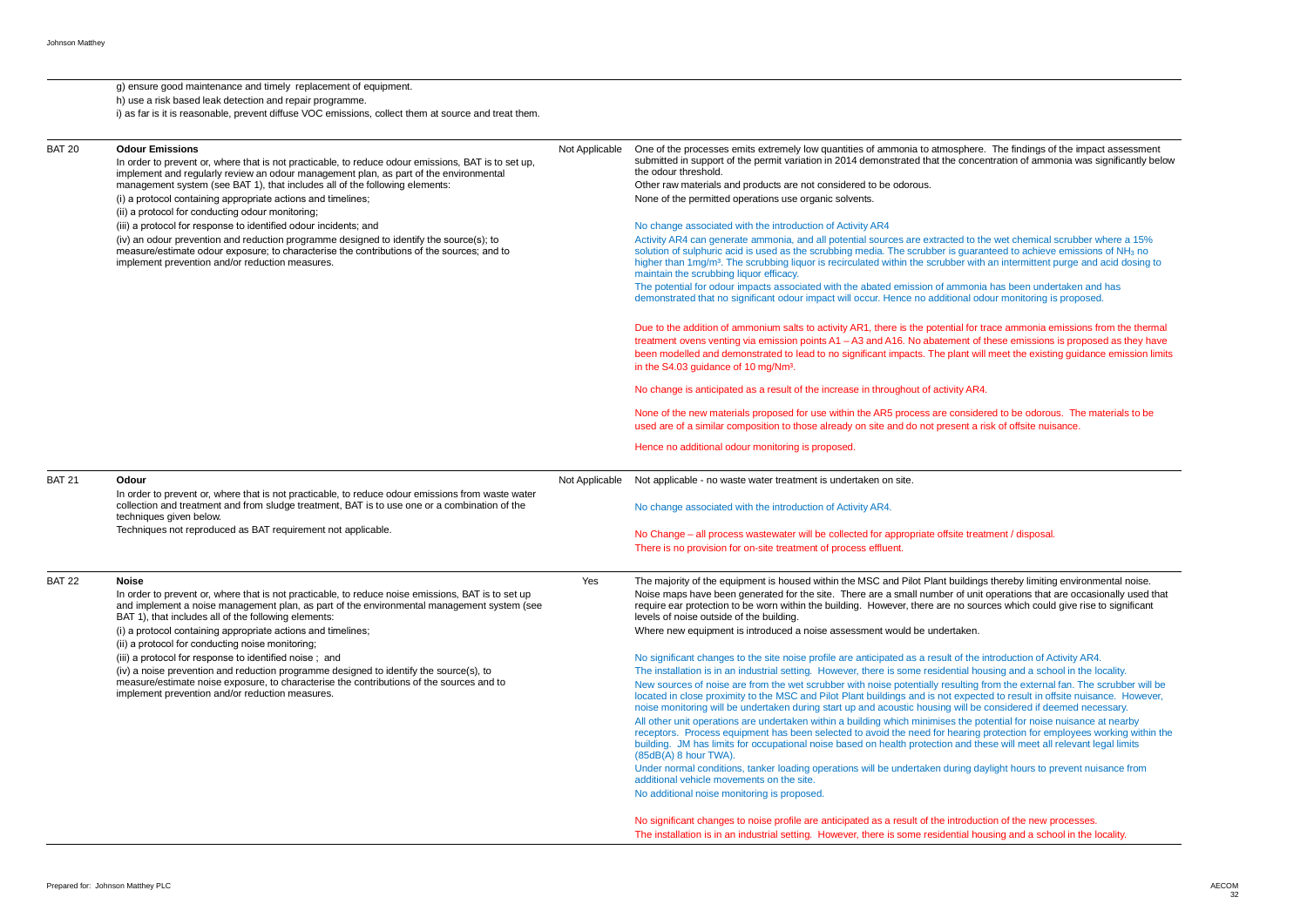All process operations are undertaken within buildings which minimises the potential for noise nuisance at nearby receptors. Process equipment will be selected to avoid the need for hearing protection for employees working within the

> ted to not exceed the limit of 80 dBA at 1 dBA at 1 m. bart of the design process, options to tigated so as to minimise the potential for

itted activities, and through the application nance and other site management controls,

- using and a school in the locality.
- from the external fan. The scrubber will be
- led to result in offsite nuisance. However, considered if deemed necessary.
- otential for noise nuisance at nearby
- protection for employees working within the ese will meet all relevant legal limits

- using and a school in the locality.
- ential for noise nuisance at nearby
- rection for employees working within the hese will meet all relevant legal limits
- from activity all exceed the limit of 80 dBA at 1 dBA at 1 m.
- It is area that the design process, options to part of the design process, options to tigated so as to minimise the potential for

itted activities, and through the application nance and other site management controls,

|               |                                                                                                                                                                                                                                                                                                                                            |                | buildings. JM has limits for occupational noise based on health protection and these will meet all relevant legal limits<br>(85dB(A) 8 hour TWA).<br>For activity AR5, all equipment with the potential to producing noise will be selected to not exceed the limit of 80 dBA<br>m, with the exception of housed compressors which may have noise levels <90 dBA at 1 m.<br>It is likely that the briquette grinding area will exceed this noise limit, hence as part of the design process, options to<br>contain and attenuate the noise generated by the grinding systems will be investigated so as to minimise the potentia<br>offsite nuisance e.g. location within an acoustic enclosure or room.<br>The site has not received any justifiable noise complaints in relation to the permitted activities, and through the applion                                                                                                                                                                                                                                                                                                                                                                                                                                                                                                                                                                                                                                                                                                                                                                                                                                                                                                                                                                                                                                                                                                                                                                                               |
|---------------|--------------------------------------------------------------------------------------------------------------------------------------------------------------------------------------------------------------------------------------------------------------------------------------------------------------------------------------------|----------------|---------------------------------------------------------------------------------------------------------------------------------------------------------------------------------------------------------------------------------------------------------------------------------------------------------------------------------------------------------------------------------------------------------------------------------------------------------------------------------------------------------------------------------------------------------------------------------------------------------------------------------------------------------------------------------------------------------------------------------------------------------------------------------------------------------------------------------------------------------------------------------------------------------------------------------------------------------------------------------------------------------------------------------------------------------------------------------------------------------------------------------------------------------------------------------------------------------------------------------------------------------------------------------------------------------------------------------------------------------------------------------------------------------------------------------------------------------------------------------------------------------------------------------------------------------------------------------------------------------------------------------------------------------------------------------------------------------------------------------------------------------------------------------------------------------------------------------------------------------------------------------------------------------------------------------------------------------------------------------------------------------------------------------------|
|               |                                                                                                                                                                                                                                                                                                                                            |                | of appropriate design and specification of plant supported by scheduled maintenance and other site management co<br>no significant noise impacts are anticipated.                                                                                                                                                                                                                                                                                                                                                                                                                                                                                                                                                                                                                                                                                                                                                                                                                                                                                                                                                                                                                                                                                                                                                                                                                                                                                                                                                                                                                                                                                                                                                                                                                                                                                                                                                                                                                                                                     |
| <b>BAT 23</b> | <b>Noise</b><br>In order to prevent or, where that is not practicable, to reduce noise emissions, BAT is to use one<br>or a combination of the techniques given below.<br>a) Appropriate location of equipment and buildings.<br>b) Operational measures.<br>c) Low noise equipment.<br>d) Noise control equipment.<br>e) Noise abatement. | Not Applicable | Current noise levels do not necessitate noise reduction methods.<br>No significant changes to the site noise profile are anticipated as a result of the introduction of Activity AR4.<br>The installation is in an industrial setting. However, there is some residential housing and a school in the locality.<br>New sources of noise are from the wet scrubber with noise potentially resulting from the external fan. The scrubber v<br>located in close proximity to the MSC and Pilot Plant buildings and is not expected to result in offsite nuisance. How<br>noise monitoring will be undertaken during start up and acoustic housing will be considered if deemed necessary.<br>All other unit operations are undertaken within a building which minimises the potential for noise nuisance at nearby<br>receptors. Process equipment has been selected to avoid the need for hearing protection for employees working wit<br>building. JM has limits for occupational noise based on health protection and these will meet all relevant legal limits<br>(85dB(A) 8 hour TWA).<br>Under normal conditions, tanker loading operations will be undertaken during daylight hours to prevent nuisance from<br>additional vehicle movements on the site.<br>No significant changes to noise profile are anticipated as a result of the introduction of the new processes.<br>The installation is in an industrial setting. However, there is some residential housing and a school in the locality.<br>All process operations are undertaken within buildings which minimises the potential for noise nuisance at nearby<br>receptors. Process equipment will be selected to avoid the need for hearing protection for employees working within<br>buildings. JM has limits for occupational noise based on health protection and these will meet all relevant legal limits<br>(85dB(A) 8 hour TWA).<br>For activity AR5, all equipment with the potential to producing noise will be selected to not exceed the limit of 80 dBA |
|               |                                                                                                                                                                                                                                                                                                                                            |                | m, with the exception of housed compressors which may have noise levels <90 dBA at 1 m.<br>It is likely that the briquette grinding area will exceed this noise limit, hence as part of the design process, options to<br>contain and attenuate the noise generated by the grinding systems will be investigated so as to minimise the potentia<br>offsite nuisance e.g. location within an acoustic enclosure or room.<br>The site has not received any justifiable noise complaints in relation to the permitted activities, and through the applion<br>of appropriate design and specification of plant supported by scheduled maintenance and other site management co<br>no significant noise impacts are anticipated.                                                                                                                                                                                                                                                                                                                                                                                                                                                                                                                                                                                                                                                                                                                                                                                                                                                                                                                                                                                                                                                                                                                                                                                                                                                                                                           |